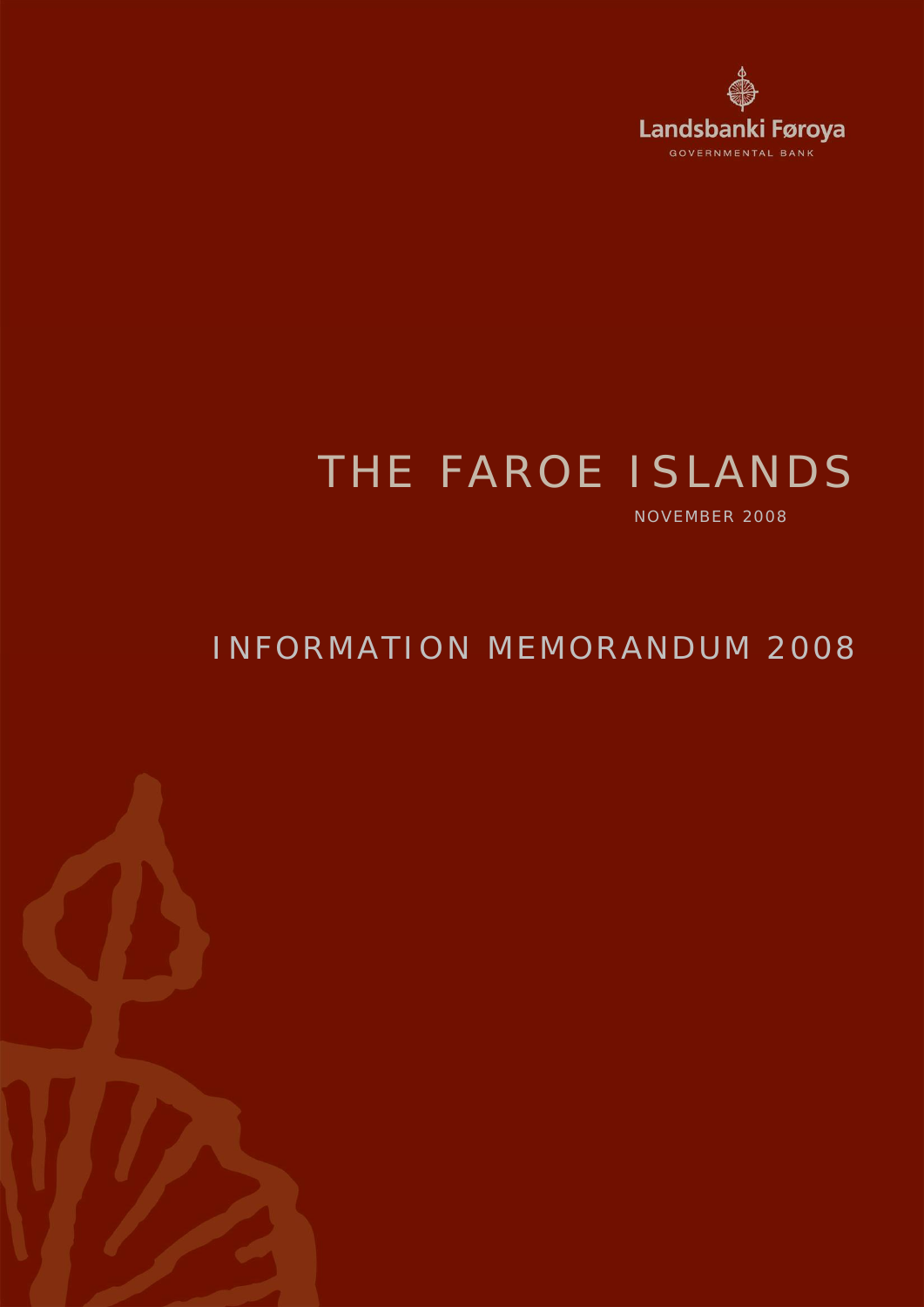## TABLE OF CONTENTS

For additonal statistical information see also: Information Memorandum 2008 Appendix. Available together with this publication at www.landsbankin.fo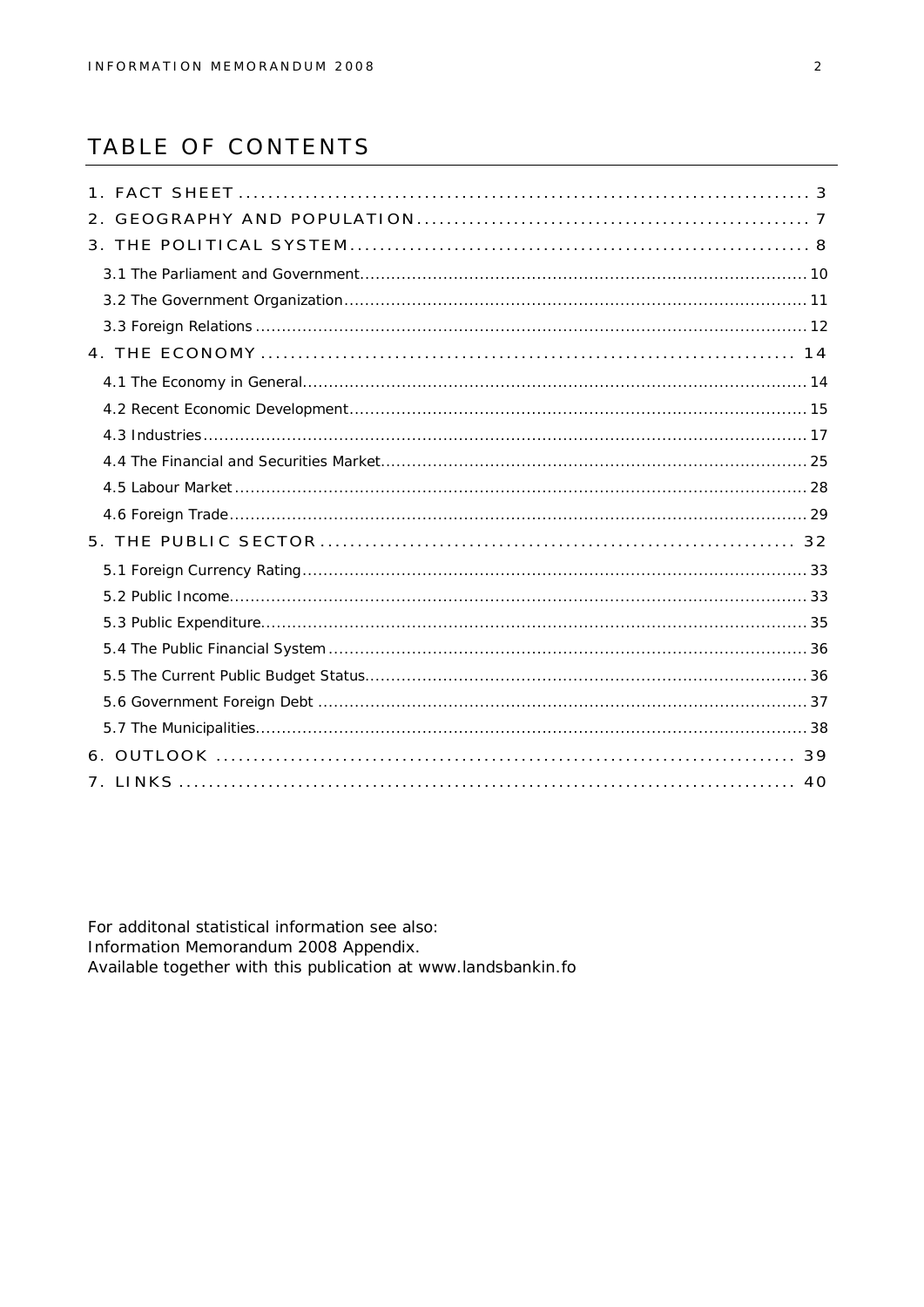## 1. FACT SHEET

#### **Location**

The Faroe Islands is located in the North Atlantic (62°N 7°W), approximately 430 kilometres south-east of Iceland, 600 kilometres west of Norway and 300 kilometres north-west of Scotland. The Faroes is comprised of 18 islands, separated by narrow sounds or fjords.

#### **Land Area**

1,400 square kilometres; 545 square miles

**Population (1 Jan 2008)** 48,433. Males 25,174 (52%) Females 23,259 (48%)

**Main Population Centres (1 Jan 2008)** Torshavn (capital): 19,425 Klaksvík: 4,888

#### **Language**

The written and spoken language is Faroese. The Faroese language is a North Germanic language closely related to Icelandic and to the dialects of western Norway. Nordic languages and English are understood and spoken by most Faroese.

#### **Religion**

Approximately distributed as follows: Evangelical Lutheran Church: 85% Christian Brethren: 10% Other: 5%

#### **History**

The Faroe Islands is believed to have been discovered and inhabited in the 8th century or earlier by Irish settlers. The Norwegian colonization began about hundred years later and developed throughout the Viking Age. The settlers established their own parliament on Tinganes in Torshavn.

Norway and Denmark joined in a double monarchy in the late 14th century. When Norway in 1814 was ceded by cession to the King of Sweden, the Faroe Islands and Greenland remained under the sovereignty of the Danish Monarch. Due to the large geographical distance to Norway and Denmark, the Faroese always constituted a special jurisdiction and they were able to maintain their distinct language and culture over the centuries.

The trade monopoly in the Faroe Islands was abolished in 1856 and the country has since then developed towards a modern fishing nation. The Faroese National Movement was established in 1888 as a struggle for more cultural autonomy, but after 1906 became more politically oriented with the foundation of the political parties of the Faroe Islands.

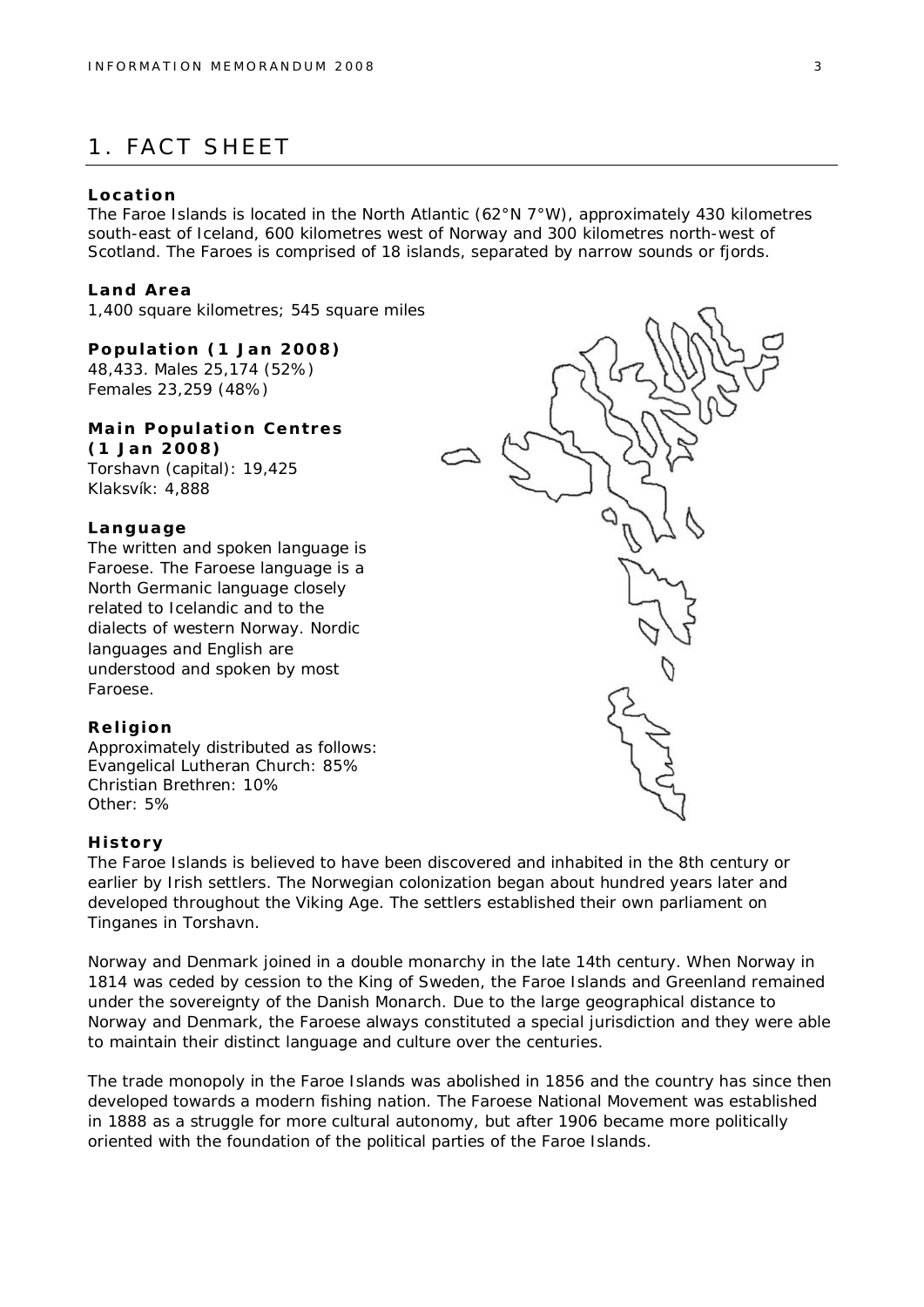The Faroes were occupied by British troops during the World War 2. After the war Denmark and the Faroe Islands in 1948 made an agreement that assured the islands Home Rule and a high degree of local autonomy.

The Faroe Islands is not a member of the European Union.

During the early 1990's the islands experienced considerable economic difficulties following the collapse of the fishing industry. The economy has since recovered with considerable growth and efforts have been made to diversify the economy.

#### **The Political System**

The Faroe Islands is a self governing country within the Kingdom of Denmark which also comprises Greenland.

Since 1948, the Faroe Islands has had Home Rule – a political system by which so-called "Joint Matters" are under Danish State authority, while "Special Matters" are deemed matters of Faroese State competence and are under Faroese control.

For example, the Faroe Islands is an independent area with regard to customs and excise duties and taxation.

According to the Home Rule Act, the judiciary, defence and foreign affairs are among those Joint Matters that currently cannot unilaterally be taken over by the Faroese Government.

The Faroese Parliament (Løgting) is the legislative assembly for Faroese affairs, and also appoints the Prime Minister (Løgmaður), who – along with his/her cabinet ministers constitutes the Faroese Government (Landsstýri).

The Løgting has 33 members. The Faroese people also elect two representatives to the Danish Parliament.

The Faroese head of state is the Danish head of state, Queen Margrethe II.

#### **Head of the Faroese Government**

The Prime Minister, Kaj Leo Johannesen (The Unionist Party), since 26 September 2008.

#### **Present Government**

The Faroese Government (Landsstýri) consists of at least two Cabinet ministers led by the Prime Minister. The present cabinet is comprised of 9 ministers, including the Prime Minister. The Faroese Government coalition is currently made up of representatives from the Unionist Party, the People's Party and the Social Democrats.

#### **Currency**

The Faroe Islands is part of the Danish currency area. The Faroese currency unit, the króna, has the same value as the Danish krone.

Rate of exchange: DKK/100 Foreign Currency. (9 Sep 2008) EUR 745.69 USD 527.21 GBP 928.63

**Main industries** Fishing, fish processing and fish farming.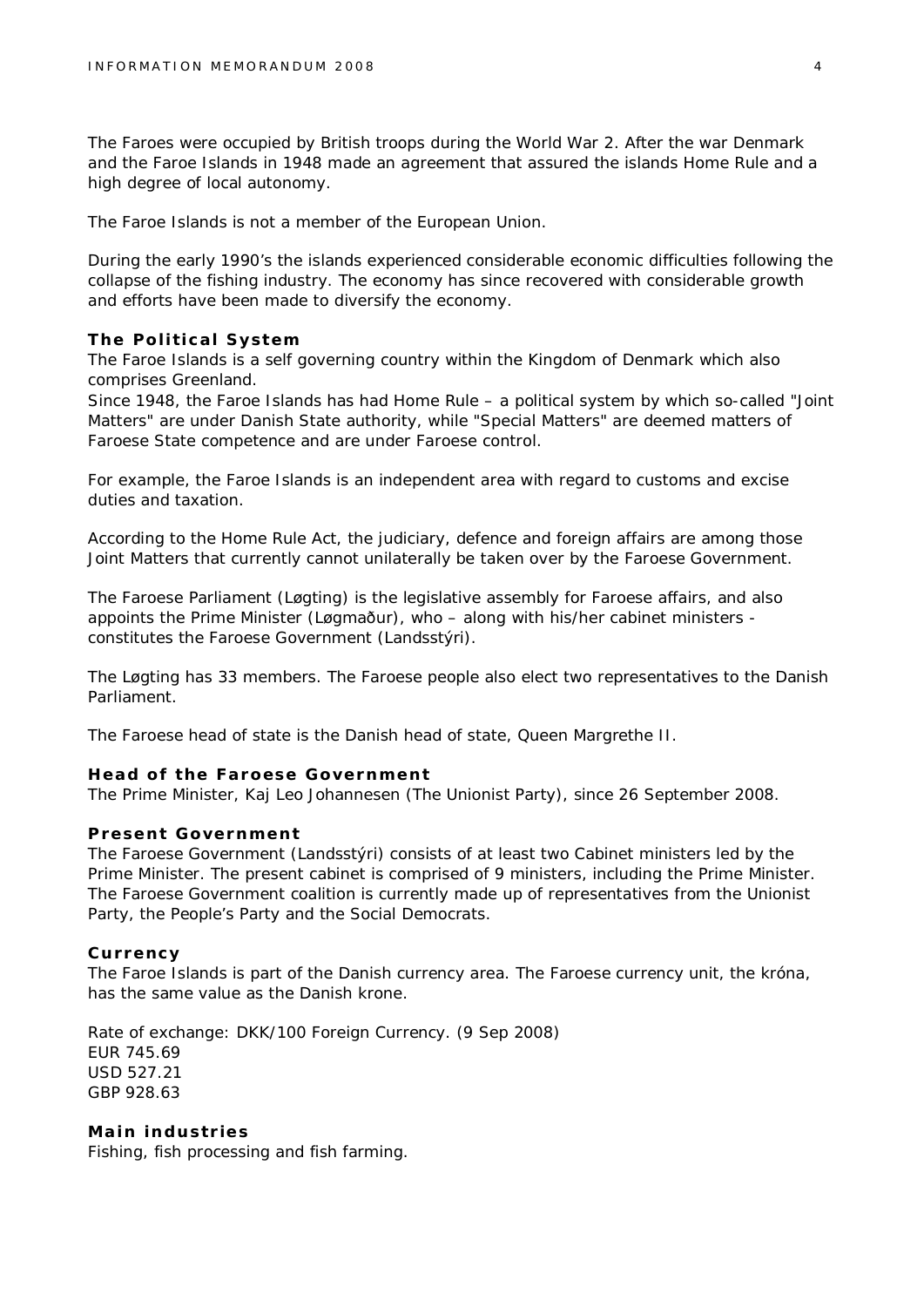**GDP (Nominal GDP at market price)** Calcutation Statistics Faroe Islands: DKK 11,878 million (2006)

Estimation Governmental Bank: DKK 12,983 million (2007). Expected growth 2008: 4.7%

**Export (fob) of Goods (2007)** DKK 4,023 million

**Export of Services (2006)** DKK 1,036 million

**Main export product groups (2007)** Fish and fish products: 94.3% Ships: 2.3% Other: 3.4%

**Import (cif) of Goods (2007)** DKK 5,300 million

**Import of Services (2006)** DKK 1,591 million

**Labour force composition (Labour Force Survey nov. 2007)** Labour force 29,500 Unemployed 540 Employment rate 84.2%. (males 86.8% and females 81.2%)

**Labour force divided by industries (2007)** Fishing and fish processing: 18% Construction, engineering and energy: 15% Sales, private services, transport and communication: 33% Public administration and services: 34%

#### **The Public Account 2007**

Of the DKK 4 billion authorities used for expenses and investments in 2007, proportional distribution was as follows: Social Security and Pensions 34.3%, Education, Research, and Culture 20.5%, Health 16.8%, Political Administration 12.6%, Transport and Communication 9.5%, and Economic Affairs 6.3%. Investments in 2007 were DKK 292 million.

The total public income was about DKK 4.2 billion. Of this, DKK 3.6 billion was derived from income and corporate taxes (DKK 1.8 billion) as well as VAT and duties (DKK 1.7 billion). Other sources of income include DKK 632 million in the form of a block grant from Denmark, and income from share returns and interests equalling DKK 50 million.

#### **Education**

Child day-care is a municipality responsibility, and education is mandatory for children 7 to 16 years old. Primary school is compulsory through the ninth grade, after which education can be continued in a high school or a business, technical, industrial fishing, or mariner school. There are also marine engineering, nautical, teaching, business, and nursing colleges. There is one university in the Faroe Islands – Fróðskaparsetur Føroya.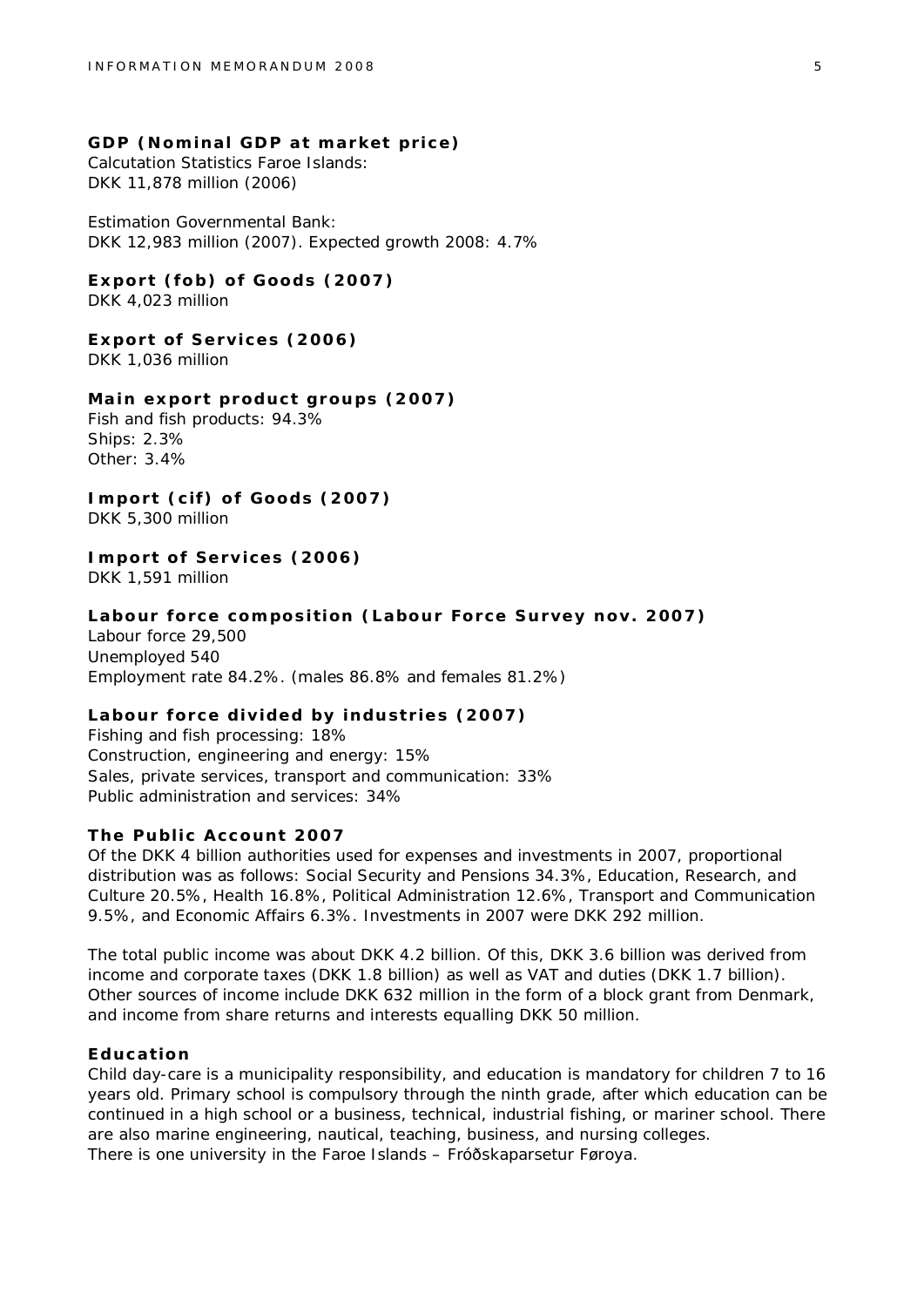#### **Health and Social Security**

Health service is a public matter. The Faroe Islands have a well-established system of primary health care, which is partly user-financed. Specialised treatment is also offered in hospitals outside the country, mainly in Denmark.

Social protection lives up to the Nordic standard and is maintained by the public. Social Security offers unemployment and maternity/paternity leave benefits (insurance is compulsory), social assistance, and cash benefits in the event of illness. Social Security also offers disability pensions and retirement pensions when people reach the age of 67.

#### **Transportation & Communication**

The transportation infrastructure in the Faroe Islands is good. Road connections now link all villages on each island, and all islands are connected by bridge, tunnel, ferry, or helicopter. In December 2002, the first sub-sea tunnel in the Faroe Islands was opened between Vágar and Streymoy. A second sub-sea tunnel between Borðoy and Eysturoy opened in May 2006. Both tunnels are partly user-financed.

Transportation to and from the Faroe Islands is made easy with regular flights and a car and cargo ferry available year round to Denmark, Iceland, Norway, and Great Britain. The international airport is located in Vágoy, and flight time to Copenhagen is 2 hours.

The Faroese enjoy a highly developed telecommunications system, and telephone and Internet technology is widely used. People have ready access to both government subsidised and private Faroese radio and television stations. In addition, many have access to cable and satellite television from abroad.

Several books, magazines, and daily newspapers are published in Faroese.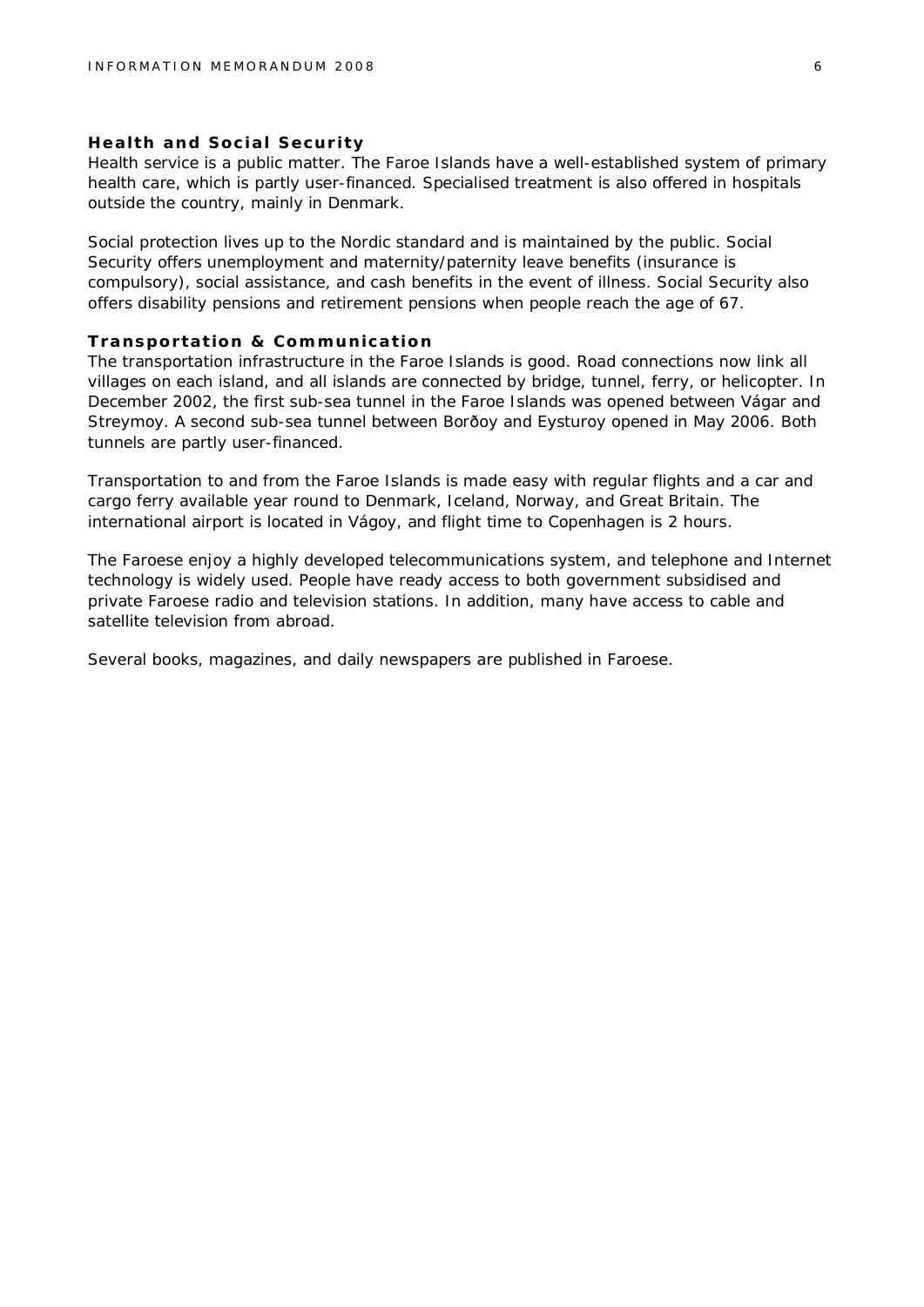## 2. GEOGRAPHY AND POPULATION

The Faroe Islands is an isolated archipelago in the North Atlantic. The distance to the closest neighbour, the Shetland Islands, is just over 300 km. The distance to Iceland is about 450 km and to Norway roughly 675 km. The sailing distance to Copenhagen is about 1,500 km.

The Faroe Islands consists of 18 islands, mostly separated by narrow sounds. Of the 18 islands, 17 are inhabited. The total area is 1,400 km<sup>2</sup>. The largest island is Streymoy (375  $km<sup>2</sup>$ ) and the capital, Torshavn, is situated there. The islands, towns and villages are connected by a developed system of roads, tunnels and sea and helicopter routes.

The distance from the northernmost point of the archipelago to the southernmost is 113 km, and the distance from east to west is 75 km. The highest point, the mountain Slættaratindur, is 882 m and the average elevation above sea level is just over 300 m. The total coastline is approximately 1,000 km long, and at no time is one more than 5 km away from the ocean.

The Faroe Islands are built up of layers of volcanic basalt. The towns and villages lie on the coast or in fjords surrounded by cultivated pastureland. The outfield and the mountains are uncultivated land where some 70,000 sheep graze. Vegetation and wildlife on land is rather unvaried, although seabirds are plentiful around the islands.

Territorial sea extends 12 nautical miles from coastal baselines. The exclusive economic zone extends for 200 nautical miles (370 km) beyond the baselines of the territorial sea, or is delimited according to the median line principle in the United Nations Convention on the Law of the Sea. The exclusive economic zone is the main fishing ground for the coastal fishing fleet.

Since 2000 oil explorations have been carried out in the subsoil in Faroese waters.

The climate is typically oceanic; the weather is moist, changeable and at times windy. Due to the influence of the Gulf Stream, there is little variation between winter and summer temperatures. For example, the average temperatures in Torshavn during the coldest and warmest months are 3°C and 11°C, respectively. The shortest period of daylight is five hours and the longest 19 hours.

In January 2008 the population of the Faroe Islands totalled 48,433 (males 25,174 (52%) and females 23,259 (48%)). Of this number, 19,429 (40%) lived in the capital Torshavn and 4,888 (10%) in Klaksvík, which is the second largest town.

The last five years the population growth rate has been low, on average only 0.3% p.a.

Population growth is concentrated in the northern area, where the islands are connected by roads or tunnels, while the growth rate is negative in the southern area and in most of the small islands, which are more cut of from the main area.

The Faroe Islands has a modern infrastructure with good roads and tunnels. The roads are mainly asphalted, dual-track carriageways. A bridge connects the two largest islands (Streymoy and Eysturoy) and two sub-sea tunnels connect these two islands with two other major islands (Vágoy and Borðoy).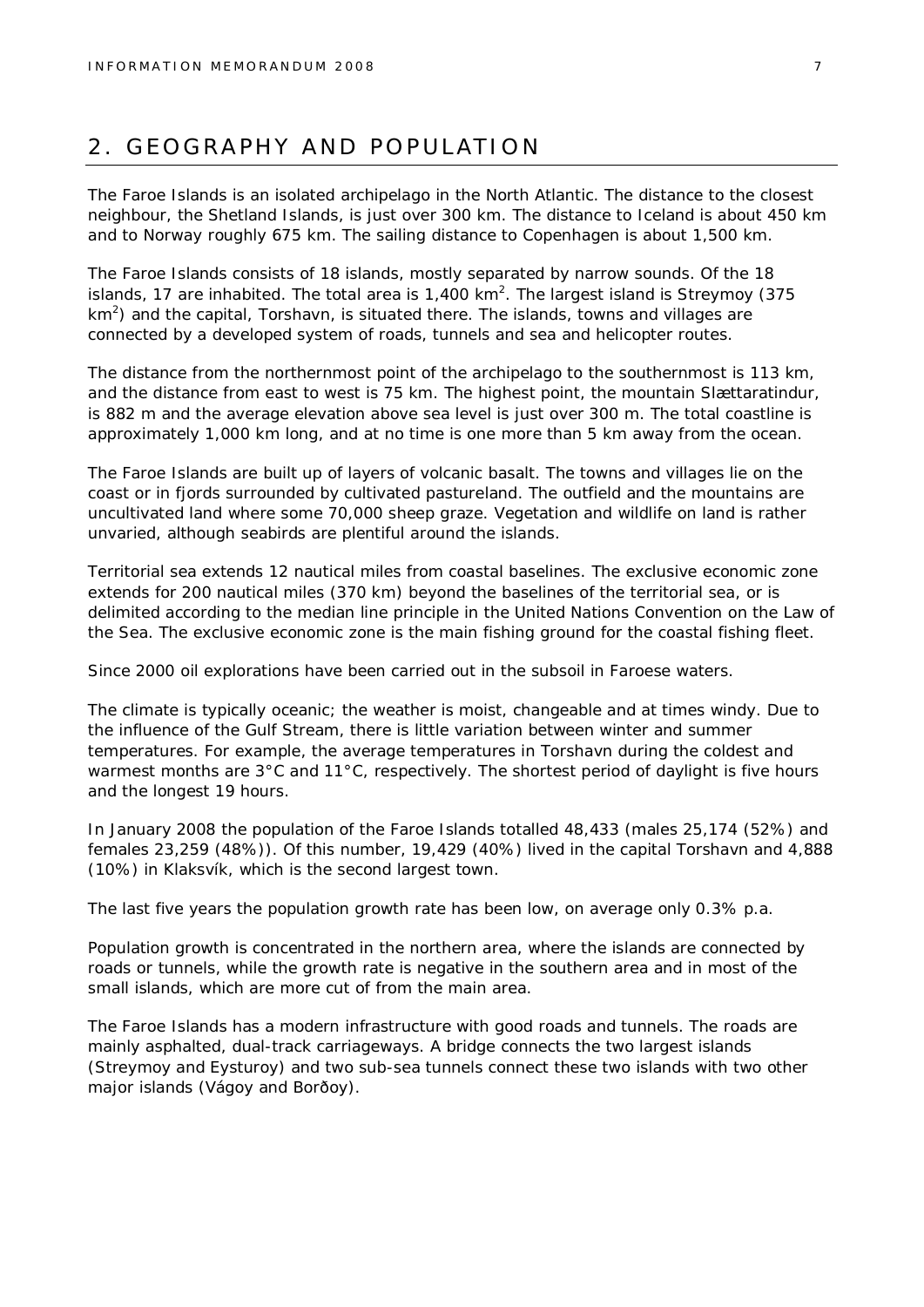## 3. THE POLITICAL SYSTEM

Until 1948, the Faroe Islands was formally a county of the Kingdom of Denmark, although the islands have always enjoyed some special privileges in a number of respects.

Act No. 137<sup>1</sup> of the Kingdom of Denmark (the Home Rule Act) promulgated on 23 March 1948 accorded Home Rule to the Faroe Islands whereby it obtained the status of a self-governing community within the Kingdom of Denmark. In the Act, the Faroese language and the Faroese flag are acknowledged.

The fundamental principle of the Home Rule Act is that the administration of all local matters should be transferred to the Faroese authorities. On the other hand, matters of common interest for the realm are handled by the High Commissioner, who represents the Kingdom's authority in the Faroe Islands. Matters relating to the Faroe Islands have been divided into Special Matters and Joint Matters.

#### **Special Matters**

In these areas, the Faroese Parliament (Løgtingið) has legislative authority and the Faroese Government (Landsstýrið) has executive power.

The areas that are assigned to the legislative and administrative bodies in the Faroe Islands are, for instance, financial, economic and cultural matters, industry, foreign trade and resources in the subsoil. The educational system was officially assigned to the Faroe Islands in 2002 and the State block grants from Denmark were reduced accordingly. On the national holiday Ólavsøka, 29 July, in 2007, the National Church became the responsibility of the Faroese Government.

#### **Joint Matters**

These are administered by the Danish Government (Regeringen) according to the laws of the Kingdom of Denmark.

The provisions of the Home Rule Act from 1948 stipulate, however, that the administration of certain matters of common concern can be wholly or partly assigned to the Faroese Government or undertaken by the Danish and Faroese authorities jointly.

Today, the Faroese Government administers most of the social welfare system and the health services, etc. Legislative competence still resides in the Danish Government, but legislation has to be ratified by the Faroese Parliament for it to be applicable to the Faroe Islands.

However, the new Act No. 578/24 June 2005, The Assumption Act of Matters and Fields of Responsibility by the Faroese Authorities, $2$  gives the Faroese Government the unilateral authority to take over all matters except matters that are directly connected with full independence:

- The Danish Constitution
- Danish internal affairs

<sup>&</sup>lt;sup>1</sup> 'Act' in this context refers to laws adopted by the Danish Parliament, while the short form 'Ll' ('Løgtingslóg') refers to laws adopted by the Faroese Parliament. The Home Rule Act is confirmed by the Faroese Government in the announcement Kunngerð nr. 11 from 31 March 1948.

<sup>&</sup>lt;sup>2</sup> LI 79, 12 May 2005.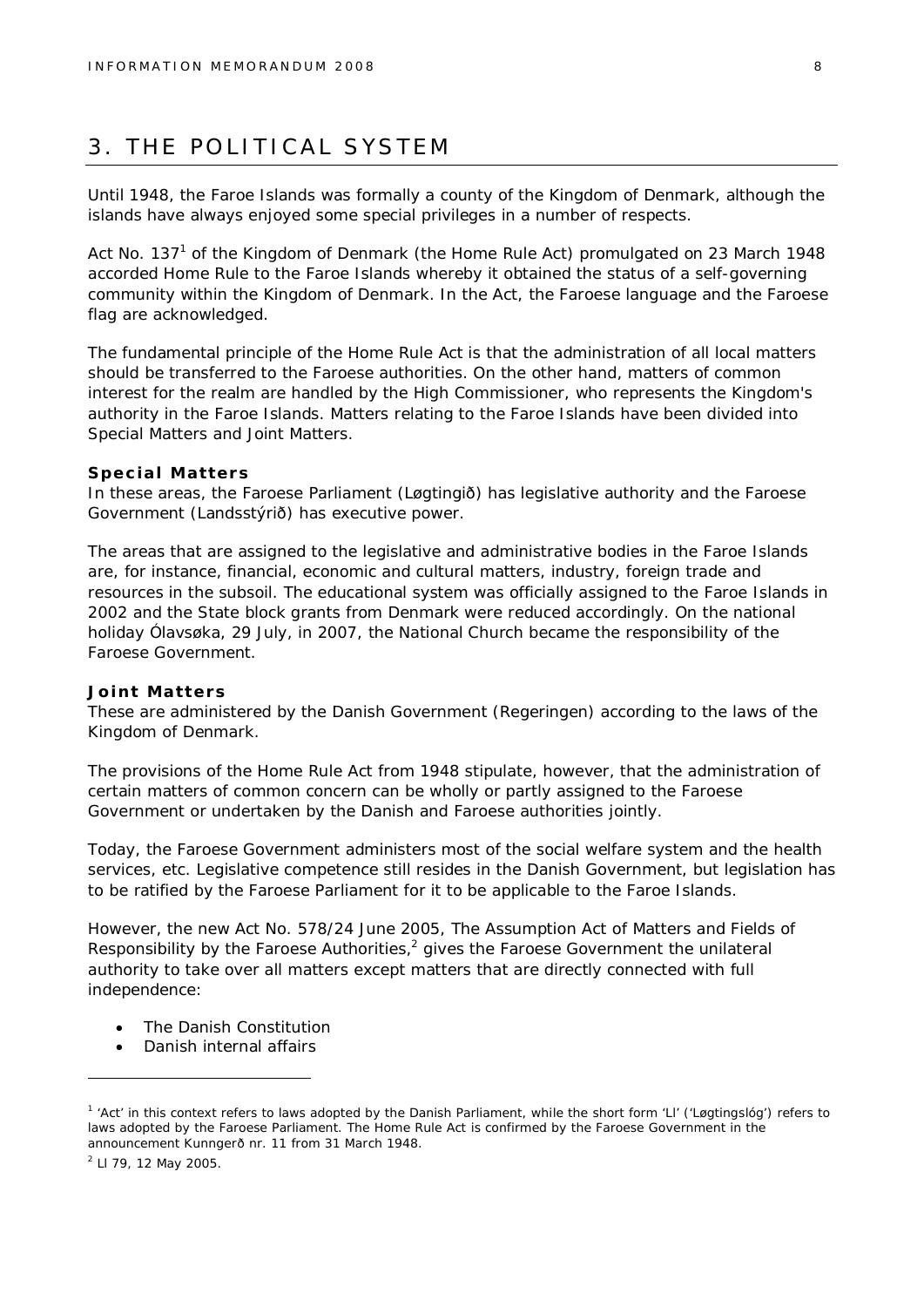- The Danish Supreme Court
- Foreign affairs, security and defense policies
- Currency and monetary policy

To cover Joint Matters, the Faroe Islands receives State block grants from Denmark.

Areas that generally concern the Faroe Islands only, especially matters concerning Home Rule procedures, rest with the Office of the Danish Prime Minister. The Office of the High Commissioner in Torshavn is under the Danish Prime Minister. The general rule, however, is that Faroese matters, managed by the Danish Government are handled by the relevant Danish ministry.

Among joint matters, which are still administered by the Danish Government is e.g. financial institutions and financial supervisory authorities, family and inheritance law, judicial administration, special care for the mentally impaired, immigration and border control, etc.<sup>3</sup>

#### **Latest developments**

The economic crisis in the first half of the 1990s, led to many negotiations and agreements between the Danish and the Faroese Governments about how to manage the crisis. The latest agreement entered into force on 10 June 1998. It deals with Faroese debt repayments, rescission of previous agreements, etc. The Danish Government also observed in this agreement the Faroese Government's objective to make the Faroe Islands a sovereign state.

When a new Faroese Government came into power in May 1998, the main objective was to work for Faroese independence or sovereignty. After publishing a White Book in 2000 on the matter, the Government made a basis for negotiation with the Danish Government. Four rounds of negotiations were about how to settle the transition period between the then current status and future independence. The negotiations ended without the parties reaching an agreement, and a planned referendum in 2001 in the Faroe Islands about the future relations to Denmark was abandoned.

A new Faroese Government came into power in February 2004. Now, the Government was pursuing a more moderate course to create a new and more flexible Home Rule-system. In a joint declaration from 4 April 2005 the Faroese and the Danish prime ministers agreed to make changes in the Home Rule-system in accordance with the rules in international law regarding the right of self-determination of the Faroese people.

In May 2005, the Home Rule Act as mentioned above was supplemented with Act No. 578/2005<sup>4</sup>. This new act makes it easier for the Faroese Government to take over all matters, except matters that are directly linked to full sovereignty. Acceptance from the Danish authority in each case is no longer necessary.

As part of the same process a new Act No. 579/24 June 2005, The Empowerment of the Faroese Authorities in Matters of Foreign Policy, confirms the Faroese Government the right in accordance with preliminary stated procedures to enter into international agreements with foreign states and cross-national communities in all special Faroese matters.<sup>5</sup> In this Act

 $3$  LI 41, 10 May 2006 and later amendments.

<sup>4</sup> Ll 79, 12 May 2005.

<sup>5</sup> Ll 80, 14 May 2005.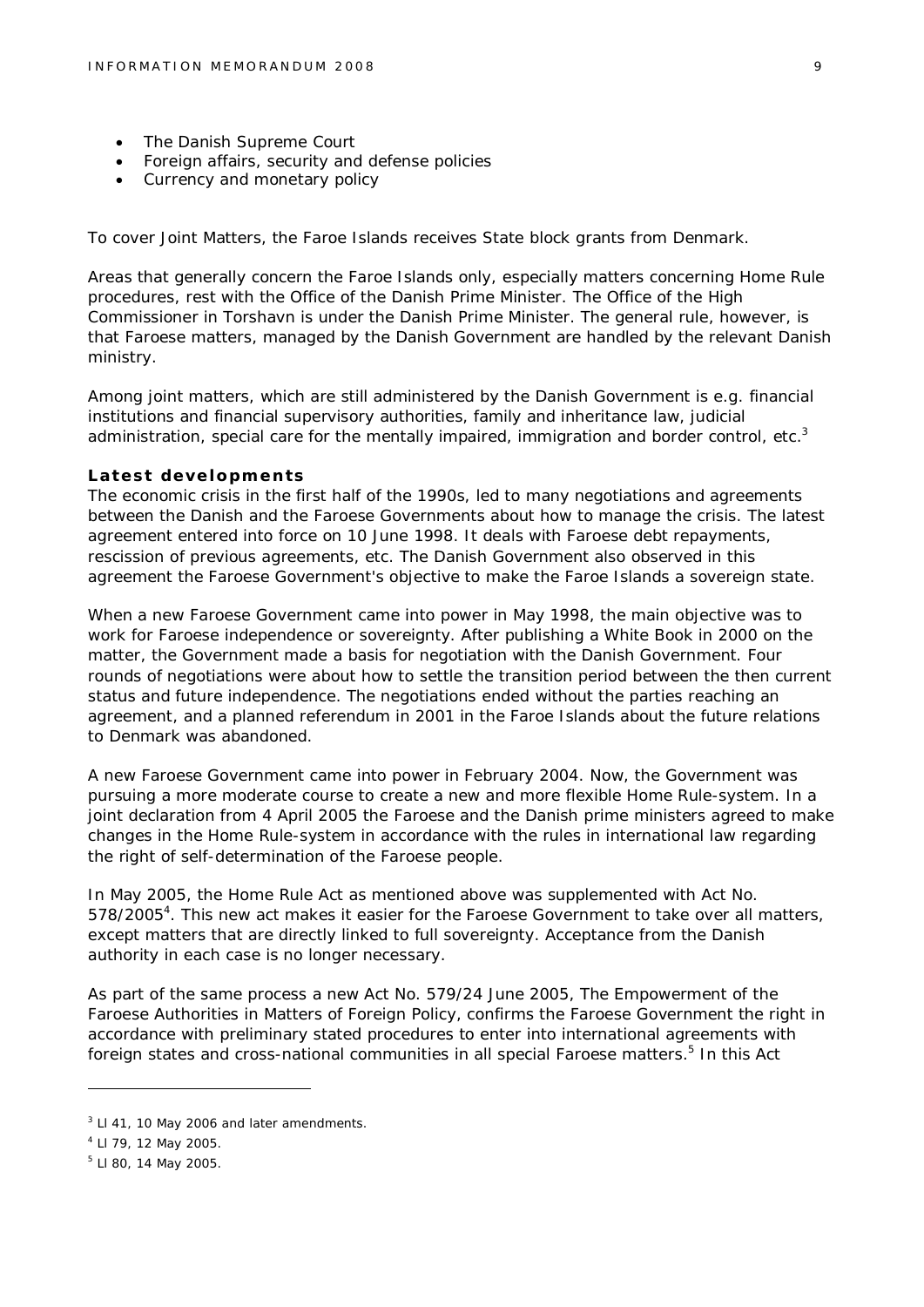Denmark also promise to support Faroese applications on membership in cross-national communities, which admit other entities than specifically named states as members, as long as this does not contradict with the current constitutional position of the Faroe Islands.

The Faroe Islands have in recent years expanded their activities in the foreign policy area and appointed ambassadors and established embassies in EU (Brussels), Copenhagen, London and Reykjavík.

The Faroe Islands elects two representatives to the Danish Parliament (Folketinget). On 13. November 2007, the Unionists (Sambandsflokkurin) and the Republicans (Tjóðveldi) each won a seat in the Folketinget, while the Conservatives (Fólkaflokkurin) lost their seat.

#### 3.1 The Parliament and Government

The Faroe Islands is governed by the Faroese Parliament (Løgtingið), which is the legislative body dealing with Special Matters and Joint Matters. Laws passed by the Faroese Parliament pertaining to Special Matters are termed "Løgtingslógir", and must formally receive the consent of the Prime Minister of the Faroe Islands (Løgmaður).

Legislation passed by the Danish Parliament regarding Joint Matters must be ratified by the Faroese Parliament to be applicable to the Faroe Islands. These laws are termed "Danish Kingdom Law Recommendations".

| COMPOSITION OF THE FAROESE PARLIAMENT (FØROYA LØGTING)                                               |                 |                           |                               |                    |  |
|------------------------------------------------------------------------------------------------------|-----------------|---------------------------|-------------------------------|--------------------|--|
|                                                                                                      | 2004            |                           | 2008                          |                    |  |
|                                                                                                      | $%$ of<br>votes | <b>Number</b><br>of seats | $%$ of<br>votes               | Number<br>of seats |  |
| Fólkaflokkurin (Conservatives, moderate autonomists)                                                 | 20.6            |                           | 20.1                          |                    |  |
| Sambandsflokkurin (Conservatives, unionists)                                                         | 23.7            |                           | 21.0                          |                    |  |
| Javnaðarflokkurin (Social Democrats, mod. Unionists)                                                 | 21.8            |                           | 19.3                          | 6                  |  |
| Sjálvstýrisflokkurin (Conservatives, mod. autonomists)                                               | 4.6             |                           | 7.2                           | 2                  |  |
| Tjóðveldi (Republicans, for independence)                                                            | 21.7            | 8                         | 23.3                          | 8                  |  |
| Miðflokkurin (Christian Centre Party, for independence)                                              | 5.2             | 2                         | 8.4                           | 3                  |  |
| Other parties                                                                                        | 2.4             | $\Omega$                  | 0.7                           | O                  |  |
| Total<br>$\cdot$ $\cdot$ $\cdot$ $\cdot$<br>$\sim$ $\sim$<br>.<br>$\sim$ $\sim$ $\sim$ $\sim$ $\sim$ | 100.0           | 32<br>$\cdots$            | 100.0<br>$\ddot{\phantom{0}}$ | 33                 |  |

Note: Due to the nature of the special at-large distribution system, votes and seats do not necessarily coincide in the 2004-election. A 2007 change in the rules of election means that seats in the Løgtingið are now distributed with direct proportionality to the number of votes.

The Faroese Parliament is elected every four years. However, a majority of Parliament or the Prime Minister may call an unscheduled election. There is universal suffrage for those over the age of 18. A November 2007 change in the rules of election states that the Faroe Islands is one constituency, and the number of members of the Parliament is now fixed at 33. Before this change, the Parliament consisted of up to 32 members of which 27 were directly elected from seven constituencies, and up to five were distributed according to a special at-large system.

At present there are six political parties represented in the Parliament. The last election was held on 19 January 2008. In addition to being divided into the usual spectrum of political left and right, the electorate is also divided between respective attitudes towards the political relationship with Denmark – in particular, to what extent the Faroe Islands should or should not be independent of Denmark.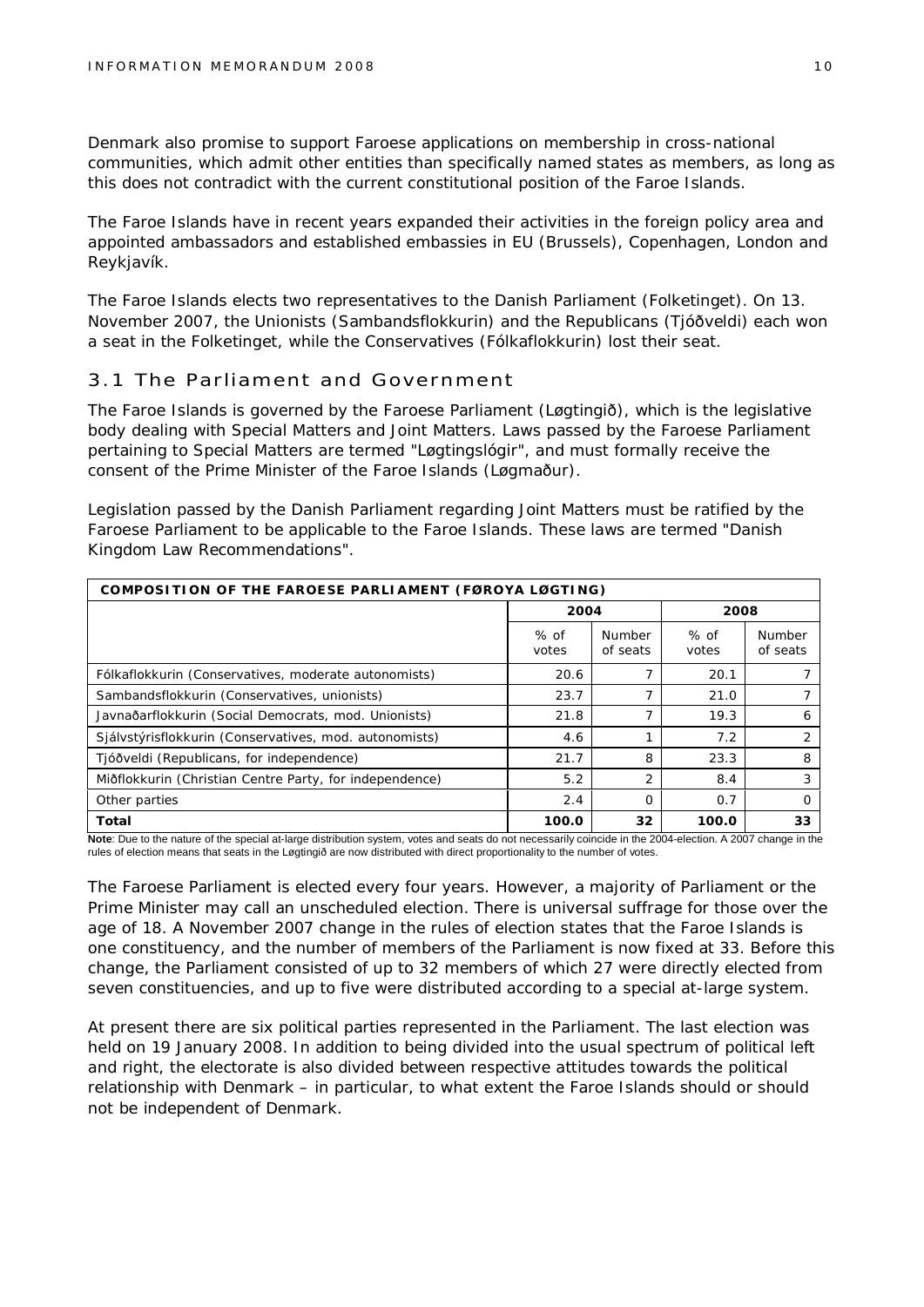The executive or administrative body in the Faroese political system is the Faroese Government (Landsstýrið), which is appointed by the Faroese Parliament. In February 2008, the Social Democrats (Javnaðarflokkurin), the Republicans (Tjóðveldi), and the Christian Centre Party (Miðflokkurin) formed a coalition government. In September 2008 this Government was replaced by a new, three-party government coalition made up of representatives from the Unionist Party, the People's Party, and the Social Democrats.

According to a co-operation-document created by this coalition, the new, three-party government will focus more on foreign relationships and foreign trade policy. This includes consideration of membership in EFTA and closer relations to EU. The coalition will also introduce a long-term public budgeting scheme. A public subsidy paid to private homeowners to reduce their interest on loans will be reduced or phased out, and a new pension scheme based on individual savings will be introduced.

A commission examining the need to revise the fishery management structure was also introduced. Extensive changes will be made in the municipal structure, which will lead to fewer and bigger municipalities.

The new government has plans to assume responsibility for civil aviation and the inspection of airspace, foreign immigration, and criminal and family law. Plans for a new Parliamentary Constitution have also been announced, as well as the establishment of a National Savings Fund.

#### 3.2 The Government Organization

The Faroese Parliament elected in 1994 was the first Faroese parliament to utilize a new governing system based on ministerial directorates.

A director general, who reports to the minister in charge, heads each ministerial directorate. The directorates are again split into different divisions with sub-directors. The number of ministers is intended to match the number of directorates, however, for political considerations, the number of ministers may vary. At present, there are 9 ministers comprising the Faroese Government:

**Kaj Leo Johannesen (Unionist Party)** Prime Minister Minister for Constitutional Affairs & Central Administration

**Jørgen Niclasen (People's Party)** Deputy Prime Minister Minister for Foreign Affairs

**Johan Dahl (Unionist Party)** Minister for Trade & Industrial Affairs & Natural Resources

**Jóannes Eidesgaard (Social Democrats)** Minister for Finance & Economic Affairs

**Jacob Vestergaard (People's Party)** Minister for Fisheries

**Hans Pauli Strøm (Social Democrats)** Minister for Health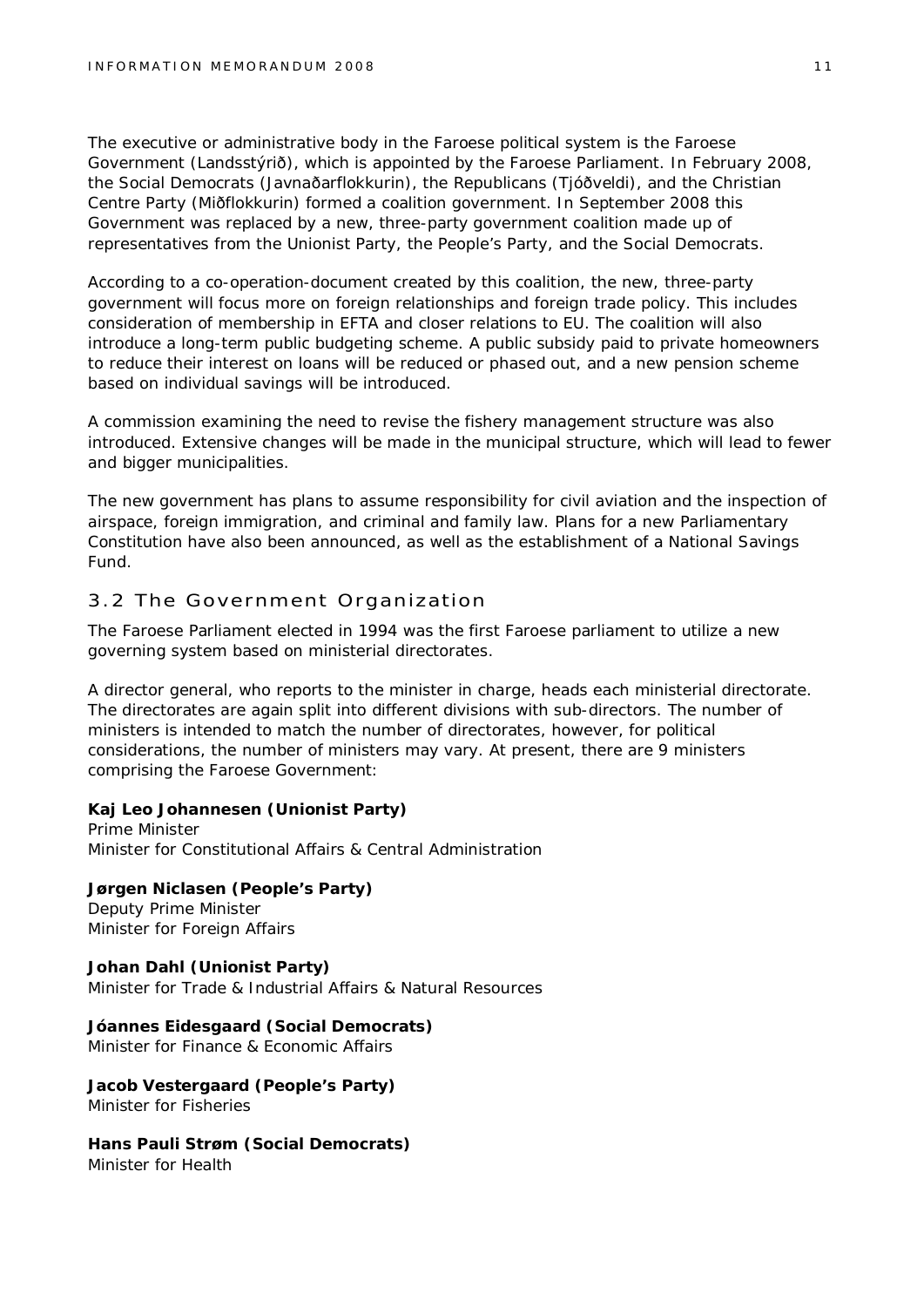**Rósa Samuelsen (Unionist Party)** Minister for Social Affairs

**Helena Dam á Neystabø (Social Democrats)** Minister for Educational & Cultural Affairs

**Annika Olsen (People's Party)** Minister for Internal Affairs

#### 3.3 Foreign Relations

In general, the Danish Government assumes responsibility for foreign affairs throughout the Danish Kingdom, including the Faroe Islands. However, it has become common practice for the Faroese Government to conduct negotiations involving fishing and trade with other countries. This practice has been extended with the above mentioned Act No. 579/2005, The Empowerment of the Faroese Authorities in Matters of Foreign Policy.

The particular status of the Faroe Islands, as well as the unique structure of trade and industry, makes it difficult to share common interests and views with Denmark, particularly regarding international co-operation and bilateral or multilateral agreements. Therefore, various treaties and international agreements, which are subject to the consent of the Danish Parliament and which are of special Faroese concern, are to be submitted to the Faroese Parliament for review. Because of this, Denmark's participation in international economic organizations does not automatically include the Faroe Islands. Negotiations are often conducted with the Faroe Islands at a later stage. This explains the time lag before the Faroe Islands joins various international organizations. For instance, Denmark subscribed to GATT in 1950 and the Faroe Islands in 1954.

Although Denmark has been a member of the European Union since 1973, the membership does not extend to the Faroe Islands. In 1974, the Faroese Parliament voted unanimously against applying for membership.

Instead of membership, the Faroe Islands has a trade agreement with the EU. In principle, the agreement with the EU has been a mutual free trade agreement similar to the type made by the EU and the EFTA countries in the 1970s. The agreement with the EU originates from 1992 and has been adjusted and amended over the years. On 28 November 2003, the Faroe Islands and the EU entered into an agreement on Faroese membership in the Pan-European System of Cumulation of Origin. The "Cumulation Agreement" was fully implemented on 1 December 2005.

The Faroe Islands also participate in EU's Seventh Research Framework Programme (FP7).

As a self governing area, the Faroe Islands is a member of the Nordic Council.

On 1 November 2006, the Faroes entered into a special economic treaty with Iceland. The Hoyvík Agreement established a single economic area encompassing both countries where any discrimination regarding goods, services, capital, and persons is prohibited.

The Faroe Islands is a full member of the North Atlantic Marine Mammal Commission (NAMMCO), and an associated member of the International Maritime Organization (IMO).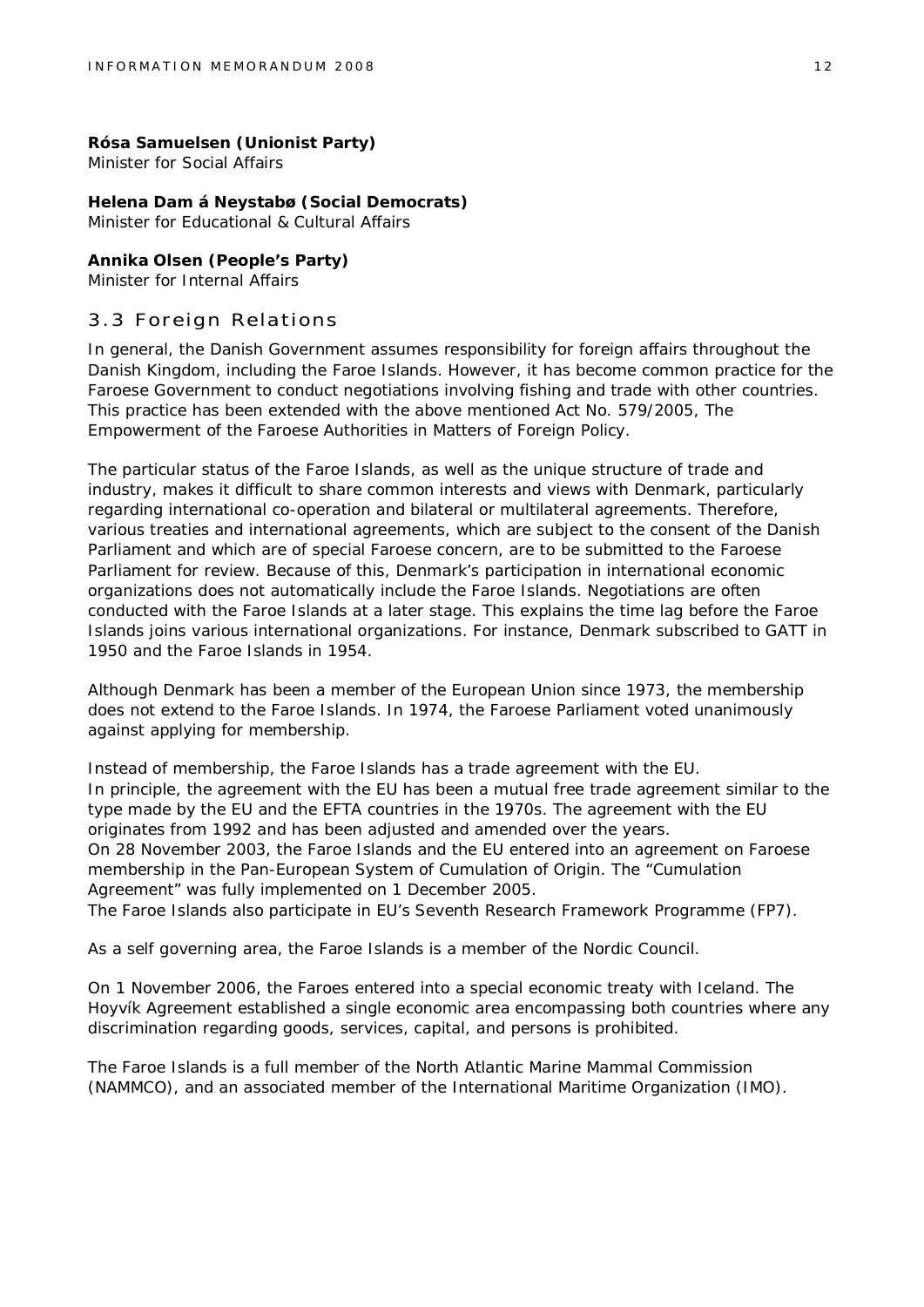The Faroe Islands take active part in the Regional Fisheries Management Organizations NAFO, NASCO and NEAFC in conjunction with Greenland. Denmark is represented in the Regional Fisheries Management Organizations (RFMOs) by the EU.

Since November 2007, the Faroe Islands has been a associated member of FAO.

The Faroe Islands also participate in the work of ICES, which coordinates and promotes marine research in the North Atlantic.

The Faroe Islands have also entered into fisheries agreements with EU, Greenland, Iceland, Norway, and Russia.

The new Government has decided to investigate current conditions of membership or developing closer relations to the European Union. The majority of the Faroese Parliament wishes to apply for Faroese membership in EFTA (European Free Trade Association), and the present Faroese Government is currently pursuing EFTA membership. No final decision has been made, and it is not clear what the positions of the current EFTA members might be.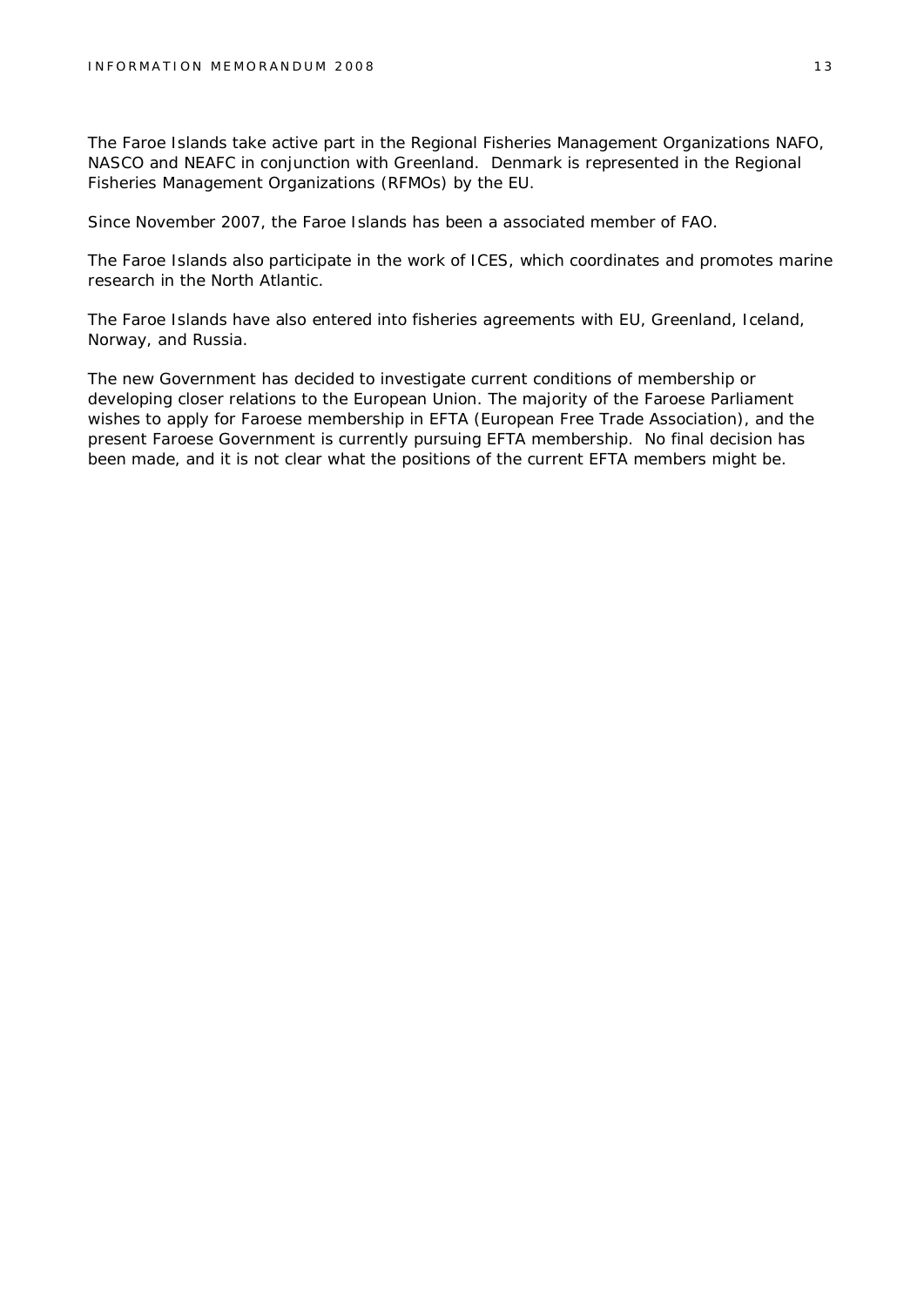## 4. THE ECONOMY

#### 4.1 The Economy in General

The Faroe Islands is a modern, developed society with a standard of living comparable to other Nordic countries. However, the economy is not yet as diversified as in other highly developed countries.

Fishery and related industries are of such importance that its influence determines the overall performance of the Faroese economy. This dependence on a resource-based industry is evident in the Export Account of Goods, of which fish products account for about 95% of the export value (Appendix C, Table 3).

An economy with high dependence on fish products and exportation is bound to be vulnerable to the changes in catches, fish prices, and exchange rates. These often cyclical and unforeseen changes are volatile, and have left their mark on the economic history of the islands.

The Faroese economy is very sensitive to the international market for fish. Consequently, export income can fluctuate significantly from one year to the next, and these fluctuations spread quickly throughout the economy.



**Source:** OECD, Statistics Faroes and Governmental Bank

As can be seen from the chart above, Faroese Disposable Income per capita has varied considerably. Since 1966, the growth has been 2.4%, with a standard deviation of 6.0. Similar to other countries in the chart, growth has been steady, but not nearly as stable.

The national accounts to 2007 indicate that a proportionally larger output value now comes from production related to construction, transportation, banking, and other financial services. The proportional output value from fishery and the manufacturing of fish products has declined correspondingly. Faroese companies are also actively seeking investment opportunities abroad at a much higher level than in the past. These developments, together with a shift since the mid-1990's towards a more market oriented economic policy, will most likely contribute to a more diverse and stable economy.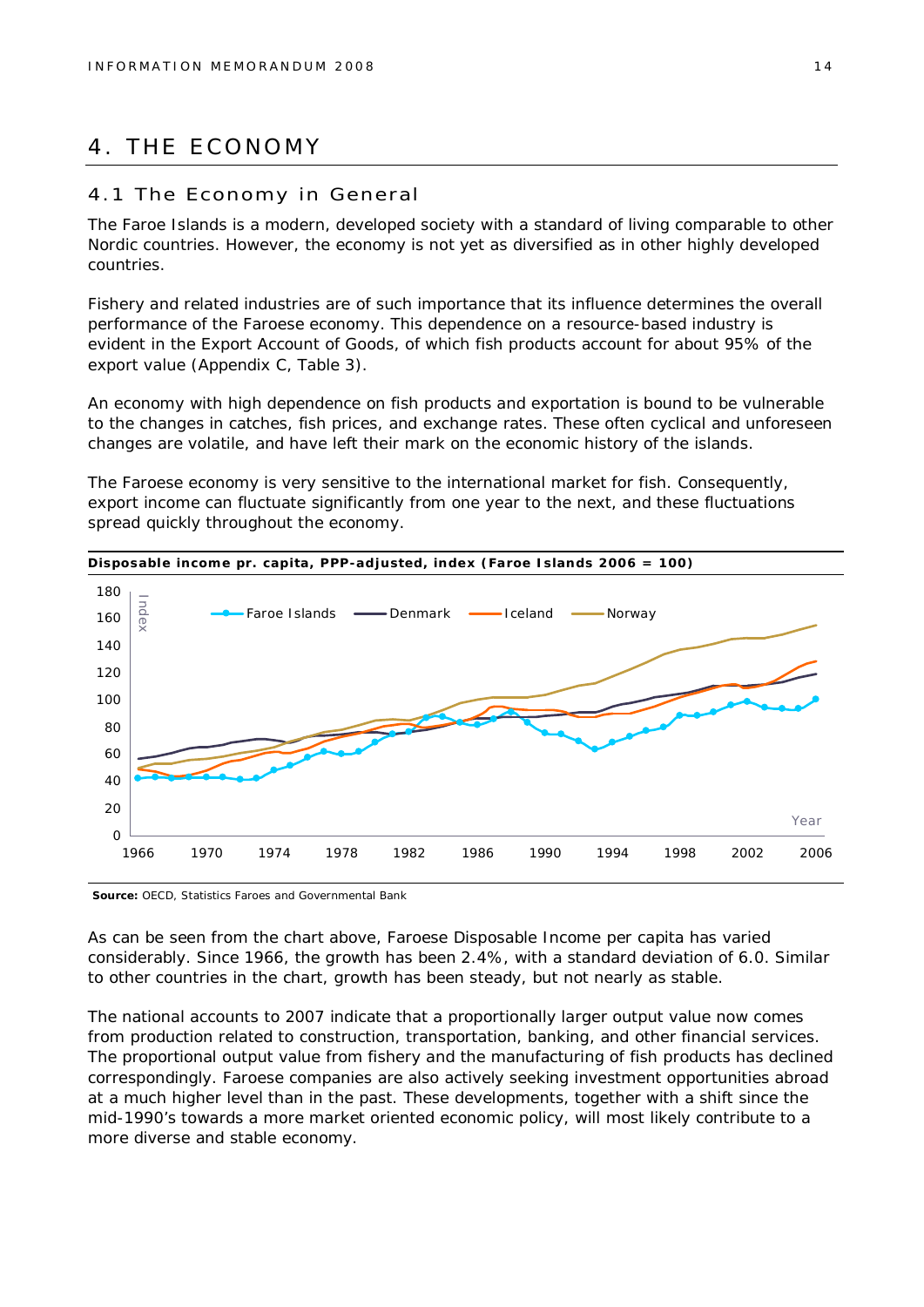#### 4.2 Recent Economic Development

The Faroe Islands had high GDP growth rates in 2000 and 2001 - over 10% in current prices. The growth rates slowed in 2002-2005 to a yearly increase averaging 2%. In 2006, the GDP increased more than 14% in current prices compared to the year before. With a moderate increase in consumer prices at about 2% in 2006, this indicated significant growth. Landsbanki Føroya has estimated a 9.3% increase in the GDP in 2007, and a 4.7% increase in 2008, based on the assumption that the total wage expenditure increase in 2008 not exceeds 3.8%.

The high growth in 2006 and 2007 can be explained by an increase in credit-financed, private consumption, and investment growth.

The estimated moderate growth in 2008 may have several reasons. One is a significant fall in value of fresh fish catches for the first half-year of 2008. Others include a more stagnant private house market, an increase in nominal interest rates, credit constraints, and inflation stemming from higher consumer good prices and significantly higher oil prices. Higher oil prices also mean the Faroese fishing fleet incur higher operating costs.

The growth rate in total wage expenditure in the Faroe Islands has on average been 5.9% for the years 2001 to 2007. The growth in total wage expenditure was above average in 2006 and 2007, while growth in 2008 will apparently be below average.

In 2007, wages paid in agriculture, fishery, and the fishing industry were proportionally 21.4% of total wage expenditure, which is 7.2 percentage points less than in 2001. Wages paid in engineering, construction, and energy were 13.8% or 1.1 percentage points more than in 2001. Wages paid in the private service sector were 30.0% or 3.5 percentage points more than in 2001. In public administration and service delivery, wages were 32.8% or 2.6 percentage points more than in 2001.



**Source:** Statistics Denmark and Governmental Bank

Prices seem to have gone up especially in the first half-year of 2008 after having been relatively stable for some years. From 2001 (CPI-figures second-quarter) until 2007 (CPIfigures second-quarter) prices rose about 8%, while they rose 6.7% in only one year from 2007 to 2008 (CPI-figures second-quarter). Housing (incl. electric and heating), food,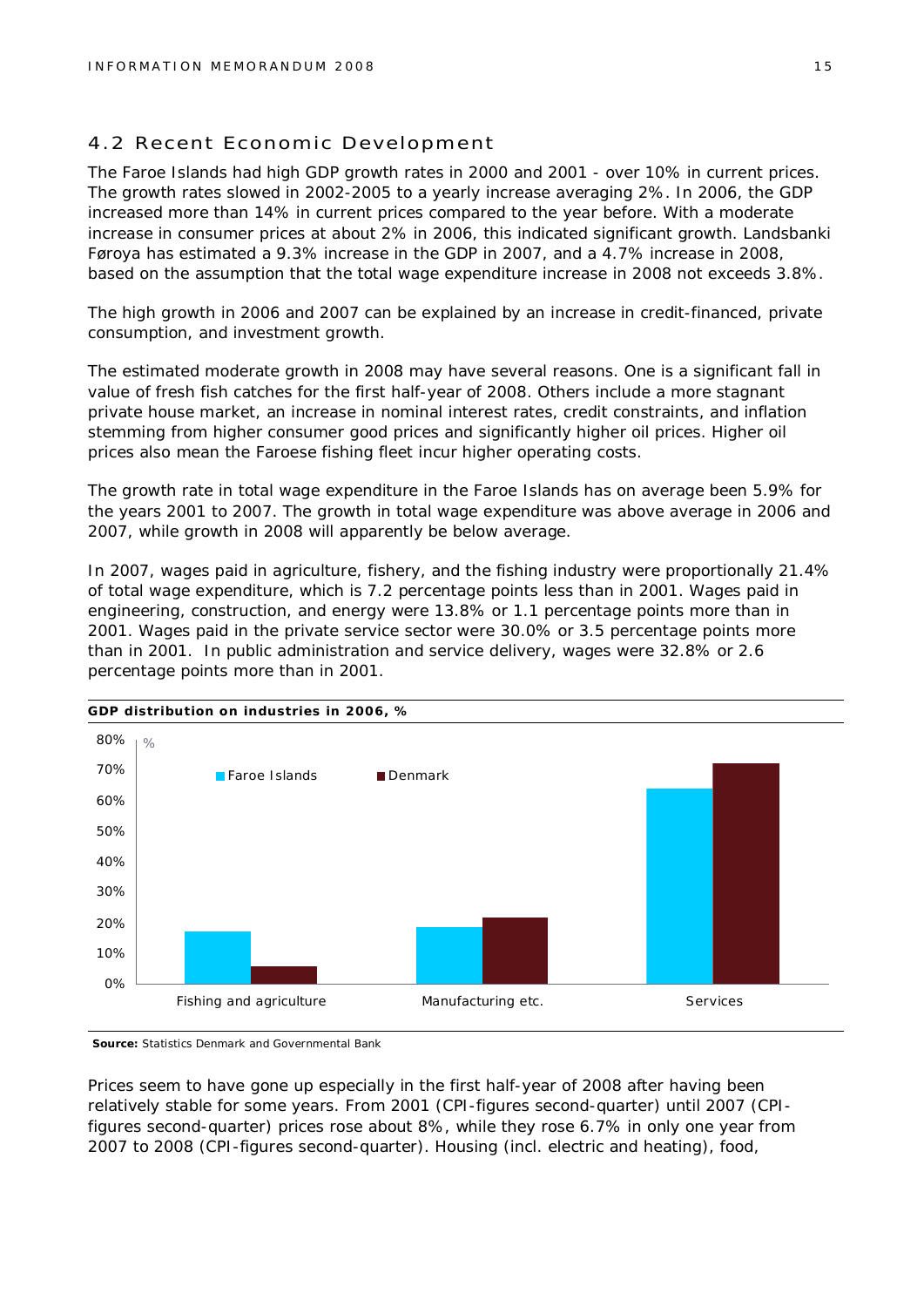transportation, recreation, and cultural events have become more expensive, while furnishings, household equipment, and communications have become cheaper. (The CPI is shown in Appendix E, Tables 4 and 5).

The export and import figures show the economic conditions eloquently. Excluding ships and aeroplanes, Faroese export was 4 billion DKK in 2007, a 3.6% increase from 2006. 96% of the export value of commodities comes from fish and fish products. Exports value, excluding ships and aeroplanes, in January-August 2008 was significantly lower, almost 15% compared to the corresponding period in 2007. The decline in export value includes most fish species but excludes farmed fish.

Import value was 5 billion DKK in 2007, excluding ships and aeroplanes. This is an almost 10% increase compared with 2006. In the period January-August 2008 import value was 3.4 billion DKK, which is 4.1% more than import value for the corresponding period of the previous year. Import value changes, excluding ships and aeroplanes, in 2008 stem from higher fuel prices. Import value has been decreasing for almost all other commodity groups, while imports of consumer goods have shown a slight decrease.

The fluctuations in export and import value for the year 2001-2008 are shown in the below figure.



**Source:** Statistics Faroes

The Balance of Payments figures for 2005 and 2006 stood at a surplus DKK 19 million and 142 million respectively. In 2006 the surplus was about 1% of GDP. The balance is negative with regards to goods and services, which are counterbalanced by a significant surplus from incomes from wages and dividend, including the annual grant from Denmark (see Appendix C, Table 1). It is likely that the outcome in 2007 will be about the same as 2006, while the outlook for 2008 indicates there may be a deficit.

The unemployment rate is remarkably low and recent figures (January-June 2008) show levels lower than 1.5%. The average unemployment figure for 2003 was 2.5%, 2004 3.5%, 2005 3.8%, 2006 2.7%, and 2007 1.5%. Female workers generally have higher unemployment rates than males.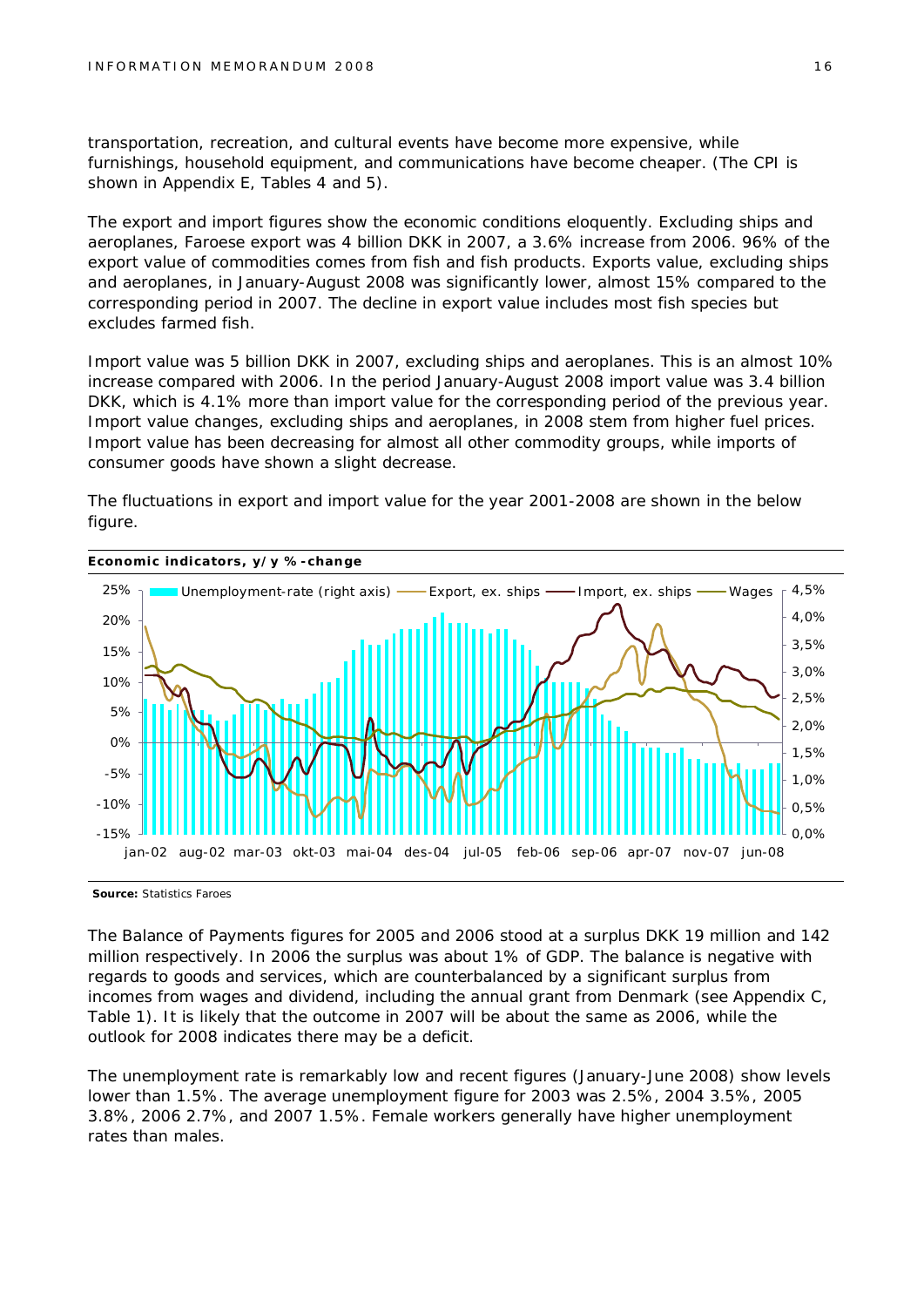#### 4.3 Industries

#### **Fishery and the Fishing Industry**

Before the mid-1970s, the Faroese fishery was mainly based on fishing in overseas fishing areas. The extension of national fishing boundaries, however, necessitated, to a significant degree, a reorganization of the Faroese fishing industry towards exploiting the resources in the Faroese exclusive 200 mile economic zone.

Today, a significant part of the fish export value still comes from fishing in foreign waters and on the high seas, although most of the fishing in foreign waters is reimbursed by reciprocal rights in the Faroese exclusive economic zone. This is done in agreements on fisheries with some countries among them Iceland, Russia, Norway, EU and Greenland.

After a period of transition in the second half of the 1970s, the problem of surplus capacity became clear and grew worse in the 1980s. In addition, the fleet was becoming increasingly more effective due to more efficient fishing methods. This increasing pressure, mixed with a deterioration of the fish stocks from natural causes, resulted in a slump in catches. This slump was most prevalent for Cod, Haddock and Saithe – species that make up most of the Faroese catch destined for human consumption. The downtrend, which hit bottom in 1991-94, ruined the fishing fleet and most land-based fishing industries, and led to a severe socio-economic crisis.

Beginning in the early 1970s, the fishing fleet became increasingly subsidised and this affected the market in unfortunate ways. In the late 1980s, a condemnation plan was initiated whereby ship owners were paid to give up their fishing vessels. This resulted in a capacity reduction of around 30%. In 1992, the subsidies were replaced by a capital subsidy, and in 1998, removed altogether. Now the fishing fleet relies very little on subsidies. The only direct government subsidies to the fishing industry are minimum payment guaranties, health insurance payments for fishermen (DKK 22 mill. in 2007), and subsidies to reduce cost for local transport of fish from landing place to factories (DKK 3.3 mill. in 2007). In addition, fishermen have a 14% taxfree reduction in their yearly income up to DDK 470,000.

During the 1980's, the problem of surplus capacity was also evident in the fish processing sector. Large catches combined with government subsidies gave the Faroese people incentive to build fish filleting plants in large numbers.

When fish resources became scarce in 1992, most of the plants closed and the sector went through reorganisation. The number of plants was reduced, the size of the remaining plants grew, and more specialised plants were opened.

In 1992 and 1993, legislation was enacted requiring fish (demersal species) caught in Faroese waters be registered, landed, and then offered for sale on public auction in the Faroe Islands. An exception was made for 25% of catches, which ship owners could register and then sell directly on foreign fish markets.

Approaching the mid-1990s, the cod stock was in better shape than previously estimated, and Cod and Haddock catches increased gradually from 1993 to 1997. The export value, however, did not increase in an equivalent manner because a large portion of the export was unprocessed fish. Over a five-year period, this changed partly because of more local processing, but more specifically because of a general increase in world market prices of fish products.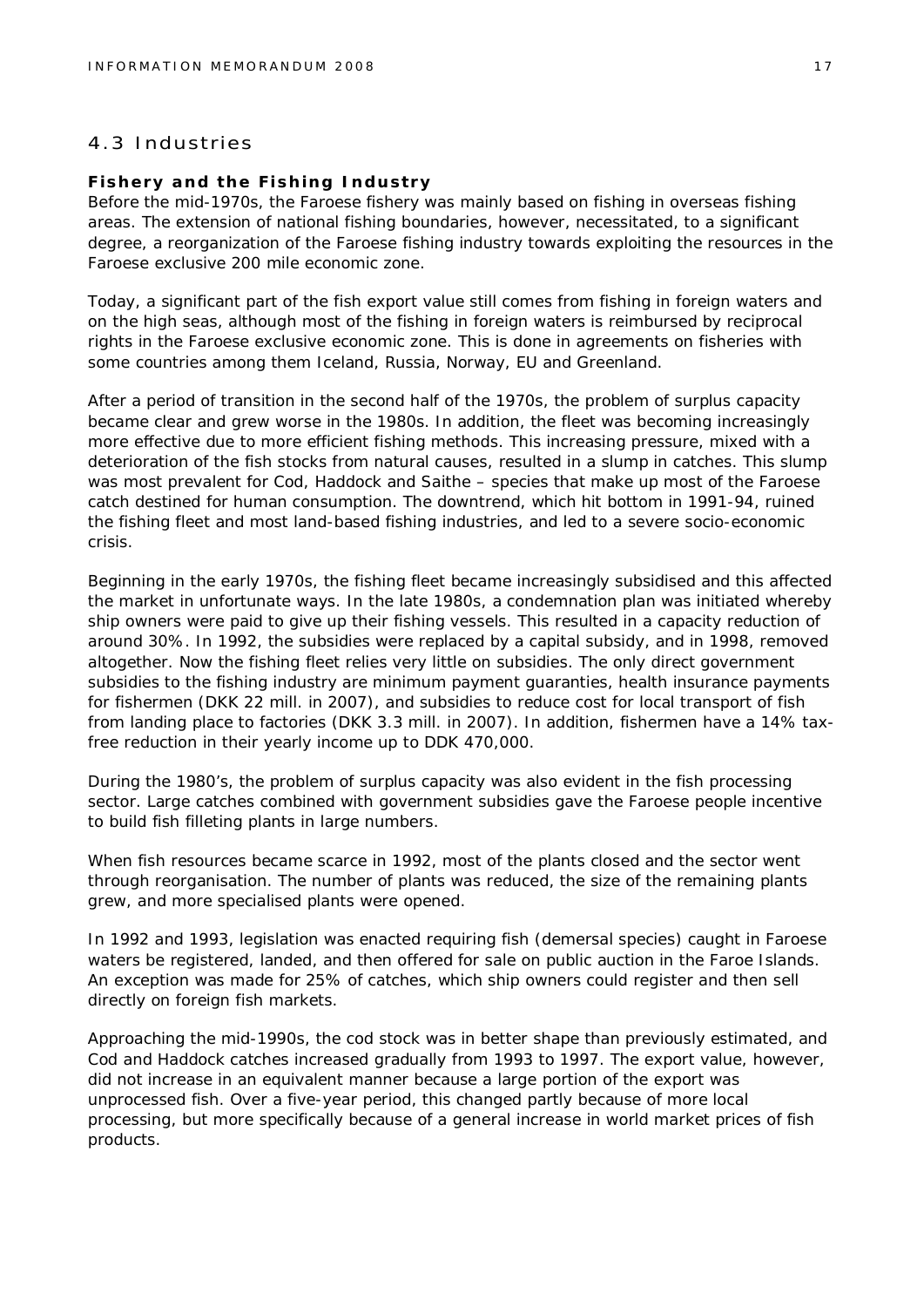The export value of fish products peaked in 2001 with DKK 4.2 billion. In 2003-2004, the prices were lower again, but the total catch was one of the best ever. Prices were rising in 2005 and 2006, but were lower again in 2007. Good catches in 2007 compensated for the fall in price and export value increased with 4% compared to the year before. The general increase in prices and the overall growth in the catch within the Faroese exclusive economic zone have resulted in an elevation of the export value. From 2000 to 2007 the export value of fish products has been comparatively high and stable.

Statistically, total catches by Faroese ships increased from 1993 to 2002, but there were differences among various species, as can be noted in Appendix I, Tables 1 and 2.

Since the 1950s, the total yearly Faroese wet fish catch has been about 100,000 tonnes, and since the mid-1970s, most years have been more than 100,000 tonnes. (Mean value 112.000 tonnes, standard deviation 20.000 tonnes) The most important wet fish species in recent years have been Saithe, Cod, Haddock, and Greater Silver Smelt. The catch of these species is done mainly by smaller fishing boats, long-line vessels, and pair trawlers.

The pelagic fishery arose in the mid-1960s and has increased since. From 1995 the most important pelagic species have been Blue Whiting, Herring, Capelin, and Mackerel. These species are caught mainly by high capacity, pelagic trawlers, and purse seiners.

Other species fished by Faroese ships are prawns and shellfish.

In 2007, the total Faroese catch was 582,000 tonnes. 231,000 tonnes or 40% were fished in Faroese fishing areas. Of the total catches, wet fish accounted for about 131,000 tonnes, which were mainly fished in Faroese waters. Of the total Cod catches in 2007, however, more than 60% were fished in foreign fishing areas like the Barents Sea and East Greenland. This is mainly caused by a significant fall in the catches of Cod in Faroese water over the last 3 years.

Most of the Cod fished in foreign waters is caught by big filleting trawlers.

From January to September 2008, the wet fish catch landings from Faroese waters dropped by 5% compared to same period in 2007.

#### *On-land fish industry*

After the economic crisis in 1992, the on-land fish industry went through a reconstruction, and the number of plants was reduced to fewer, bigger, or more specialised plants. The filleting factories are producing a range of fresh, iced, and frozen products to the retail and food service markets. About 25% of the total fish export value in 2007 was fresh, frozen, or salted fillets: DKK 402 million Cod fillets (7,785 tonnes), DKK 147 million Haddock fillets (4,838 tonnes), and DKK 373 million Saithe fillets (18,656 tonnes). The fish fillet plants are dependent on a stable supply of raw material. This has led to vertical integration of some plants and ships. Other smaller factories produce more specialised fish products.

The export of fried fishmeal and fish feed produced from pelagic species was about 57.000 tonnes in 2007. The export value was DKK 422 million, which is 11% of the total export value of fish products.

In the last three years the on-land fish industry has had difficulties recruiting labour, and the decrease in catches has had an effect on the industry's profit.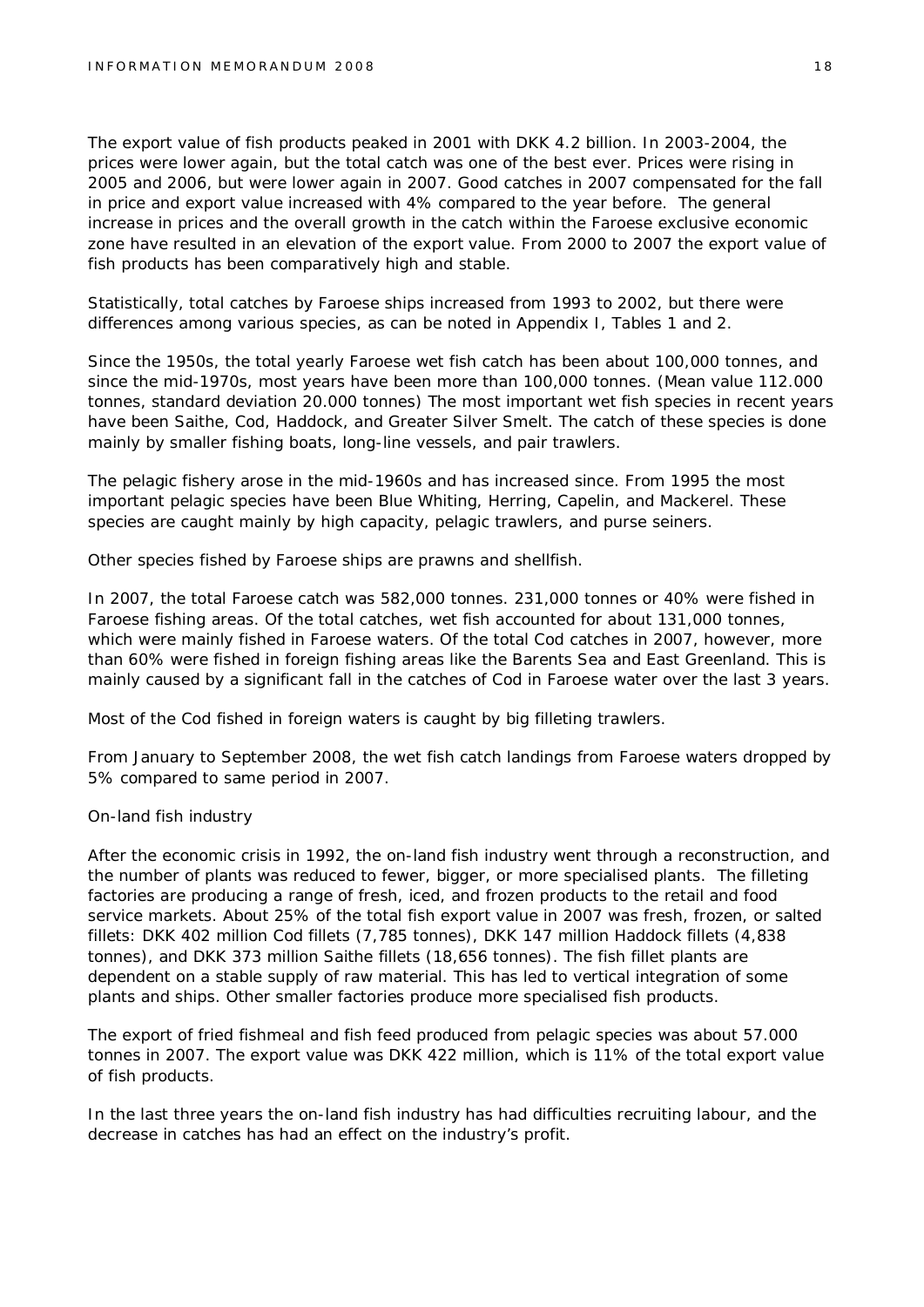#### *Fishery Management*

The Ministry of Fisheries is responsible for the management of all fisheries in Faroese waters and fisheries by Faroese vessels in other waters.

Quotas (TAC) were introduced in the Commercial Fisheries Act of 1994<sup>6</sup>, but by June 1996 the quotas were replaced by a new system of "Fishing Days". The amended legislation from 1994 covers vessel and fishing licences, area closures, gear and data requirements, and other technical regulations for commercial fisheries. Fishing vessels under the Faroese flag must be at least 2/3 owned by persons or companies domiciled in the Faroe Islands.

The Fishing Days system focuses on viability, and takes into account the differences in fishing gear and vessel size. The number of fishing days in a fishing year (commencing on 1 September) is set by legislation passed in the parliament. The Proposal for Parliamentary Resolution is prepared by The Minister of Fisheries on the recommendation of an advisory board comprised of representatives familiar with the industry. The Minister also takes into account the recommendation, which comes from the Faroese Fisheries Laboratory, based on estimates of the fish stocks and the level of fishing effort.

Each ship within each group gets a certain number of active fishing days and those fishing days are partly tradable. Therefore, the TAC Quota is used as a guideline instead of enforcing an exact amount.

The advantages of a Fishing Days system to a strict quota system are that vessels can take their entire catch ashore rather than throwing fish overboard to stay under a quota amount. The system also curtails the fraudulent practice of landing fish under a false name. Some disadvantages are that the system is not efficient in protecting specific species, and that it does not compensate for technological improvements. For these reasons, it is necessary to adapt the number of fishing days as the Faroese fleets' catching capability increases.

Although there has been significant restructuring within the fishing industry, there are still too many Faroese fishing vessels. Other ways to indirectly reduce the fishing capacity and diversify the fishing industry are limiting the number of fishing days and encouraging the fishing of other species.

The Faroese fishing fleet catches many species of fish (Appendix I, Tables 1 and 2.). Restrictions are enforced by limiting or banning fishing in specific areas or during specific times. This is especially useful during spawning and to protect juvenile fish stocks.

In 2008, the number of fishing days was reduced 10% through recommendations from the Faroese Fisheries Laboratory and ICES. These recommendations were made to significantly reduce catch capacity.

Faroese fisheries in foreign and international waters are regulated through bi-lateral and multilateral agreements.

<sup>&</sup>lt;sup>6</sup> LI 28, 10 March 1994 with later amendments.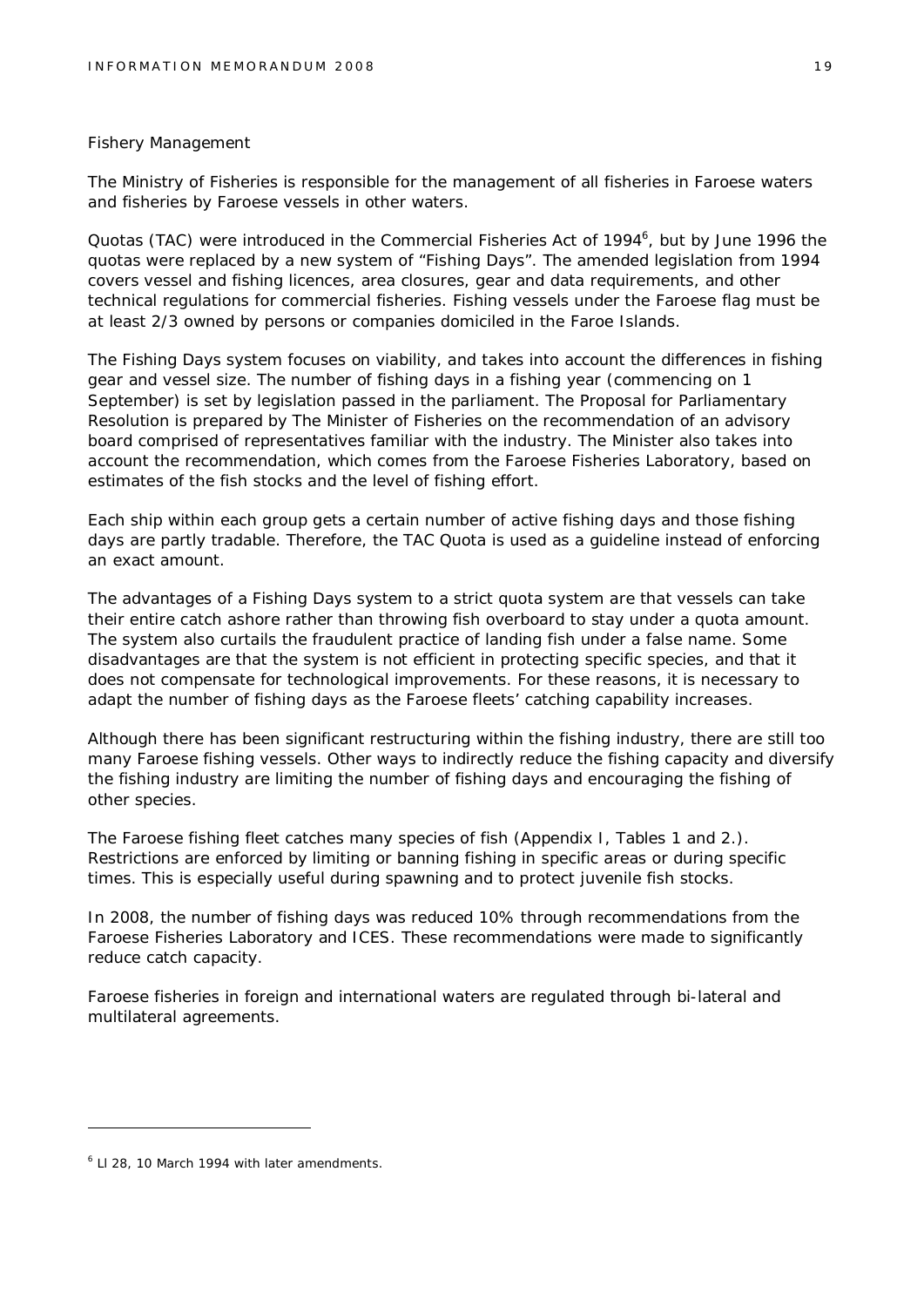#### **Aquaculture**

The fish farming industry<sup>7</sup> is relatively new in the Faroe Islands. It started in the early 1980s and has since emerged into the second largest export industry in the Faroese economy. Production has been volatile over the years, and the industry is currently in a redevelopment phase.

In the early 1990s, the industry was in distress, and through a series of mergers and acquisitions, the number of licenses went from 60 to about 15. Vertical integration took place and now companies own most aspects of production, from the handling of smolt to processing the final product. This comprehensive approach has allowed for larger permits and better planning for production, environment impact, and profit increase. The boom in the industry has also attracted direct foreign investment.

The industry experienced a record harvest in 2003. Production was around 62,000 tonnes with the export value at DKK 964 million. This amount corresponds to 25.8% of total export.

After a period of high growth and volatile prices, the industry ran into major problems with infectious salmon anaemia (ISA), and expectations were greatly reduced. Thus, the record harvest was a result of selling out the stock.

The harvest in 2004 was much less than previous years – around 37,000 tonnes. The harvest took a new plunge in 2005 with 19,000 tonnes. The fish farming industry has since rebounded and is experiencing a more positive development stage. The industry seems to have successfully fought the fish disease plague and production is growing.

Future price development is of great importance. Price has improved slightly since it reached rock bottom in the summer of 2003. Government authorities now demand ISA vaccination of the fish, which likely will help the situation greatly.

The fish farming industry conducts research to improve quality and production efficiency. There is also ongoing research in the farming of other species of fish, mainly Cod and Halibut, but to date, these endeavours have not proven commercially viable.

In 2007, the industry exported 21,000 tonnes of salmon and trout products. Although 2007 export prices were low compared to 2006, the export value was higher, DKK 589 million or 16% of the total export value of fish products.

Export quantity is expected to increase in 2008 to around 24,000 tonnes.

Compensation of employees in the aquaculture industry was DKK 350 million in 2007, which is more than 28% higher than the previous year. The growth continues and in January-October 2008 compensation of employees in the aquaculture industry is 30% higher compared to the same period in 2007.

#### **Whaling**

The pilot whale still contributes to the meat supply in the Faroe Islands. In 2007 the total catch was just under 400 tonnes or about 9 kg per person. In recent years, catches have varied from zero to 900 tonnes.

 $7$  Farming of salmon and trout.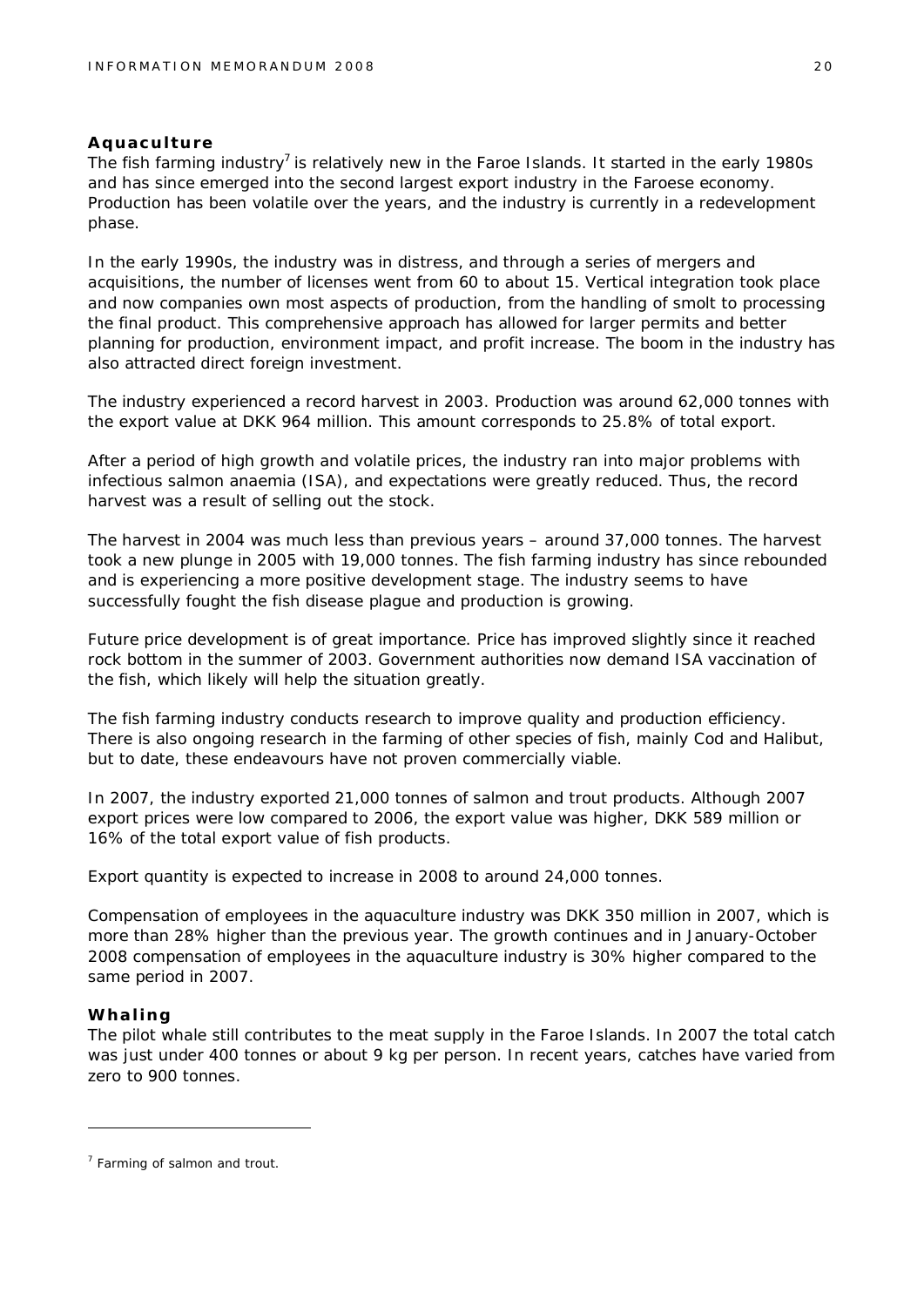Although these catches are culturally and economically significant to the Faroese, the annual catch is only about 0.1% of the total North Atlantic stock. This figure maintains a sustainable growth/catch balance. Therefore, the Faroese catch poses no threat to the pilot whale stocks.

#### **Agriculture**

Farming in the Faroe Islands is not a major sector of trade. Only about 1% of GDP in factor prices is derived from farming. The over 7 million litres of milk produced in 2007 meets the domestic demand. The production has been relatively stable during the last four years. The domestic production of other dairy products is open to competition from abroad, yet about 75% of the home market is supplied by domestically produced products. The yearly production of mutton is approximately 1,000 tonnes, which corresponds to about 75% of the total demand. The production of beef and beef products amounted to only around 70 tonnes in 2007. This is just a small percentage of the total consumption. Meat imports remain at a comparatively high level. In 2007, import of meat was 2,545 tonnes.

#### **Construction**

The construction industry in the Faroe Islands has had a significant impact on the economy. Most Faroese homes are spacious and the people of the Faroe Islands have generally high private housing standards.

During the 1980s, all over the country, many houses, roads, tunnels, and harbours were built or upgraded. However, when the depression hit, there was a dramatic decrease in the number of homes built every year. Worker compensation fell from DKK 348 million per year to DKK 98 million in 1995.

Recently, both private and public construction has been booming and compensation of employees has risen to DKK 495 million in 2007 (Appendix E, Table 1). This figure is 13% higher than in 2006. Overall rise in total compensation of employees was 8%. From January to October 2008 compensation of employees in the construction industry was 9.2% higher compared to the same period in 2007.

Construction activity is still high, but it is likely there is only a small possibility for further growth given the current low unemployment.

#### **Transport & Communication**

#### *Internal*

The transportation infrastructure in the Faroe Islands is good. Road connections now link all villages on each island and also between some of the islands.

In December 2002, the first sub-sea tunnel in the Faroe Islands was opened between Vágar and Streymoy. This is the first partially user-financed investment of its kind in the Faroe Islands. A second sub-sea tunnel between Borðoy and Eysturoy opened in May 2006. Both passenger and cargo transport is provided daily to all but two of the inhabited islands and most villages. Ferries and helicopter services are available to the islands that are not directly linked to the road system, and bus service is the most common form of transport for all other areas. The public transport company, Strandfaraskip Landsins, maintains most of these routes, while numerous private companies offer passenger and cargo services by request.

As of the 1st of January 2008, there were 20,225 registered private cars, which reflects 417 per 1,000 inhabitants.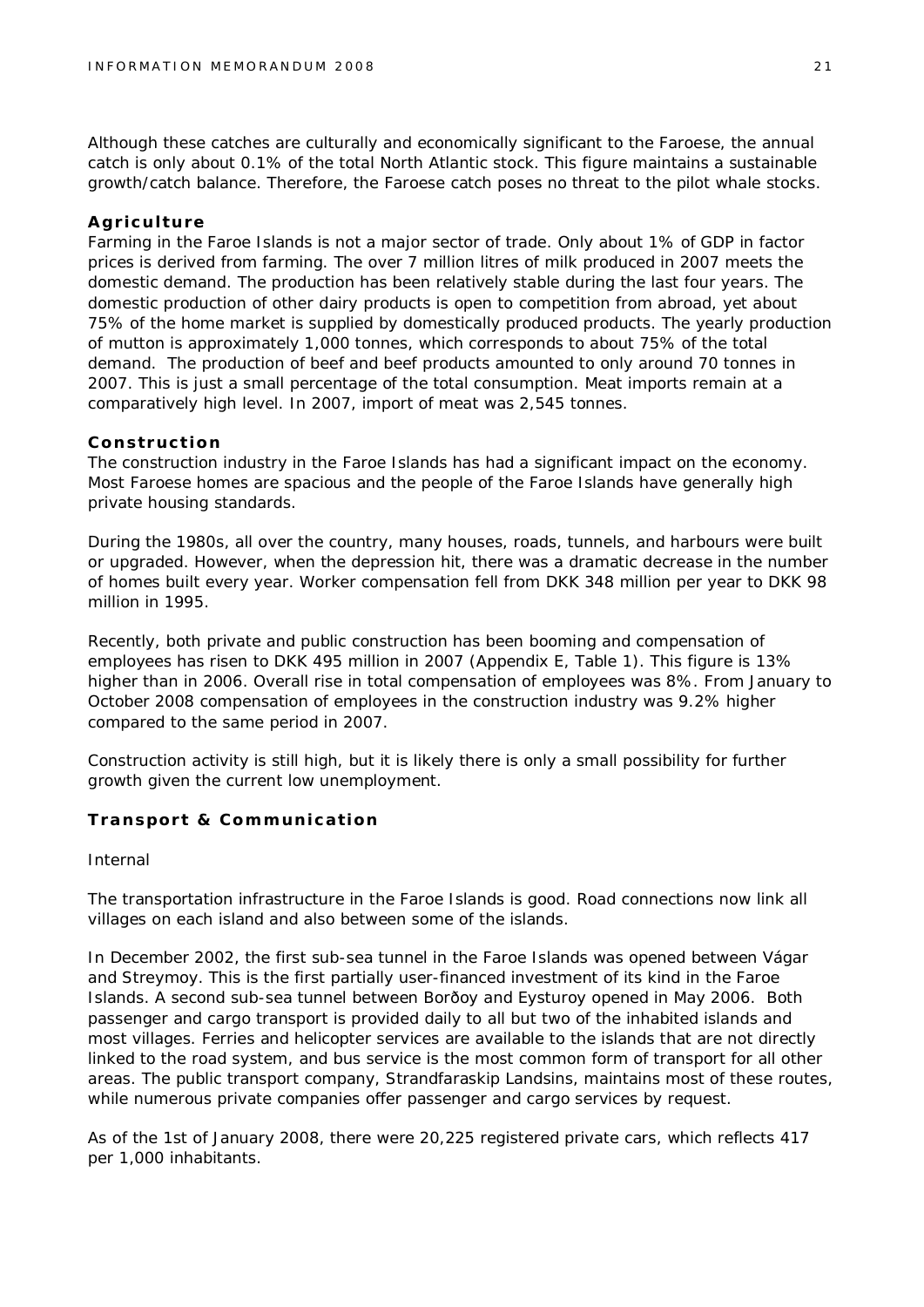#### *External*

The national airline carrier of the Faroe Islands, Atlantic Airways, is currently the only operator offering routes to and from the Faroe Islands. Depending on the season, there are four to seven daily flights to Denmark (Copenhagen and Billund). Atlantic Airways also flies to Iceland, Norway, Sweden, Aberdeen and London. There are several flights each week to these destinations. The number varies according to season. In 2007, 217,096 passengers travelled through Vágar Airport, which is 5.4% more than in 2006. On 1 May 2007, the Vagar Airport was taken over from the Danish Authorities by a Faroese public limited company. A building project budgeted at DKK 365 million will offer better transit facilities, and the runway will be extended to 1.6 km. The project is financed by the de-capitalisation of the Investment Fund (Íleggingargrunninum) with a corresponding amount.

The ferry Norröna is a combined cruise/cargo ship that can carry roughly 1,500 passengers and 800 cars. The ship offers weekly service to Bergen in Norway, Seydisfjørður in Iceland, Scrabster in Scotland, and regular service to Denmark. Nearly 70,000 passengers travelled to the Faroe Islands by sea in 2007.

Icelandic and Faroese freight companies provide cargo carriage to and from the Faroe Islands. The most important routes are to Denmark, Scotland, Norway, and Sweden.

#### *Telecommunication*

In 2007 there were about 21,000 fixed network telephone subscriptions. The number has been falling for some years now. Two telephone companies Faroese Telecom and Vodaphone have 80% and 20% market share respectively.

Mobile telephone subscriptions were 52,169 (half of these were pre-paid cards subscriptions). In the Faroese telecommunications market, Faroese Telecom has 68% and Vodaphone 32% of the market share. The use of mobile technology has increased significantly in recent years. The Faroese mobile phone users also sent about 22 million text messages (SMS) in 2007.

Broadband coverage is high (well over the OECD average) with 13,255 subscribers in 2007 or about 29 subscribers per 100 inhabitants. Also the use of internet generated long distance calling programs, VOIP, has increased.<sup>8</sup>

In 2007 there were about 15,280 cable television subscribers. 50% of the subscriptions were from the Faroese cable television company Televarpið, owned by Faroese Telecom Ltd. The rest were from cable television companies outside the Faroe Islands.

Viewers and listeners of television and radio by the Faroese Broadcast Company (Kringvarp Føroya) are required to pay a license fee if they have got a receiving set.

#### **Tourism**

For many years, efforts have been made to develop the tourism industry as a diversification for the Faroese economy. Information offices are located around the islands and a national development council, SamVit, has recently been established to support and co-ordinate the progress of the industry and develop tourism policy.

<sup>&</sup>lt;sup>8</sup> Source: Postal and Telecom Surveillance Authority <http://www.fse.fo/>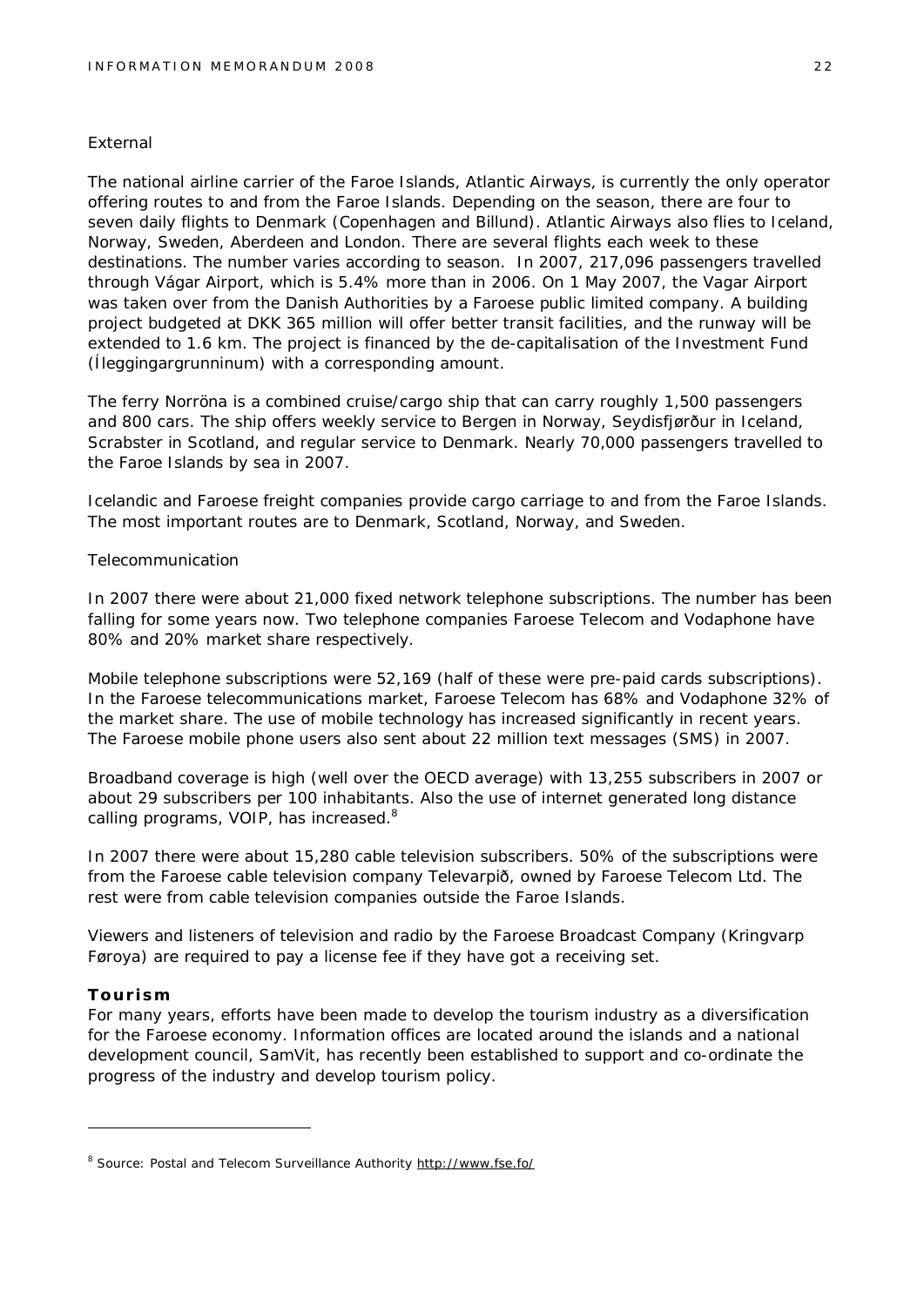The first task was to market the Faroe Islands as a tourist destination. At the same time, the industry had to build up a domestic network designed to provide service-based tourism. There still remains a need to further develop products and services.

SamVit has just started work preparing a new strategic tourism plan. The aim is to improve international collaboration and support further tourism development. The goal is to generate more income and employment opportunities.

About 116,000 tourist accommodations or stays were registered in the Faroe Islands in 2006. About 75% of the total accommodations were foreign visitors, mostly from Scandinavian countries. From 2005 to 2006, the number of overnight visitors from foreign countries increased by about 19%. Also a growing number of cruise ships visit the Faroese Islands during the summer months.

Due to the lack of current statistical accounts, it is difficult to determine the economic gains from tourism. The direct income effect of the tourism industry is estimated to be between DKK 150-200 million. This figure excludes transport to and from the Faroe Islands.

Tourism is not a major industry in the Faroe Islands. However, given the progress in the Faroese tourism industry to date, it is anticipated that tourism will slowly become a more reliable source of income in the Faroe Islands.

#### **Oil**

On 22 December 1992, the Danish Government agreed to transfer the rights to mineral resources in the subsoil of the Faroe Islands to the Faroese Government. The initial oil exploration phase started in 1994 and since then, many firms have been exploring the subsoil.

The Act on Hydrocarbon Activities<sup>9</sup> was passed by Parliament in March 1998. This Act regulates all phases of hydrocarbon activities in Faroese territory. Some aspects of the Act include regulations for a proportion of the licence expenditure being used in the Faroe Islands. This includes the use of Faroese manpower and the supply of goods and services by Faroese undertakings and supply bases, and payments to training and educational measures etc. It is also stated that transport of equipment and passengers to and from offshore installations on Faroese territory shall be conducted via Faroese quay or Faroese airport.

The Hydrocarbon Taxation Act was passed by the Parliament in April 1999, and amended by an Act about special tax from March  $2000^{10}$ . Income tax from oil production is 27%, besides a 2% production royalty and a field based special tax of "rate-of-return"-type.

The Hydrocarbon Tax Administration  $Act^{11}$  was passed by the Parliament in February 2000.

These regulations laid the final conditions for exploration and production of oil on Faroese territory.

In February 2000, the first licensing round was opened. The area offered for licensing lies offshore to the southeast of the Faroe Islands and covers approximately 14,000  $km^2$ . In August 2000, seven licenses were awarded to 12 oil companies, organised into five consortia.

<sup>9</sup> Ll 31, 16 March 1998.

<sup>10</sup> Ll 26, 21 April 1999 and Ll no. 26, 7. March 2000.

<sup>11</sup> Ll 16, 14 February 2000.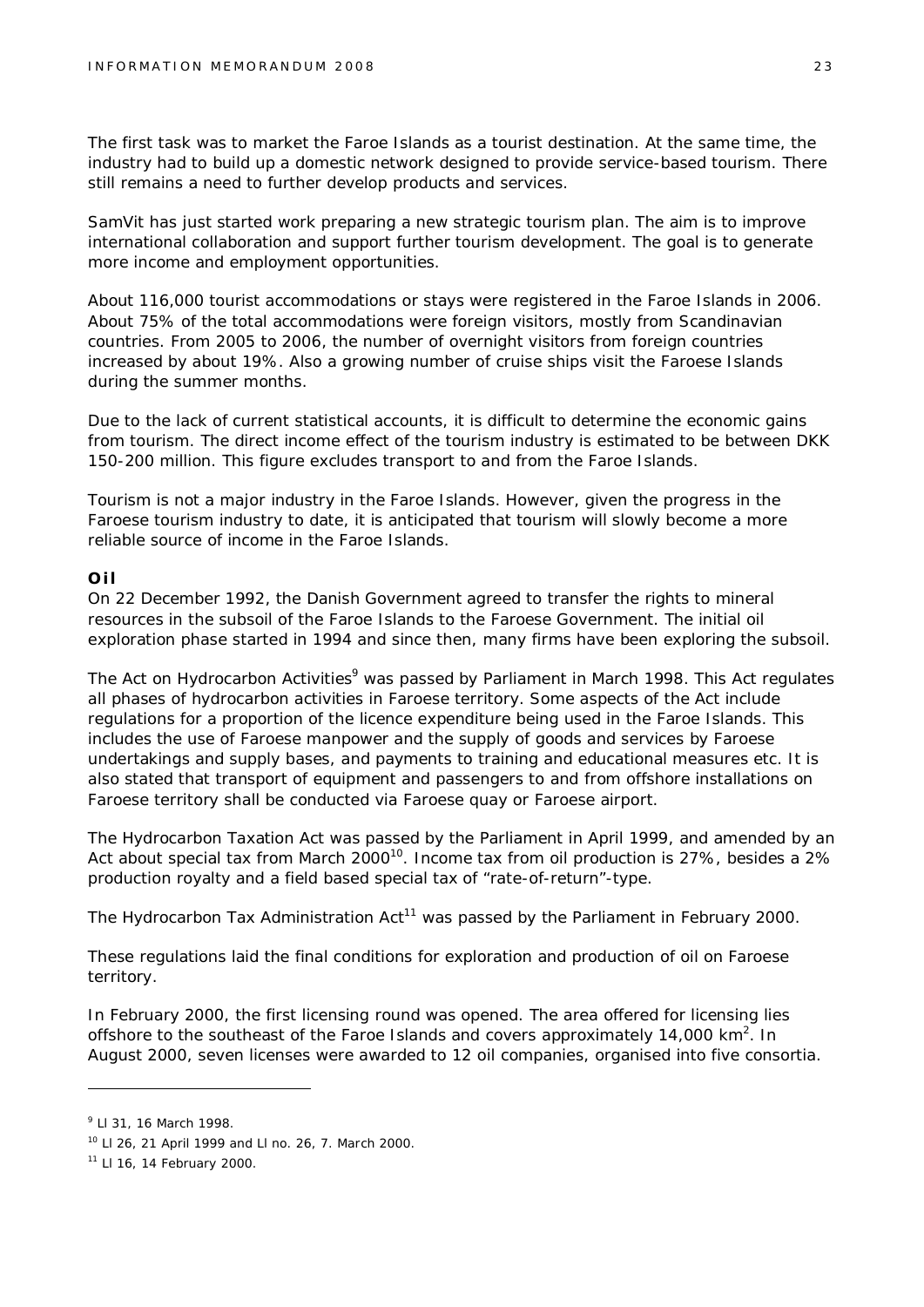To date, six exploration wells from the first round have been drilled. None encountered hydrocarbons in commercial quantities.

The third exploration well, the Marjun drilling site Licence 001, which was terminated in November 2001, did encounter oil and gas 4,246 m below the surface, but further investigations will be needed to determine if this field is commercial.

In July 2006, Statoil started the first exploration drilling in the thick layers of Basalt rock. Their drilling range (Licence no. 006 from First Round) covers large areas with possible oil and gas pockets. Drilling in the hard Basalt was not as difficult as expected. Traces of gas were found in the well. Later BP, Shell, and Anadarko started drilling through the basaltic layers in 2007-08 (Licence no. 007 from First Round). Although, the well did not encounter hydrocarbons, the findings are expected to give valuable seismic data and expand knowledge about Faroese, Basalt-covered subsurface.

So far the explorations have discovered no commercial findings, but they have showed the presence of an active hydrocarbon system in Faroese subsurface.

The Second Licensing Round was opened 17 August 2004. Seven licenses were awarded to 8 oil companies, organised into five consortia. The Faroese oil companies, Faroe Petroleum Ltd. and Atlantic Petroleum Ltd. participated in 3 of these licences. The areas offered lie southeast and southwest of the Faroe Islands and cover approximately 19,000  $km^2$ .

The objective of launching the Second Licensing Round was to continue the exploration activities that began under the First Licensing Round and establish the existence of commercially exploitable hydrocarbon reserves in the Faroese subsoil. Until now no exploration drilling plans have been set going, but it is expected that two new exploration wells will be drilled in 2009.

Pursuant to Act no. 45 from 28 May 2008<sup>12</sup> concerning the Third Faroese Licensing Round, the

Minister of Fishery and Natural Resources in July 2008 invited interested companies to apply for hydrocarbon exploration licenses. The acreage offered lies to the east, to the south and to the southwest of the Faroe Islands. It covers  $38,405$  km<sup>2</sup>. The Minister intends to award licenses by the end of 2008.

From 2008 oil exploration and exploitation is the responsibility of the Ministry of Trade & Industrial Affairs & Natural Resources. The Faroese Earth and Energy Directorate (Jarðfeingi) is responsible for all the administrative tasks related to petroleum exploration and exploitation on the Faroe Shelf.

The influence from the oil industry has not yet had the economic effect that was expected when the explorations first took place. Expectations have become more moderate, the exuberant talk has moderated and circumstances have normalised.

The oil companies as license holders have e.g. through the Sindri programme<sup>13</sup> contributed to knowledge stock relevant to the future investigation of the Faroese continental shelf.

<sup>12</sup> Ll 45, 28 May 2008

<sup>&</sup>lt;sup>13</sup> The Sindri Group was officially established by the license holders on 17 August 2001 as part of the stipulated work programmes for licensees within the Faroese area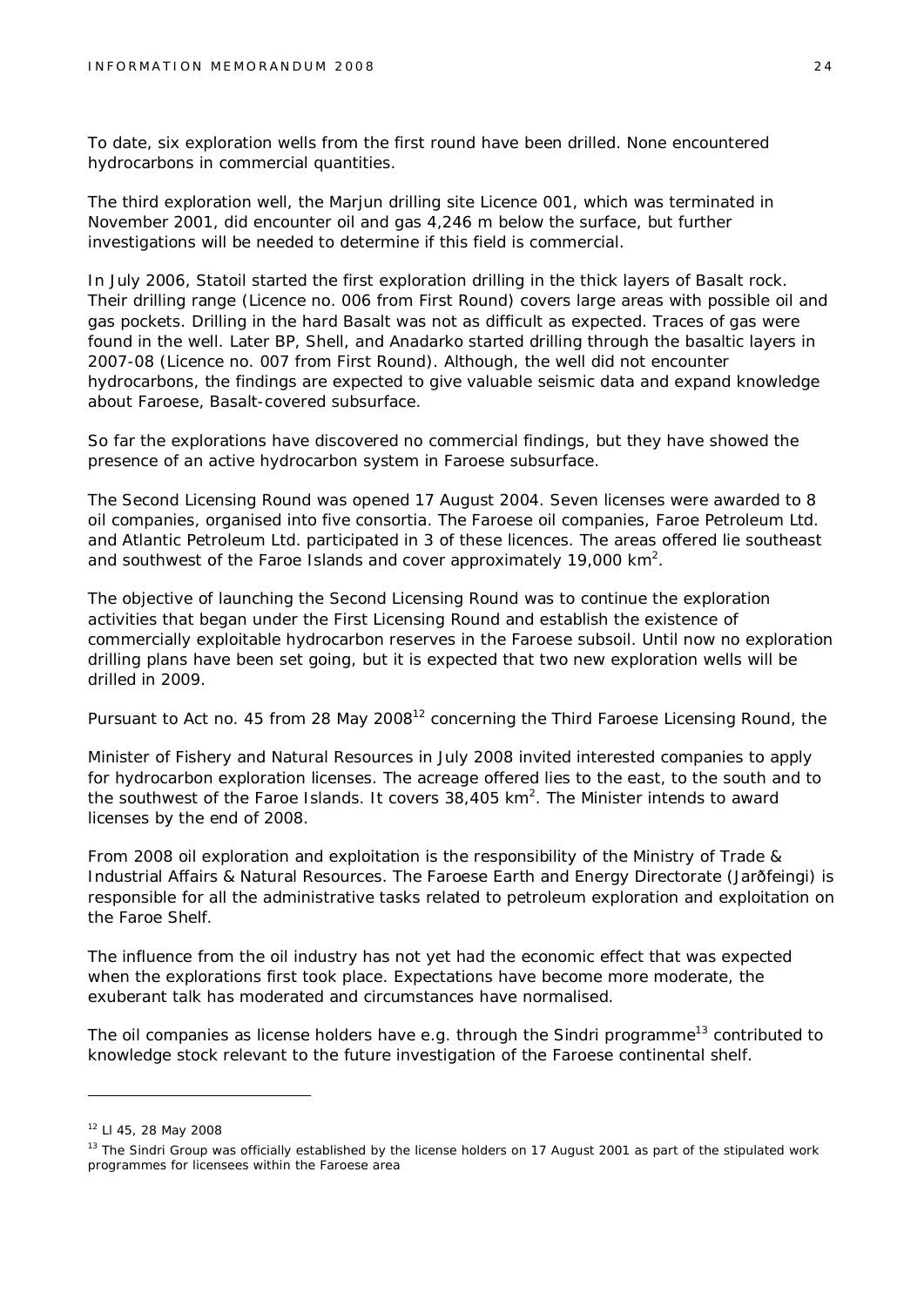It is also evident that oil exploration activities have made Faroese firms more aware of expectations while operating in an international business environment.

The offshore base placed in Runavík has proven reliable and effective during the exploration activities. So far, the harbour facilities in Runavík have been expanded, and various companies servicing the oil industry have established a presence there. The same applies to air transport for the oil industry, and helicopter transport between land and the offshore installations is performed via Vágar Airport.

It is difficult to estimate the outlook for future activity. Oil and gas explorations in the Faroese subsoil will continue in new areas in the coming years, and expectations are still kept alive.

#### 4.4 The Financial and Securities Market

Financial affairs (except insurance companies and mortgage-credit institutions) are a "Joint Matter" under Danish State authority and under the supervision of the Danish Financial Supervisory Authority (Finanstilsynet)<sup>14</sup>.

Four banks – Eik Banki, Føroya Banki, Norðoya Sparikassi, and Suðuroyar Sparikassi – service the financial market in the Faroe Islands. Kaupthing Bank, a Faroese branch of the parent Icelandic bank, which was mainly involved in industrial financing, stopped in 2007 and most of its' activities in the Faroe Islands were taken over by Eik Banki.

Because of a revision in the banking law, banks and savings banks now compete on equal terms. The law affords the same conditions for Faroese financial institutions as for Danish financial institutions relative to the Danish Central Bank. This legislation thus enables the Faroese banks to participate in the international capital markets.

Savings traditionally were deposited in banks, but lately asset management and investment banking has grown in importance.

The Faroese financial market has experienced much turbulence in the last decade. In 1992 and 1993, huge write-offs were demanded in bank assets. Through the Financing Fund of 1992<sup>15</sup>, the Faroese Government injected new capital into Sjóvinnubankin and Føroya Banki with loans provided by the Danish Government. Altogether, the injection amounted to about DKK 3 billion, resulting in the banks becoming publicly owned. In August 1993, it was decided that Føroya Banki and Sjóvinnubankin should merge<sup>16</sup>. The merger entered into force on 1 January 1994 and the merged bank continued under the name Føroya Banki. Today, the situation has turned around and the financial institutions are well consolidated. The economic upturn has largely limited losses and yielded good results on the balance sheets.

Most of the banks activities are in housing funding, but enterprise financing is also an important activity.

<sup>&</sup>lt;sup>14</sup> Act (Danish Kingdom Law Recommendation) no. 1531, 14 December 2007 for the Faroe Islands about Financial Business & Act no. 87, 10 February 2006 for the Faroe Islands about Securities Trading, etc.

<sup>&</sup>lt;sup>15</sup> The Financing Fund's board of directors consists of five members appointed by the Faroese Minister of Finance.

<sup>&</sup>lt;sup>16</sup> On 22 March 1993, Den Danske Bank exchanged the major part of its stock in Føroya Banki to the Financing Fund of 1992, in return for 30 percent of the stock in Sjóvinnubankin. A commission investigated the exchange and concluded that the Faroese Government did not have the necessary information and, therefore, had negotiated under false assumptions. In an agreement dated 10 June 1998, the Faroese Government received compensation of about DKK 1 billion.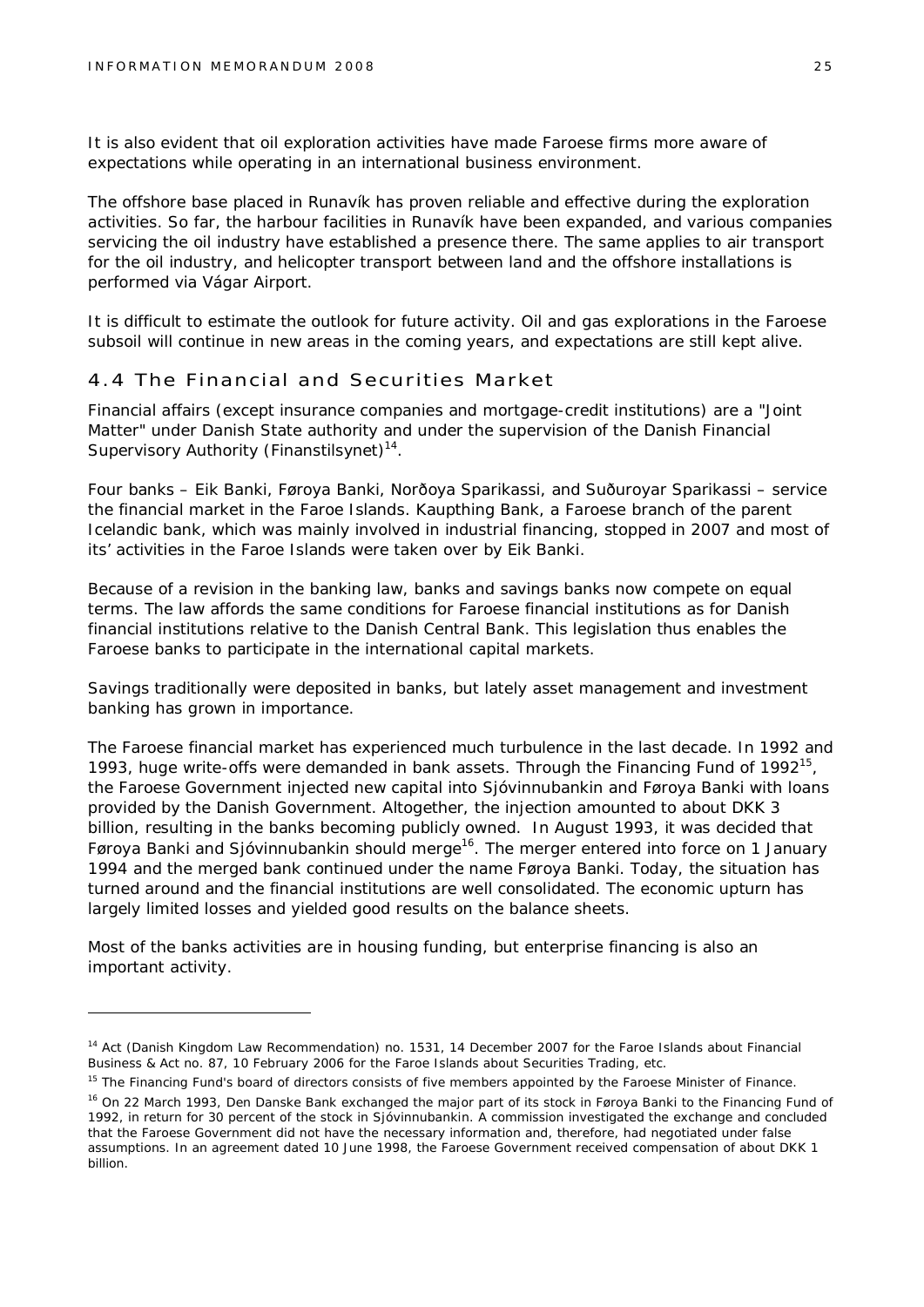The high level of activity in the Faroese economy has given rise to greater profits within the financial sector. Eik Banki (until December 2006 Føroya Sparikassi) has shown the best results and had its best profit ever in 2007, DKK 437 million from operations. One third of this was from business abroad. Eiks foreign investments include Eik Bank Danmark A/S and Skandiabanken. Eik Banki also runs the real estate company Inni Ltd.

The formerly public-owned Føroya Banki has also shown positive results, DKK 180 million in 2007. In an attempt to move activity abroad, Føroya Banki has established Føroya Banki Ltd. in Denmark. Føroya Banki also runs the insurance company Trygd Ltd. and the real estate company Skyn Ltd. In 2007 the Government sold 2/3 of its' shares in Føroya Banki.

Moody's Investors Service has 16 May 2008 assigned a C- bank financial strength rating ("BFSR") to Faroese bank P/F Føroya Banki as well as A3 long-term and Prime-2 short-term local and foreign currency deposit ratings. The outlooks on all ratings are stable.

Both Eik and Føroya Banki were listed on NASDAQ OMX Iceland hf. in 2007 and double listed on NASDAQ OMX Copenhagen A/S at the same time.

Two small banks, Norðoya Sparikassi and Suðuroyar Sparikassi, have also shown positive results, with DKK 30 million and DKK 4 million in 2007 respectively.

In 2007 total profit in the bank sector was DKK 652 million which is the best result ever.

Various financing institutions than banks both private and public hold about a 10% share of the total financial assets and play an important role in selected areas of the financial market. The most important, apart from the Financing Fund of 1992, are the insurance companies, Føroya Realkreditstovnur (a mortgage credit institution financing ships), Húsalánsgrunnurin (a mortgage credit institution financing residential houses), and Framtak (Faroese Business Development Fund) which provides venture capital as equity and loan to Faroese companies).<sup>17</sup>

Several privately owned investment and holding companies now operate in the Faroese business environment and have made investments, bought shares, and placed venture capital in both well-established and new companies. Among these are TF Holding owned by the insurance company Tryggingarfelagið Føroyar, SET and Notio partly owned by Eik Banki and Løkir partly owned by Føroya Banki, and Royndin owned by The Life Insurance Company (Føroya Lívstrygging).

#### **Insurance**

In June 2008 a new insurance industry law<sup>18</sup> passed by the Faroese Parliament came into force. In conformity with the insurance industry law from 1997, the monopoly was abolished and a Faroese Insurance Supervisory Body was appointed. This allowed any Faroese company complying with statutory requirements to enter the insurance business on the condition that they obtain permission from the Faroese Government and the Faroese Insurance Supervisory Body.

<sup>&</sup>lt;sup>17</sup> Act (Danish Kingdom Law Recommendation) no. 87, 1113 20 September 2007 for the Faroe Islands about Commercial Foundations as amended by Ll 18 8. May 2008.

<sup>18</sup> Ll 55, 9 June 2008.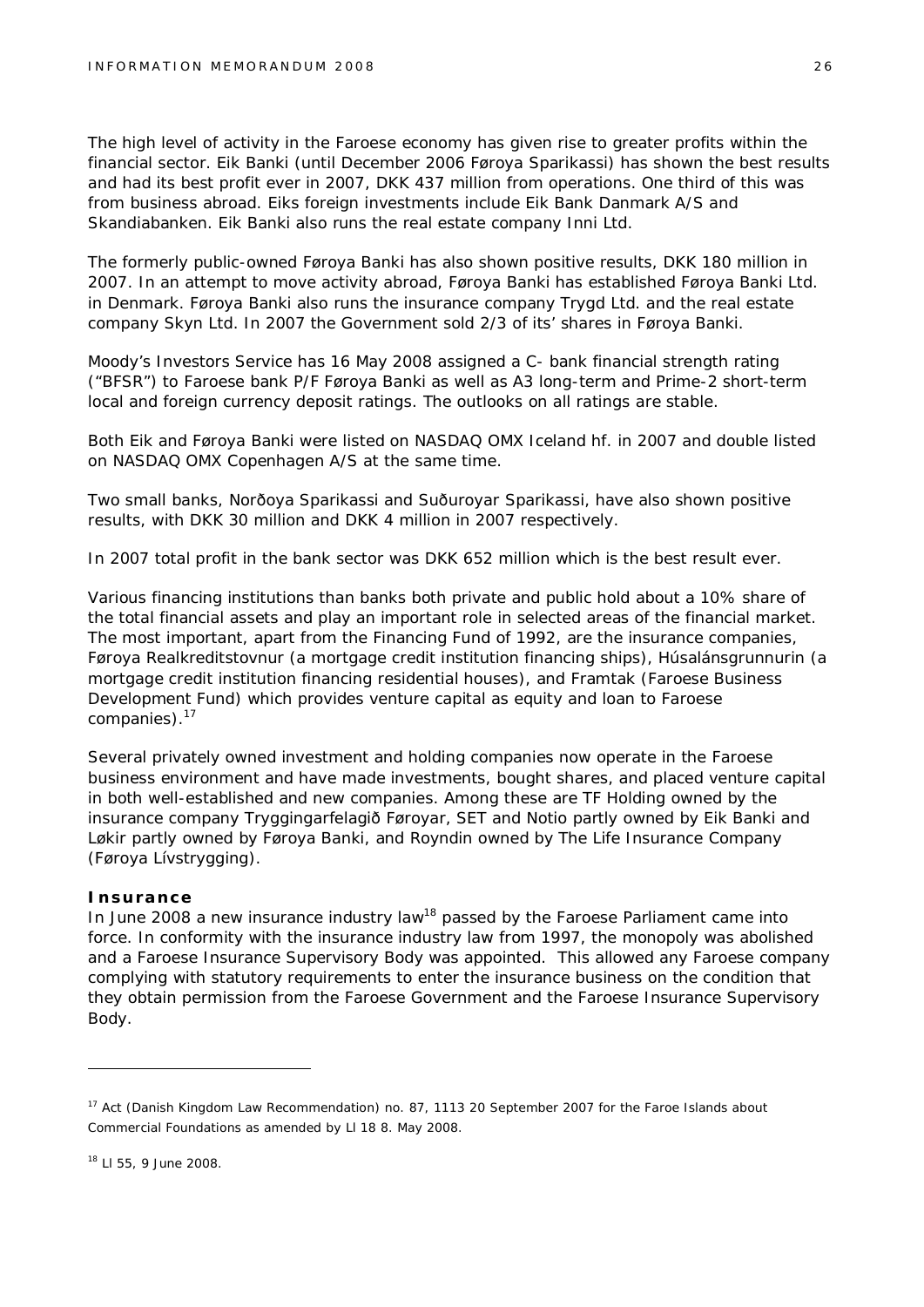In 1998, the company, Trygd Ltd., re-started its business as a subsidiary company of Føroya Banki in housing and car insurance and subsequently expanded into ship insurance. Trygd, and the old monopoly incumbent, Tryggingarfelagið Føroyar Ltd. (established in 1940) are currently the only non-life insurance companies active in the Faroese market.

In the last years, competition has increased in the life insurance market. The public owned company Føroya Lívstrygging (also a pension and life insurance company established in 1967) became a limited company in 2000. The Tryggingarfelagið Føroyar company TF Holding established in February 2007 a new pension and life insurance company Betri Pensjón Ltd. (in english: "Better Pension").

#### **The Faroese Securities Market**

The Faroese Securities Market, the limited company VMF (P/F Virðisbrævamarknaður Føroya), which was founded in 2000 in cooperation with the Iceland Stock Exchange<sup>19</sup>, had its first three bond-listings in 2003. The Faroese Government bonds expiring in 2008, 2010 and 2018 were listed on the market with varying durations, when the Government decided to refinance the DKK 3,074 million debt with the Danish State.

In June 2005, the first company (Atlantic Petroleum) was listed on the VMF market on ICEX (later NASDAQ OMX Iceland hf).

The newly established Faroese Securities Market, organised so Faroese companies are listed on the Icelandic stock exchange, will afford domestic issuers easier access to capital for both existing and future initiatives. This is of great importance for Faroese companies desiring to expand within the Faroe Islands or abroad. Capital intensive, innovative, and avant-garde industries and businesses benefit from having access to a localised securities market. Such a market will enable investors to safely invest in Faroese companies. With pension savings expected to increase considerably in the coming years, the lack of a securities market would mean this capital would be exported abroad, and would not be available to help Faroese industry.

The securities market is also a tool to not only assist in the privatisation of the publicly owned companies, but also give ordinary people a better understanding of how business works. Thus, a securities market is anticipated to generate greater potential for growth than if no exchange were available.

Four companies are now listed on VMF: Eik Banki, Føroya Banki, Atlantic Petroleum, and Atlantic Airways. These companies are all listed on NASDAQ OMX Iceland hf. and double listed on NASDAQ OMX Copenhagen A/S.

#### **Currency**

The currency of the Faroe Islands is the Faroese króna, and is issued by the Danish National Bank. The Danish National Bank considers the Faroese króna to be a "special version" of the Danish krone and unique, Faroese bank notes are in circulation in the Faroe Islands. The Faroese currency is pegged to the Danish krone by the *de jure* Faroese currency board. Thus, the basis of the Faroese króna is an equal amount of Danish kroner deposited in an account in the Danish National Bank. Although the bank notes used in the Faroe Islands are Faroese, the

<sup>&</sup>lt;sup>19</sup> On 30 March 2004, the Iceland Stock Exchange, now a part of OMX Nordic Exchange, and the Faroese Securities Market (Virðisbrævamarknaður Føroya P/F) entered into an agreement relating to the listing of Faroese securities on ICEX and the facilitation of trading of Faroese securities.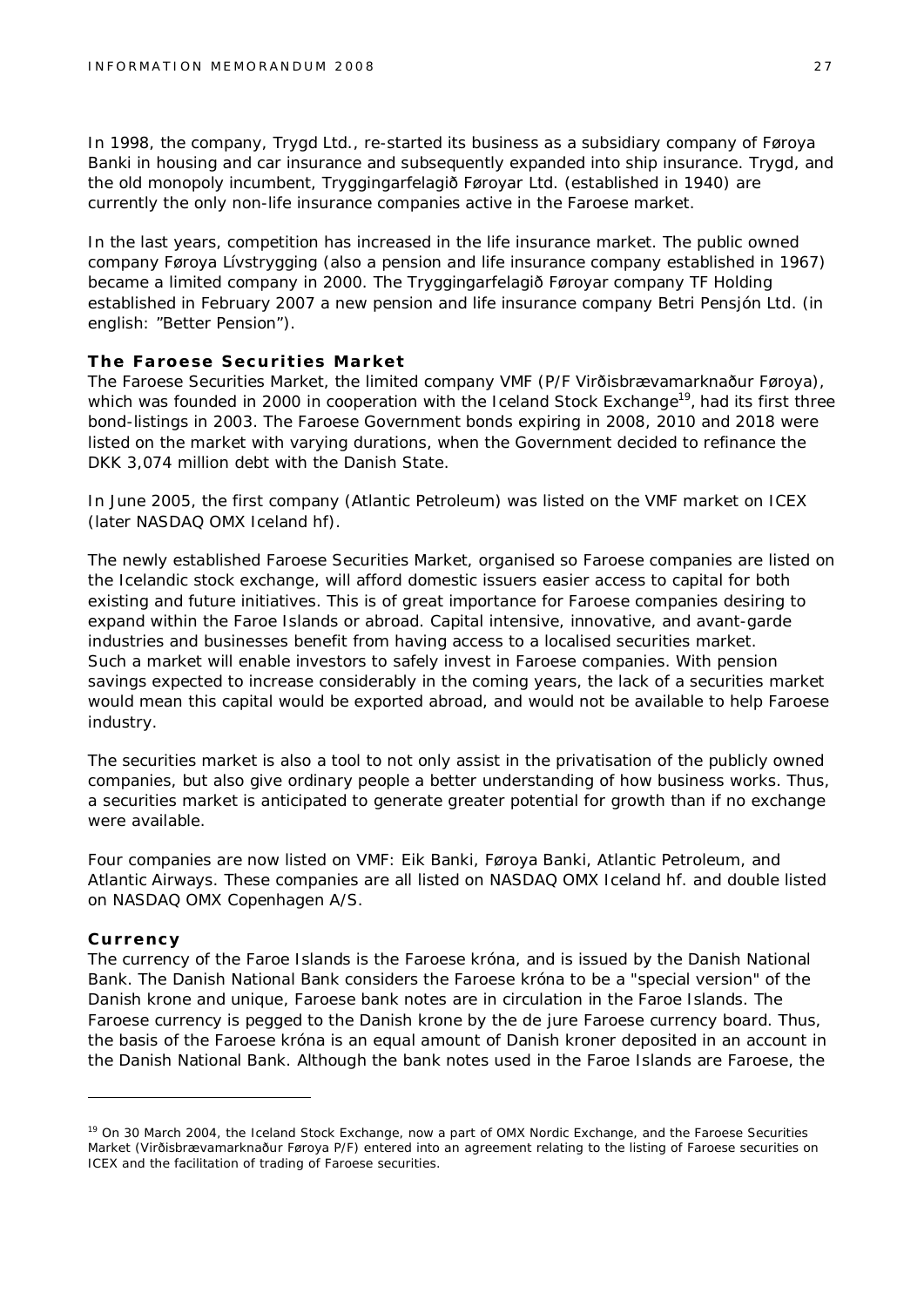coins are the same as those in circulation in the remainder of the Danish Kingdom. Faroese and Danish bank notes are fungible in the Faroe Islands. The Danish National Bank is the lender of last resort and all local Faroese accounts are denominated in Danish kroner.

A new series of Faroese bank notes have been issued. A new 50-króna note was issued in the summer of 2001, followed by a 100-króna note in early 2003 and a 200-króna note in early 2004. The rest of the series, 500 and 1,000-króna notes, were issued in 2004 and 2005.

With regard to the future of Faroese currency, the Danish people rejected the Euro in a referendum in 2001. The Faroese did not participate in this referendum. This essentially preserved the status quo for the time being.

#### 4.5 Labour Market

In general, the Faroese labour market is characterised by a relatively large workforce in the fishing sector and the public sector. Unskilled and skilled workers work 40 hours per week, according to agreement. Public employees and office staff work 37-38 hours per week. The Holiday Law grants five weeks of paid annual leave. Salaried staff receives a holiday allowance of 1.5% of their annual wages in addition to their base salary, while hourly paid workers receive a 12% holiday allowance for every hour worked.

In December 2007 there were about 26,000 employees in private and public businesses, 53% males and 47% females. According to a labour survey from November 2007, 81% of the male employee and 51% of the female employee are full time employed.

The Faroese workforce is paid according to different wage systems. Fishermen are paid with a share of the catch value. Others have wage systems stated in the collective agreements between employees and the employers' organisations.

Usually wage negotiations are held every other year and almost all unskilled workers, public employees, and shop assistants have their wages adjusted according to negotiated settlements. For skilled labourers and people working in the service trades, the settlements are regarded as guidelines. Lately, there is growing interest in negotiating longer wage agreements. Several recent agreements have been for more then two years.

In general workers, office workers, and public employee wages only increased moderately in 2005 and 2006, between 1 and 2%. Unskilled workers agreed upon their wages in 2007 with an agreement for the period 1 May 2007 to 1 May 2009. According to this agreement wages in this period will increase 9% including the payments to the workers pension fund.

The main public sector agreement period is from October 2006 to October 2010. According to this agreement wages in the period will increase 10% including payment to the employees' pension fund.

Unemployment insurance has been in effect since 1992. Employers and workers each pay 1% of each wage payment to the unemployment compensation program. The unemployment benefit from the insurance program is set at a maximum of 70% of the income of an unskilled worker. The unemployed worker can stay in the system for a total of 798 days over a period of five years.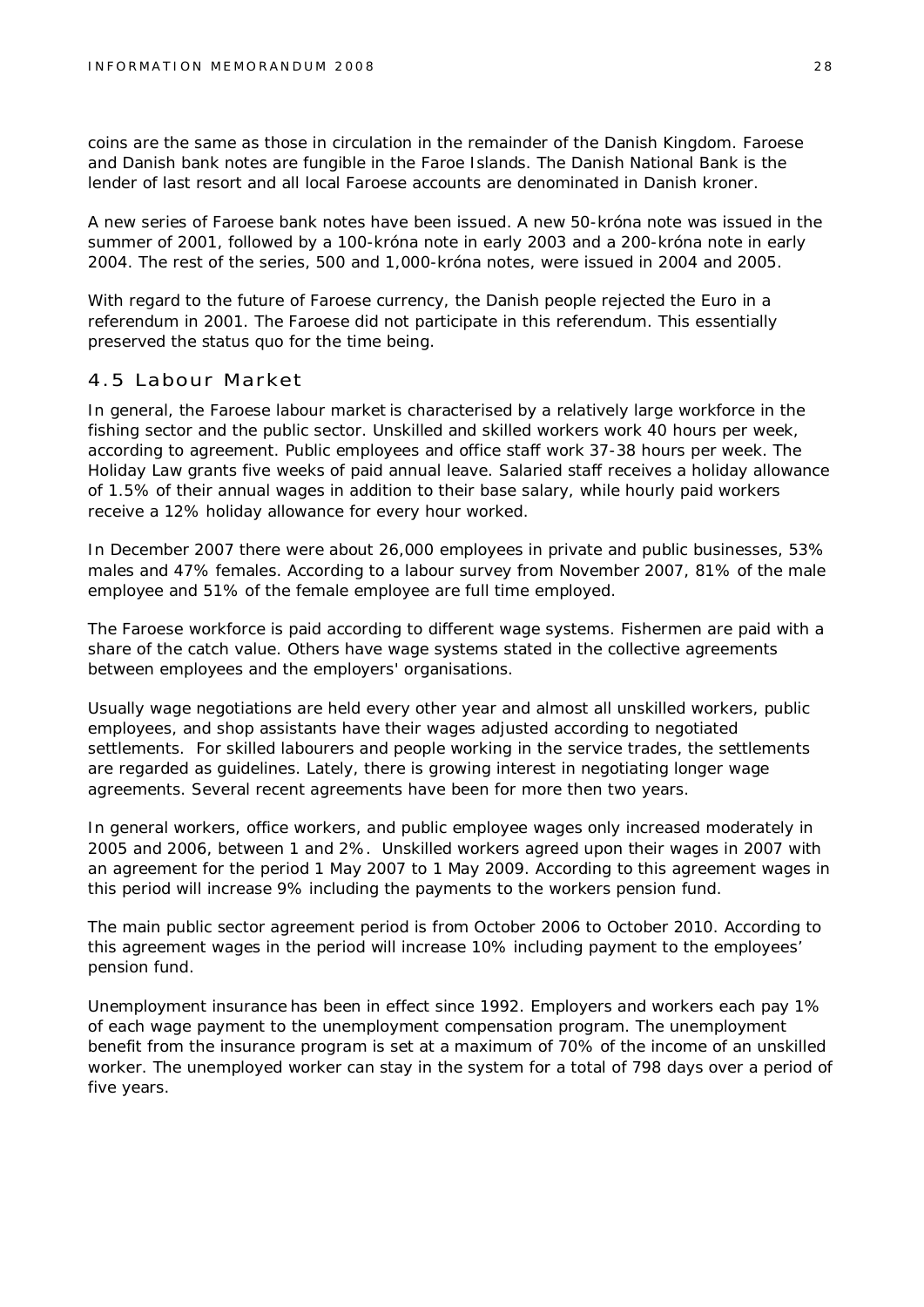A Family Leave Fund was established in June 2001. Employers and workers pay 0.62% of total wages to the fund, which provides for up to 24 weeks of paid leave after childbirth with a maximum of DKK 25,000 per month.

In the Faroe Islands, total wage payments are one of the best and most up to date economic performance indicators.

Total wage payments increased by 12.5% in 2001, 8.7% in 2002, 0.8% in 2003, 1.3% in 2004, 2.4% in 2005, 7.3% in 2006 and 8.0% in 2007 from DKK 6,442 million in 2006 to DKK 6,957 million. Total wage payments increased by 2.7% from January to October 2008 compared to the same period the previous year.

During the economic crisis of the early 1990s, the Faroe Islands experienced an unemployment rate of around 20%. That number is now dramatically lower. The rate gradually fell and is hovering around 3%. From 1989 to 1995, the population in the Faroe Islands decreased by 9% from 47,838 to 43,393. The workforce was reduced by 12%. Most moved to Denmark. The net emigration eased the pressure on the unemployment insurance fund and lowered the actual unemployment figures.

Unemployment is still at a low level. Recent numbers showing less than 2% unemployment.

Usually in times of low growth, the Faroese labour force migrates to neighbouring countries in search of work, as well as immigrating back to the islands in times of high growth. Emigration statistics are therefore a major business cycle indicator. Recently labour shortage has been a growing problem in both manufacturing and construction sector, and it has been difficult to recruit young Faroese people with high education and persuade them to move back to the Faroe Islands. However, changes in the Aliens Act<sup>20</sup> in 2008 will make it easier for EU-citizens to get residence and work permits in the Faroe Islands.

#### 4.6 Foreign Trade

The Faroe Islands is an independent customs area. Import duties and rules pertaining to import and export are determined by the Faroese Government. In this respect, other divisions within the Danish Kingdom are considered "foreign".

The trade balance was slightly negative in 2004. The trade balance deficit increased in 2005. The deficit is still present in 2006, but is slightly decreased. In 2007 trade deficit was more than DKK 1.2 billion

Around 95% of the registered export of goods is fish and fish products.

The import is widely spread between ordinary consumer goods, goods for production, and investment goods. In 2007, 65% of the export and 64% of the import was with EU countries. Outside the EU, Norway, Nigeria, China, Russia and Iceland are the main business partners (see Appendix C, Table 2).

When the Faroe Islands declined membership in the Common Market in 1974, a trade agreement was concluded instead. The trade agreement was fundamentally a free trade

<sup>&</sup>lt;sup>20</sup> Act of the Danish Parliament no. 462 17 June 2008 on foreigners' residence and work permits in the Faroe Islands.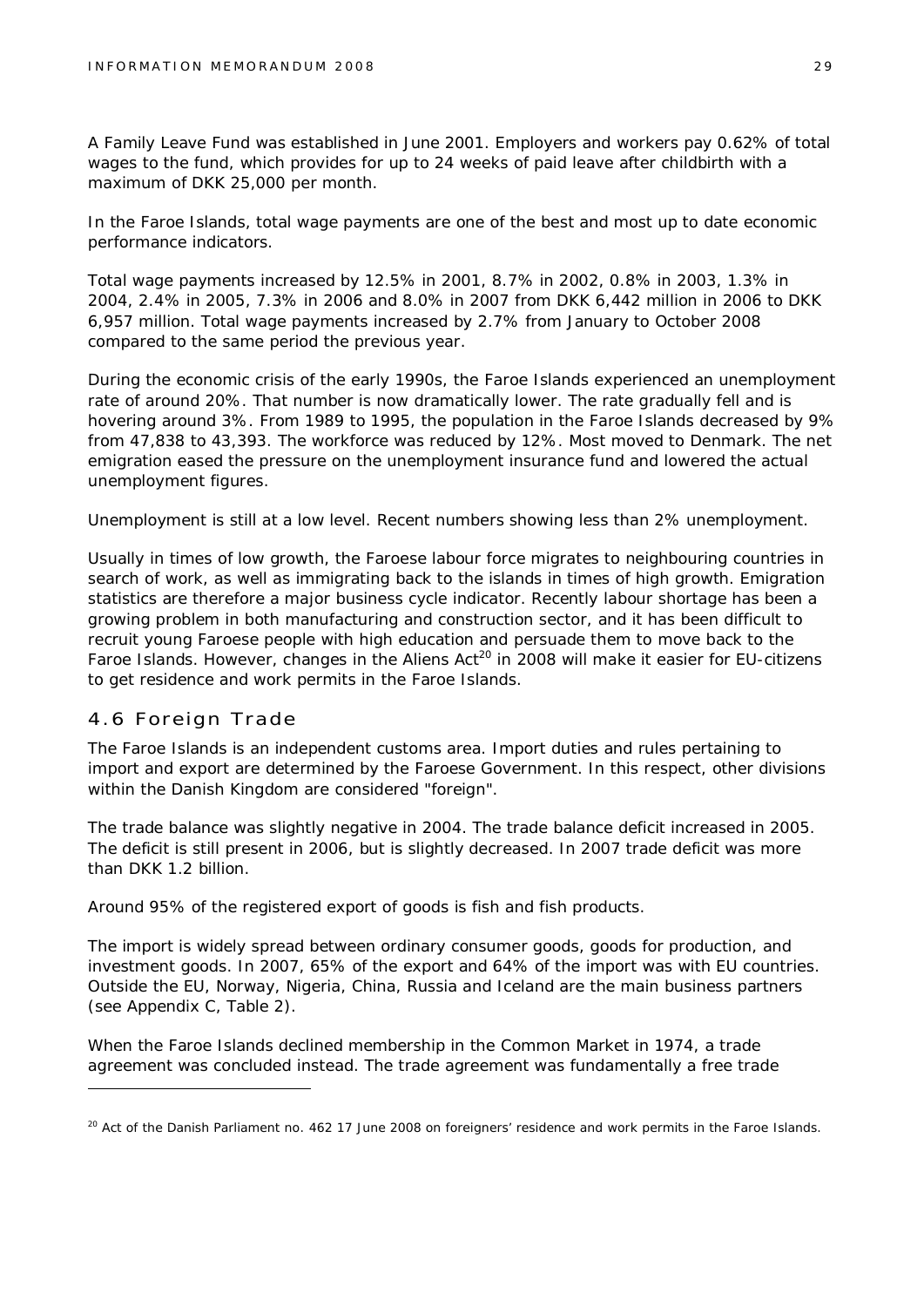agreement and reported to GATT by the EU. As a condition of the 1991 trade agreement, the Faroe Islands, in 1993, implemented a value-added tax regime. Excise duties replaced the fiscal import duties. The value-added tax now stands at 25%.

The present trade agreement with EU is from 1996 and became effective 1 January 1997. After negotiations between the parties, many of the restrictions in the original agreement from 1996 were removed, enabling the Faroes to export most of its fish products to the EU market. There remain nevertheless, quantitative restrictions on some areas of vital importance for the Faroese industry.

In 2001, the Faroes and the European Union finished negotiations on a Veterinary Protocol, that is part of the Trade Agreement. In 2005 the Faroes also joined the System of Pan-Euro-Mediterranean Cumulation.

The Faroe Islands also has signed free trade agreements with Norway, Iceland, Switzerland, and a most-favoured-nation clause with Russia. (See also part 3.3 Foreign Relations)

Trade with the rest of the world is based on WTO regulations. The Government has plans to apply for full Faroese membership of the WTO.

#### **The Balance of Payments (BoP)**

From the early 1970s to the beginning of the 1990s, there was a deficit, and in the latter years a very large deficit in the BoP. In 1990, the foreign net debt had accumulated to DKK 8,533 million, corresponding to DKK 176,000 per inhabitant.

This picture changed significantly in the early 1990s. During the ten years from 1999 through 2002, the surplus in the BoP was more than DKK 1,000 million or 12% of GDP on average per year (Appendix C, Table 1). Because of the big surpluses since 1993, the net debt has turned into net assets of about DKK 3,738 million in 2006. (See Appendix F, Table 1)

The main reasons were a surplus in trade, the Danish block grant, lower interest payments, and wage transfers from Faroese citizens working in foreign countries.

#### **Adapting to the International Economic Environment**

The Faroese economy is open, as the export and import of goods and services are about 45- 50% of GDP. Changes in the international economy thus have a larger impact on the Faroese economy than most other countries. It is, therefore, essential for the Faroe Islands to be able to adapt to changes from the outside world.

In order to encourage Faroese businesses to respond effectively to international competition and to attract foreign direct investment, some important trade and industry legislation has been implemented. Accounting procedure legislation governing the various types of limited liability companies, as well as legislation regulating the accounting industry, was renewed in 2007 to comply with international accounting and business standards.<sup>21</sup> Companies can be registered as either public limited liability companies with a share capital minimum of DKK 500,000 indicated by the acronym P/F, or as private limited liability companies with a minimum share capital of DKK 125,000 indicated by the acronym Sp/f.

<sup>&</sup>lt;sup>21</sup> Act (Danish Kingdom Law Recommendation) no. 1355 9. December 2007 for the Faroe Islands about annual accounts as amended by Ll 18 8. May 2008. Act no. 1356 9 December 2007, Act no. 1111 20. September 2007 and Act 1114 no. 20 September for the Faroe Islands about private, private limited and limited companies as amended by Ll 18 8. May 2008.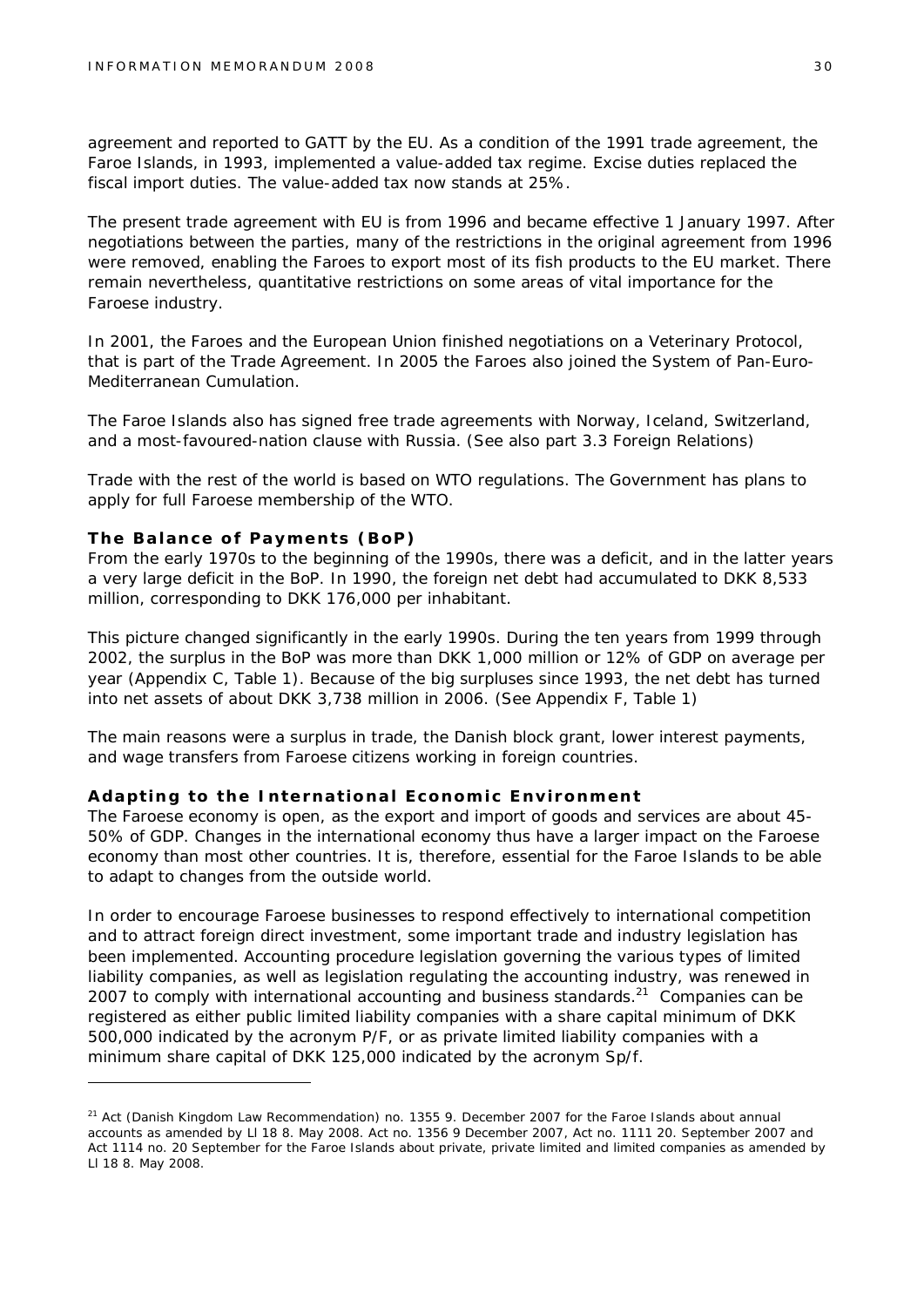The act regarding accounting procedures contains provisions governing the accounting principles to be employed, and requires that the accounts of all limited liability companies be available to the public. This regulation ensures that those who invest money and give loans can have better insight into the activities of a business and make it easier to compare a specific business with others engaged in the same type of business.

It has been Government policy to continuously attract foreign investment to the Faroe Islands. Investment and foreign ownership have been common in the trade and construction business. In recent years, foreign investment has also developed in the fish farming sector and telecommunications.

Foreign investment in the fishing fleet is, however, restricted. Fishing vessels under the Faroese flag must be at least 2/3 owned by persons or companies domiciled in the Faroe Islands.

Since 1992, the Faroe Islands have had an International Ship Registry (FAS). Cargo vessels 100 GT or more may be registered in the FAS. Vessels that are registered in the FAS must comply with all relevant international conventions such as the Convention on Safety of Life at Sea (SOLAS), the International Convention on Tonnage Measurement of Ships 1969 (ITC 69), and The International Standards of Training, Certification and Watch keeping for Seafarers 78 as amended in 1995 (STCW), etc.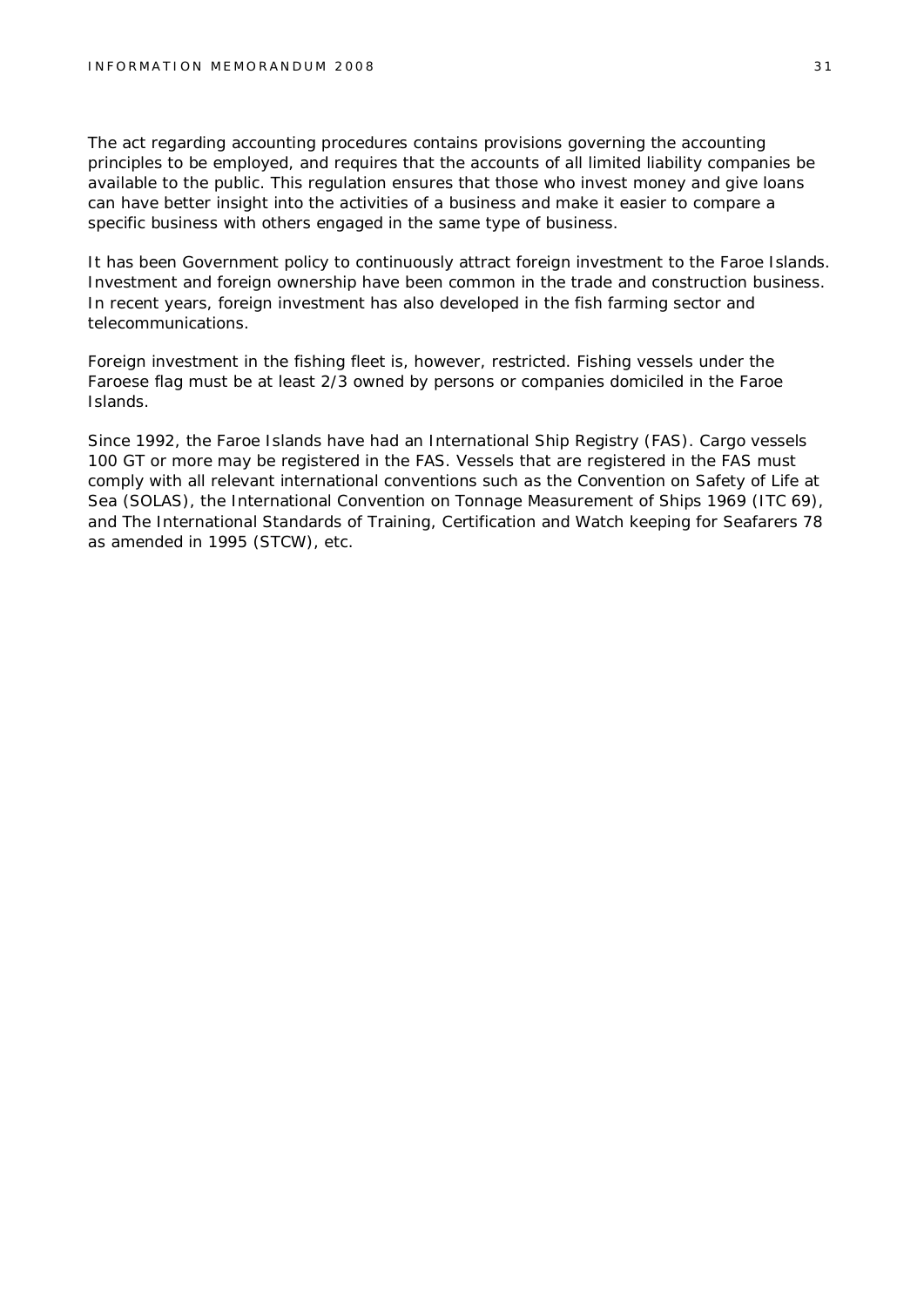## 5. THE PUBLIC SECTOR

The Faroe Islands public sector plays an important role in the development and maintenance of the country's welfare system, which is based on The Scandinavian Welfare Model.

Of the DKK 4 billion the authorities used for expenses and investments in 2007, the proportional distribution was as follows: Social Security and Pensions 34.3%, Education, Research and Culture 20.5%, Health 16.8%, Political Administration 12.6%, Transport and Communication 9.5%, and Economic Affairs 6.3%.

Investments in 2007 were DKK 292 million. Most of the investments went to transport and communication (DKK 125 million), health and social security (DKK 74 million), and education and culture (DKK 70 million).

The largest, single-item expenditure on the public account was Social Security and Pensions DKK 1.4 billion. Of this, DKK 260 million went to social protection, DKK 480 million to homebased care, care of elderly and handicapped, DKK 400 million to the National Pension Scheme and DKK 210 million to National Supplementary Disability Pensions.

The public income in 2007 was about DKK 4.2 billion. Of this DKK 3.6 billion comes from income and corporate taxes (DKK 1.8 billion) and VAT and duties (DKK 1.7 billion), DKK 632 million was block grant from Denmark and income from share returns and interests was about DKK 50 million.

The Public Account surplus was DKK 145 million in 2007. This was about DKK 140 million more than provided for in the budget. This positive result is mainly due to DKK 100 million more income from taxes and duties than estimated in the budget.

The public sector also runs some publicly owned companies and also completely or jointly owns some limited companies.

Among the public funds are e.g. the Mortgage Credit Institution (Realurin), which finances the acquisition of new fishing ships, the House Financing Fund (Húsalánsgrunnurin), the Investment Fund (Framtak), the Unemployment Insurance Fund (ALS), the Pension Supplementary Fund (AMG), and the Industry Promotion Fund (Vinnuframagrunnurin).

In addition to tax revenues, public expenditure in the Faroe Islands is also financed by the Danish Government. Beginning with fiscal year 1988, most of the grant subsidy from the Danish Government has been in the form of a general block grant.

The Danish block grant for 1995 to 1998 was fixed in real terms, and since 1999 the block grant has been fixed in nominal terms. The grant for 2002 was reduced by DKK 366 million to DKK 630 million in part because the official transfers of public education to the Faroese authorities. The Faroese and the Danish Governments agreed that the grant be fixed in nominal terms at DKK 615.5 million per year from 2003 until 2006. The grant has been on the same level in 2007 and 2008.

New negotiations between the Faroese and Danish governments on the block grant are expected to take place in 2008.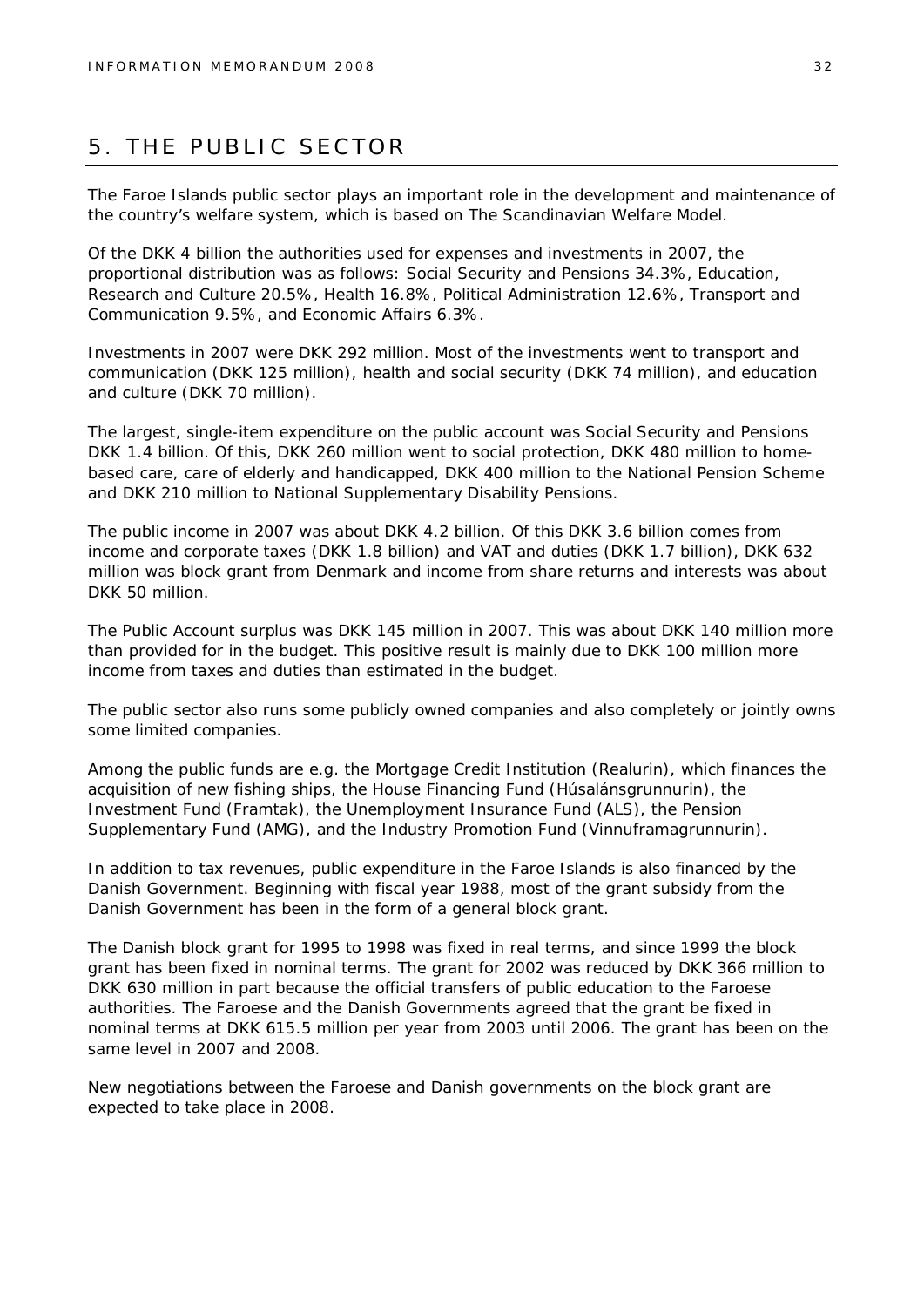In 2006 the Danish State expenditure and investment in Danish institutions in the Faroe Islands was about DKK 250 million. In 2007 the Danish State also paid about DKK 95 million to War Disablement Pensions and other pensions.

Faroese students who study in another Nordic country receive educational aid in the same way as Danish students.

#### 5.1 Foreign Currency Rating

In October 2008 the Moody's Investors Service affirmed its Aa2 foreign currency rating with a stable outlook to the Faroe Islands. This rating reflects a Baseline Credit Assessment (BCA) of 5 (on a scale of 1 to 21, where 1 represents the lowest credit risk) and a high likelihood that the Kingdom of Denmark (Aaa, stable) would act to prevent a default by the islands.

In the Credit Opinion report from 13 October 2008, the Moody's Investors Service explains that The Faroe Islands' BCA of 5 reflects a number of factors, including their economic strength and increasing diversification. The BCA also reflects the government's powers to raise revenues through taxation and fees and to control spending as well as the strong financial results achieved since 1995. The Faroese government maintains ample reserves, while the debt level is moderate and decreasing and the interest burden falling. The BCA takes into account the islands' relationship within the Kingdom of Denmark and the subsidies it receives for joint matters, which it administers in conjunction with the Kingdom of Denmark. The support also take into account the establishment of the settled relationship the Faroese have with Denmark in the consideration of further autonomy and potential independence.

Among the credit challenges the Moody's Investors Service mentions were the volatility of the fishing industry as well as substantial challenges in the management of commercial exploitation of its fishing grounds. It is also mentioned that the trade balance has moved sharply negative and would be further weakened by any decline in fishing, which makes up all of export. The Moody's Investors Service see it as a challenge that the Governmental accounting standards, including the monitoring and control of municipal governments within the Faroe Islands, are not as comprehensive as those of other Nordic countries.

#### 5.2 Public Income

Apart from the grant from Denmark, the total public income originates mainly from income and corporate taxes and VAT and duties.

The Faroese Government fixes and collects duties, taxes, income and corporate taxes, customs duties, production and vehicle taxes. Municipality income derives mainly from income taxes. The Government collects all taxes and transfers the municipalities their share.

#### **A & B-income**

Two classes of personal income taxes are defined: taxes from wage income, which is, for the most part, defined as A-income, and taxes from business income, mainly defined as B-income.

A-income has to be transferred to an account in a financial institution, post giro or the exchequer. Upon receipt of an individual's wages from an employer, the receiving bank automatically deducts and transfers the appropriate withholding tax to the exchequer via the Customs and Tax Administration centralised tax system. Each tax payment is calculated based on the income up to the date of the latest wage payment, which is then converted into annual income.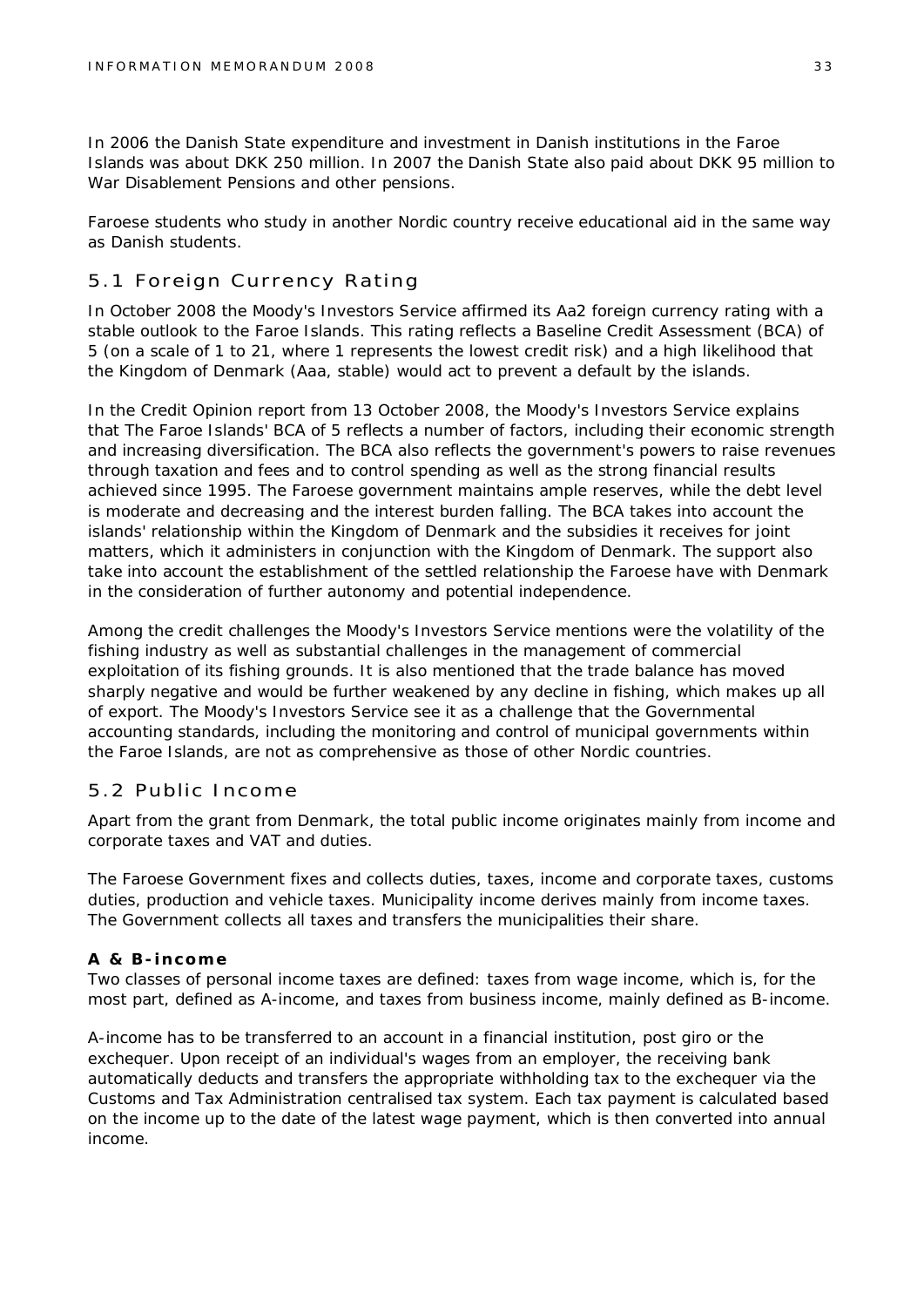The calculation of the tax from B-income is based on the expected yearly income a person has from a business or self-employment, rent, or additional income. The amount is divided into 12 monthly payments. B-income does also include some benefits such as deductions for expenses.

Adjustments are made after the close of each year, and then excess tax is refunded, and extra tax owed is collected.

The highest tax rate (government and municipality combined) in 2008 is between 49% and 56.5%, depending on municipality. The tax ceiling is 50%, which means that no one has to pay more than 50% of their yearly income as tax. This excludes payments of about 3.4% to different funds.

Members of National Church also pay church tax, on average 0.66%. Every person from 18 years old shall also pay a yearly fee to a local Sick-benefit association (In Torshavn DKK 2,640). The yearly radio and television licence fee for the Faroese Broadcast Association (Kringvarp Føroya) is DKK 3,625 incl. VAT.

Income tax levied by the Customs and Tax Administration is calculated on a sliding scale, with various allowances having the highest marginal rate of 33% in 2009. However, municipal taxes are calculated on a fixed rate.

A gross tax system was introduced in 1997. This means that instead of providing for tax deductions, specific subsidies are allowed to compensate for certain expenses.

Basic personal allowance is DKK 30,000, which can be transferred between husband and wife. For each child under 18 years the annual income is deduced by DKK 5,500.

Municipal taxes are assessed using the same calculation of income as that of the Customs and Tax Administration, except that a flat tax rate is used. The economic situations of the municipalities differ greatly. In 2008, municipal taxes ranged from 16% to 23.5%.

On average, the tax is 20.65%. For each child under 18 years the annual income is deduced with between DKK 3,000 and DKK 6,500 depending upon in which municipality one resides.

**Corporate Taxes**

All corporations in business must render an account and are allowed to deduct for expenses.

Corporate taxes before 1999 were 27%, but have since been lowered to 18%. Of the tax amounts, 62% is paid to the national Treasury, and the remaining 38% to the local municipal authorities.

The tax rate for companies in the oil industry still remains at 27%, which is all paid to the national Treasury.

The corporations that do not pay VAT, like banks and insurance companies, must pay a 5% tax on total paid wages.

Shipping firms with ships registered in the Faroese International Ship register (FAS), will get back 30% of wages and other payment paid to persons liable to pay taxes in the Faroe Islands.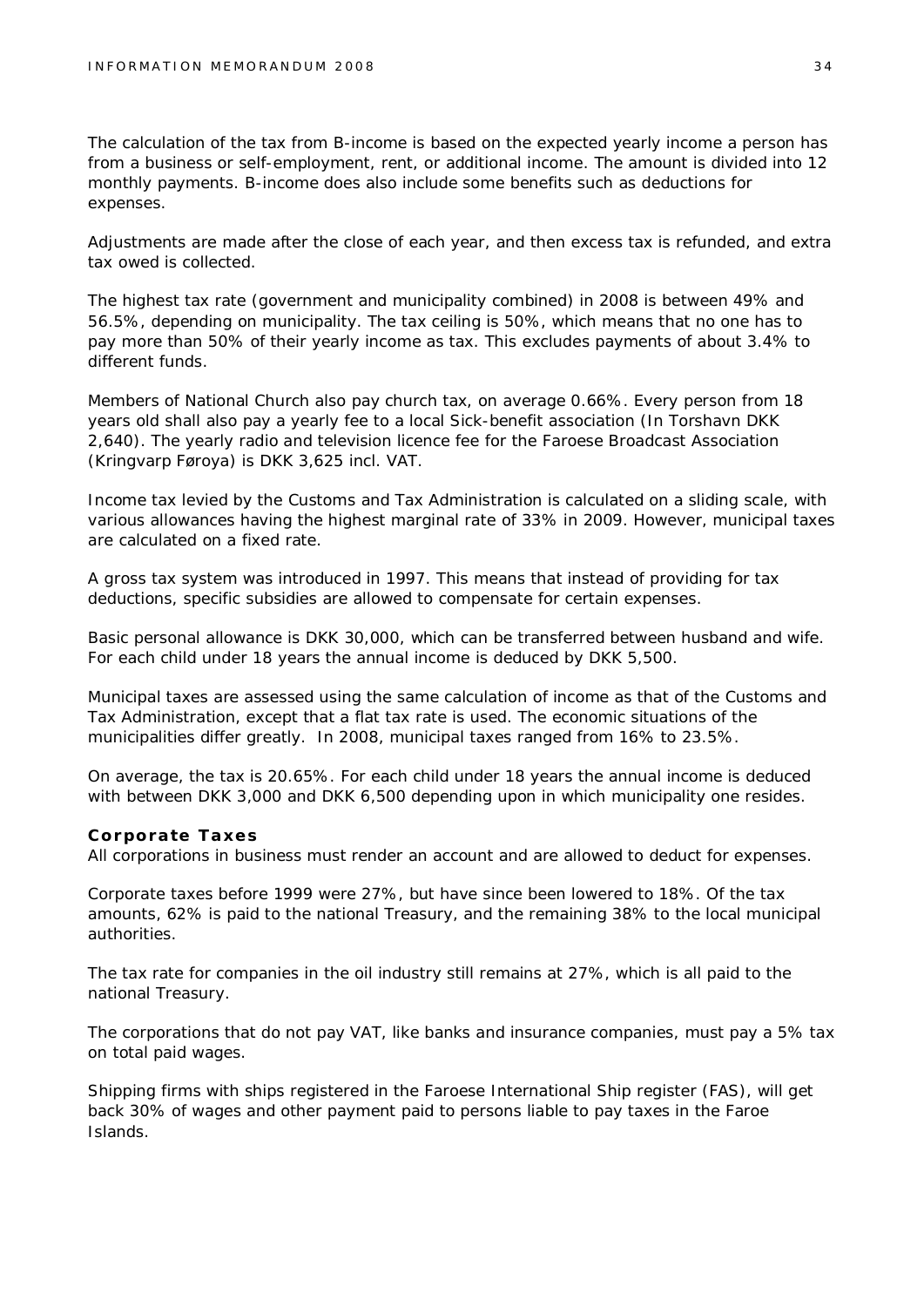#### **Capital Gains Tax**

Interest on deposits in Faroese banks is not included in the income subject to income tax.

Instead, a yearly tax of 35% of the interest is deducted from the interest payment by the financial institutions and transferred to the Treasury. All income from securities (interest, dividends and capital gains) is taxed at 35%. However, this does not include corporations and some foundations, which pay a corporate tax of 18%. There is no property or wealth tax.

#### **Customs and VAT**

The Faroese Customs Act is based on the international World Custom Organisation's (WCO) Harmonised Commodity Description and Coding System (HS Code). Customs duties are based on the GATT rates. Because of the trade agreement from 1992 with the EU, renewed by agreement in January 1997, the fiscal duties levied on imports are replaced by a value-added tax (VAT – normally 25% of invoice value) and excise duties on some consumption items.

The Faroe Islands also has signed free trade agreements with Norway, Iceland, Switzerland, and a most-favoured-nation clause with Russia. With a few exceptions VAT is imposed on all internal trade and delivery of services.

#### 5.3 Public Expenditure

The distribution of government expenditure for different items follows the new budgeting procedures and shows actual financial outlays (Appendix F, Tables 1 and 2). Investments in large assets are financed largely by current provisions and are booked immediately as expenses in the appropriate fiscal year.

There are exceptions to this rule. Lately, a new procedure has emerged wherein public limited companies are created to operate and manage public services and large, public construction projects. This has been the case for Faroese Telecom, the Postal Service, the sub-sea tunnel between Vágar and Streymoy, and the sub-sea tunnel between Eysturoy and Borðoy.

The composition of expenditures has changed since the early 1990s. Expenditure to the fishing industry has fallen considerably since 1991 due to the change in subsidies to the industry. The policy is to stress the need for the industry to be cost efficient and independent of public funds.

Historically, outlays for effective guarantees have been massive. In 1991, private guarantees amounted to DKK 642 million. They were zero in 2003. New outlays from 1999 and onward have been at a minimum and the public guaranteed debt is decreasing. In 2007, all guaranteed debt was only DKK 3 million for loans raised by the municipalities. In addition the Government also guarantees for private insurance policies made before 1999 in the Faroese Life Insurance Company (Føroya Lívstrygging) and is by law committed in the future to pay pensions to politicians and some public servants.

The interest line item in the budget increased as the public sector took over a greater part of the private debt during the depression. In 1995, interest expenses were 16% of the total budget, but after the debt agreement with Denmark in 1998, interest payments were halved. In the Public Budget for 2008 interest expenses appropriation is DKK 122 million, 2.6% of total expenses DKK 4.7 billion.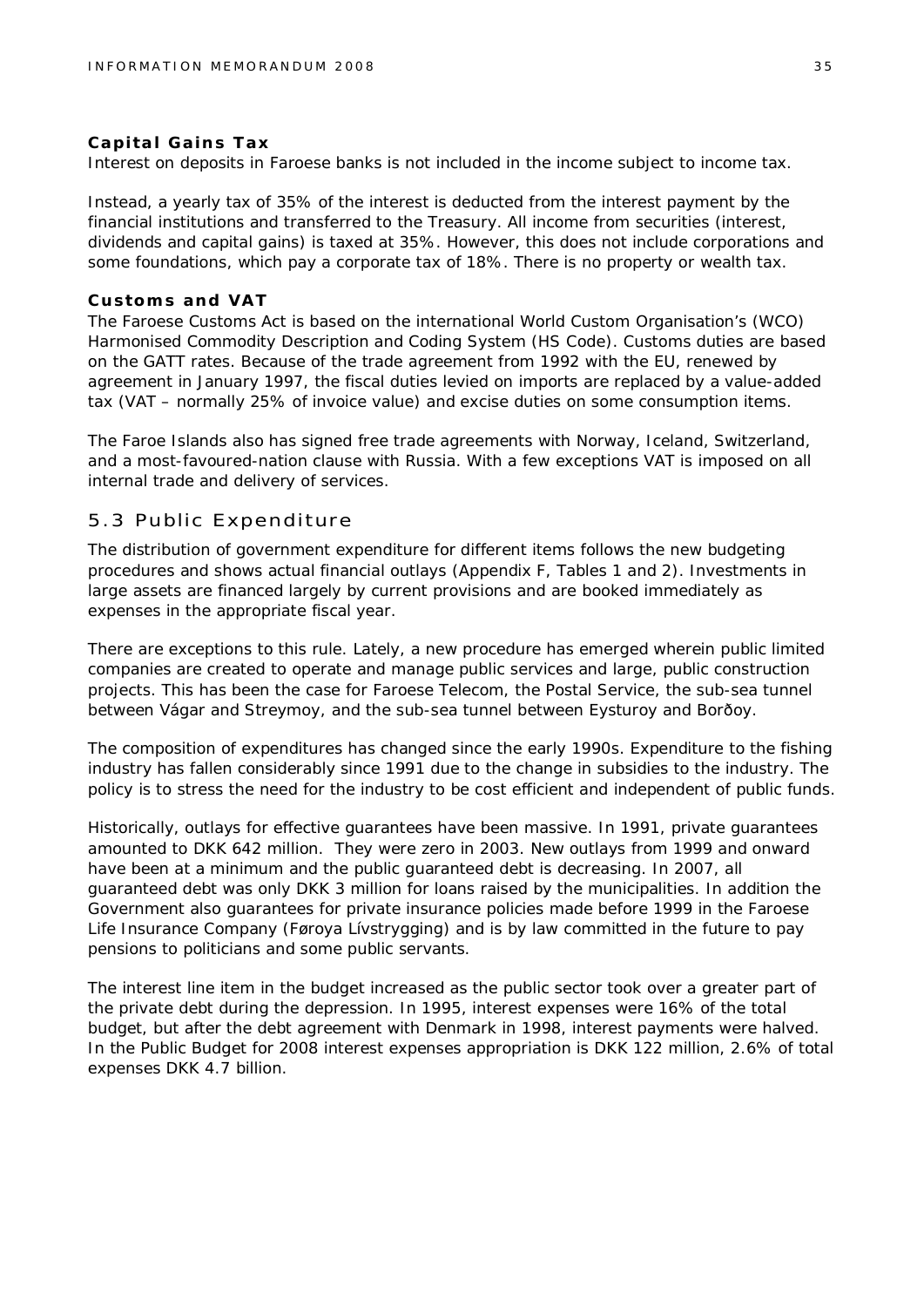#### 5.4 The Public Financial System

The annual budget is presented to the Faroese Parliament before October and must be approved before 1 January of the following year. In practice, approval occurs before Christmas.

Beginning with the 1991 fiscal year, the Budget Act was changed to obtain a better governing instrument. Blanket approvals for government investments and certain other expenditures are not permitted. Instead, government investments and other expenditures have to be approved in the budget for the year in question.

The accounts and bookkeeping of the government exchequer are audited by the National Audit Office. Once audited, the books are passed on to a committee consisting of members selected by the Faroese Parliament.

#### 5.5 The Current Public Budget Status

The Government account has shown both surplus and deficits from 2001 to 2007 (see Table below). The budgeted deficit for 2006 was set at the same level as in 2005, but the result showed a DKK 142 million surplus due to an increase in tax revenue. The Public Account surplus was DKK 146 million in 2007 (see also Appendix F, Table 2).

In 2008 the expected budget surplus will be about DKK 5 million.

The repayments of principal and interests on loans in 2005 were DKK 2,100 million (DKK 138 million in interests and DKK 1,952 million in repayments). This is due to a prepayment of the DKK 1,494 million debts with the Danish State. This payment was financed by issuing new bonds of DKK 1.9 billion. The repayments of principal in 2006 were DKK 900 million and interest payments were DKK 50 million. The debt was partly repaid with the proceeds of DKK 600 million in extraordinary dividends from the Financing fund of 1992 and by a reduction in liquidity. In 2007 repayments of principal and interest on loans were about DKK 80 million in interests and about DKK 75 million in repayments. As part of privatisation plans, the Government in 2007 sold 2/3 of its shares in Føroya Banki and 1/3 of its shares in Atlantic Airways. This increased the Government financial liquidity by about DKK 1.3 billion.

The total appropriation for interest expenses in 2008 budget is DKK 122 million.

#### **Income**

Economic growth increased the level of public income dramatically both in 2000 and 2001, growth was around 10%. Tax and VAT revenues stagnated in 2003 to 2005 but have shown big growth in 2006 and 2007 as the economy grew. The growth in the public income will probably plateau in 2008 due to expected lower economic growth. Public income will depend on the level of economic activity, and be influenced by the export prices and activity.

#### **Expenditures and Investments**

From 1998 to 2007, public expenses increased steadily by approximately 5% annually. The increase was high from 1999 to 2002, but in 2003 the Government stopped the accelerating growth in expenses and has managed to maintain this low growth policy ever since.

Investments have grown from DKK 100 million in 1998 to DKK 292 million in 2007. Expected investments in the 2008 budget are DKK 234 million. Interest payments were high in 1997, 18% of net-expenses. Interest payments were significantly lower in 1998, 14% of netexpenses and have, since 2005, fallen subsequently well below 4% of net-expenses.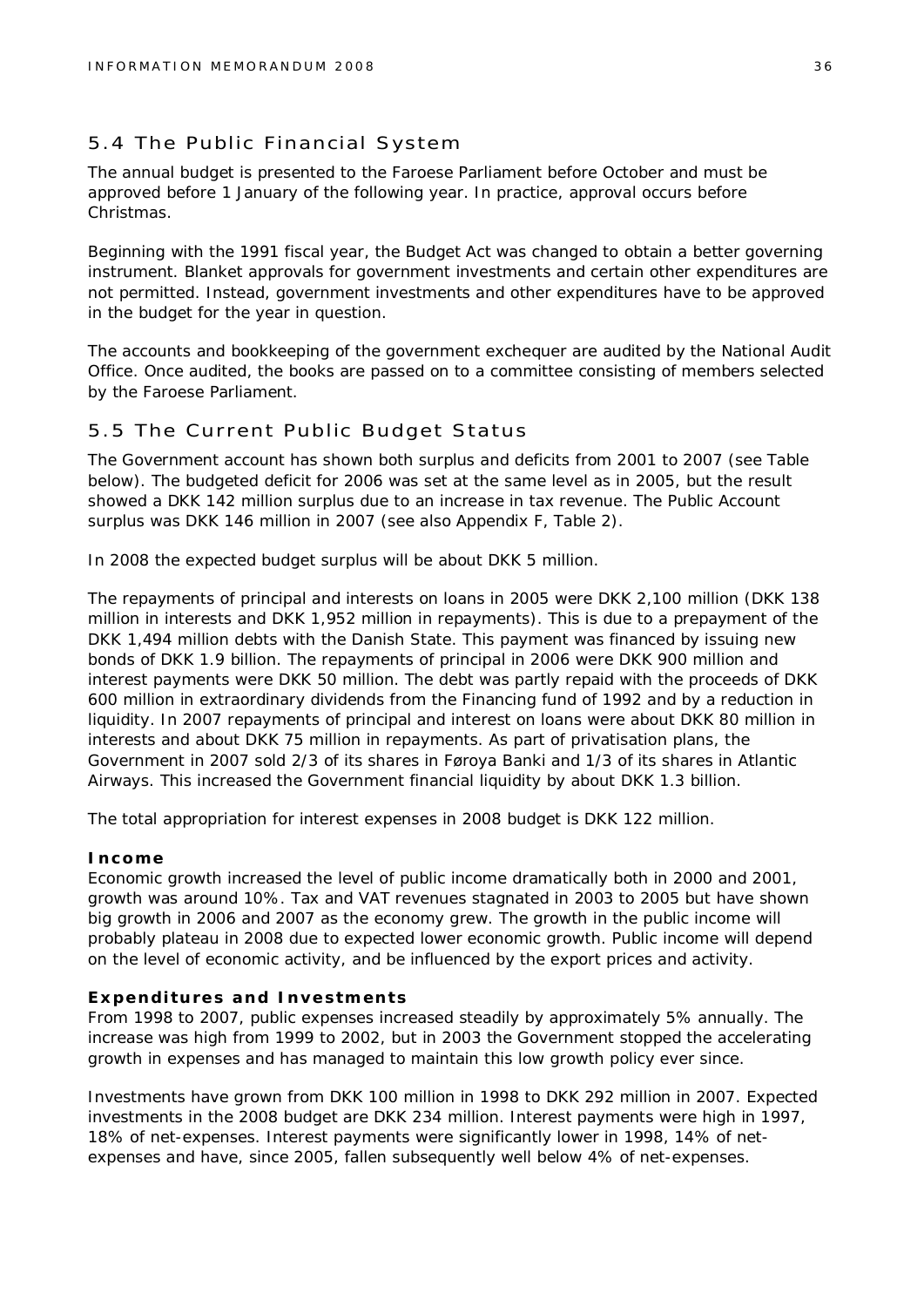#### **Policy**

Due to an expected fall in the economic growth rate in 2008, the current economic policy could be called less expansionary than the economic policies from the last 4 years. The Government has cancelled planned tax cuts in 2009, but investments and expenditures will apparently be on the same level, even though public income may go down.

The newly formed Government wants to pursue a cautious fiscal and economic policy and seek new sources of revenue. A more stable and durable economic growth will make it easier to withstand internal and external business fluctuations.

At present no actual plans are for further privatisation of publicly owned companies. If viewed beneficial for the society and the business environment, privatisation will continue. The companies still public are: Faroese Telecom, the Postal service, and the Life Insurance Company. The Government still owns 1/3 of the shares in Føroya Banki, and 2/3 of the shares in the airline Atlantic Airways.

#### 5.6 Government Foreign Debt

From 1992 to 1997, the Faroese debt to the Kingdom of Denmark increased from DKK 500 million to DKK 5,594 million. According to the agreements with the Danish Government, the Faroese Government injected DKK 2,500 million into the Financing Fund of 1992, which was established with the purpose of restructuring the banks, $22$  and rearranging foreign debt elsewhere with loans from the Danish Government.

In an agreement on 10 June 1998 between the Danish Government and the Faroese Government, the debt was reduced with DKK 900 million. DKK 500 million of the remaining debt was placed as a loan interest-free and free of amortisation and written off in 20 years if the Faroe Islands had not, in the meantime, started extraction of raw materials from the subsoil. The remaining debt, a DKK 4,023 million annuity loan, should be paid back in 20 years. Interest was 5% per annum.

In December 1994, the Faroese Government issued bonds for public sale for the first time. In addition to meeting the liquidity demands of the Treasury, the aim was to create a bond market in the Faroe Islands. This would give the Faroese population an additional opportunity to place extra liquidity and work as a credit rating for the Faroese Government.

It is common practice that the Government refinances maturing bond loans by issuing new bond loans. In November 2003 and November 2005, the Government also issued bonds in order to make extraordinary repayments on loans from the Danish State. Debt to the Danish State has also been repaid by reducing liquid reserves.

The total Government debt at the end of 2007 was DKK 3.4 billion. Total assets were DKK 4.8 billion and net assets DKK 1.4 billion (see Appendix G, Table 1).

The Government's long-term liabilities are about DKK 2.2 billion in Government Bonds running for 1 to 10 years. In 2008 about DKK 1 billion will be refinanced by issuing new bonds. Government bonds are registered with the Danish Securities Centre and listed on the Faroese securities market and on NASDAQ OMX Iceland hf. and NASDAQ OMX Copenhagen A/S.

 $^{22}$  As a consequence of the bank-crisis the government deposit in the Financing Fund (Fíggingargrunnurin frá 1992) was written down with DKK 2,685 million in 1993.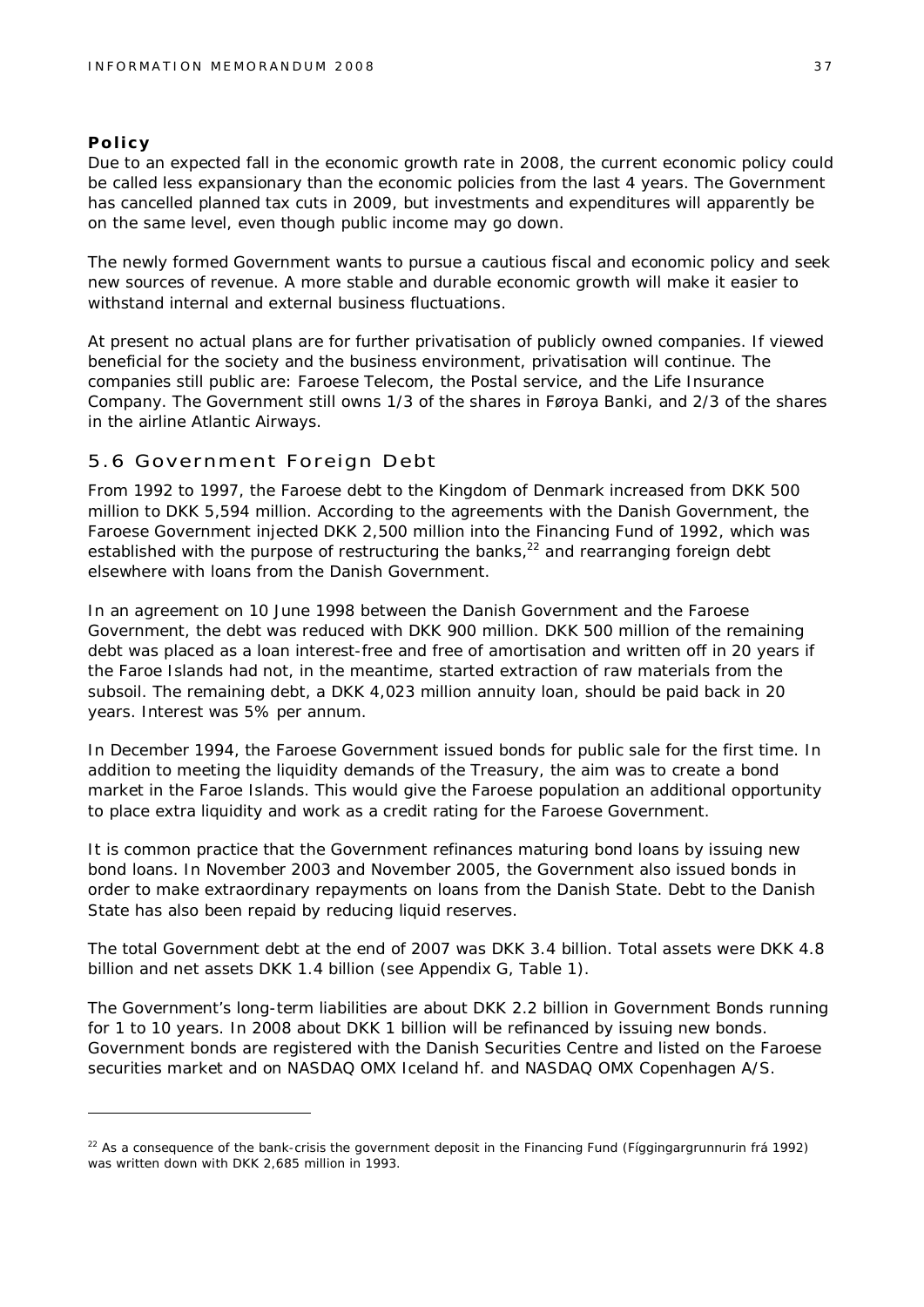#### 5.7 The Municipalities

The Faroe Islands has 34 municipal councils that vary in population from 43 to 19,429 inhabitants.

In 1995, the Faroese Government appointed a committee to make a proposal for a new municipal system. The report was published in 1998. It recommended a system of seven to nine municipalities with clearer distinctions between the national government and the local municipalities.

There has been much discussion following the report, and the idea of merging municipalities is controversial, but sentiments seem to be moderating. Some municipalities have merged over the last few years, and other municipalities have decided to follow suit.

In 2004, the number of municipalities was reduced from 48 to 34. By the end of 2008, the number of municipalities will be 30.

The long-term goals for creating larger municipal areas are to strengthen local government and provide a basis for de-centralising public administration and social services.

In 2007, it was decided that the number of municipalities should be 7.

The Government has decided to reach this goal in this election period ending in 2011.

The municipalities' income was about total DKK 1.4 billion in 2007. Net expenditure on operations was DKK 990 million. The net expenditure is divided in the following items: social security and health care 37%, construction work and goods and services 27%, education and culture 21%, and administration 15%. The municipalities' total investments were DKK 486 million in 2007. Interest expenses were DKK 17 million. In the 2008 budget, expenses are expected to increase 10% and investments by about 25%. This increase in activities will lead to new borrowing requirements at about DKK 200 million.

By the end of 2007, the municipalities' debt was about DKK 17,000 per inhabitant. Some municipalities have modest debt or no debt at all, while 12 of the municipalities have debt ranging from DKK 20,000 to 50,000 per inhabitant. For those municipalities that have large debt, interest and instalments comprise a large part of the municipal budget. The total municipal gross debt in 2007 was about DKK 800 million.

The municipalities jointly run a refuse disposal plant (IRF) and an electric power station (SEV).

The municipalities are organised in two organisations. The Faroese Municipal Organisation (Kommunusamskipan Føroya) is the organisation of the greater municipalities of the Faroe Islands, while the smaller municipalities are organised in The Faroese Municipal Society (Føroya Kommunufelag).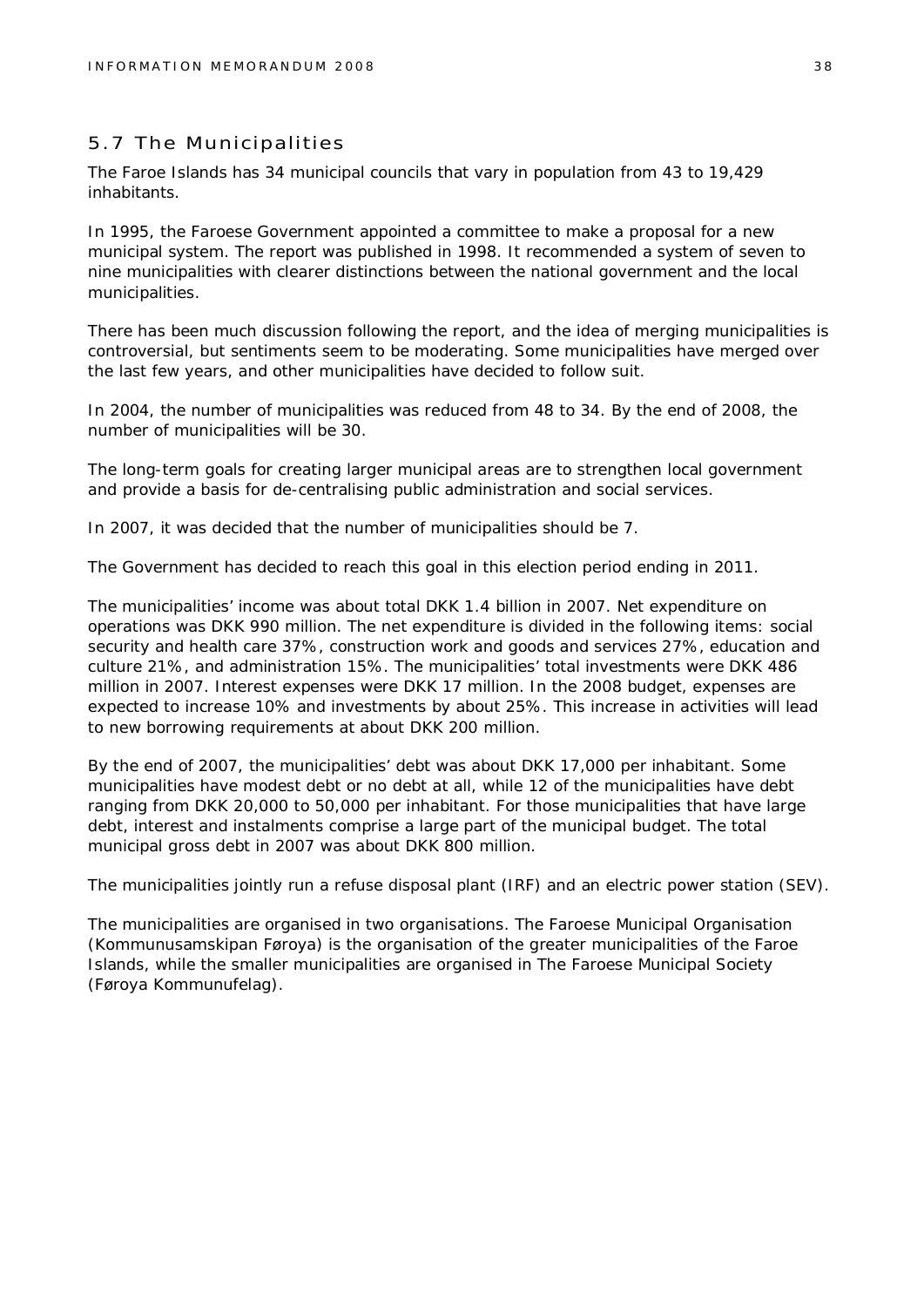## 6. OUTLOOK

In the past 2-3 years, economic progress in the Faroe Islands has been attributed first and foremost to domestic demand. Improved financing opportunities on financial markets and lower taxes for households have boosted consumption and investment. The central government and municipalities have increased spending significantly. This has particularly affected activity in the service industries, as well as the building and construction industries. Structural changes in parts of the business sector have contributed to dynamism.

Supply of raw material has been uneven in the natural resources industry, where the quantities of fish have in particular pulled down the value of exports, while production has increased in fish farming. There has been tremendous pressure on the labour market, particularly in the fishing industry and on skilled labour, making it difficult to optimise production; in the fishing industry, production has been below potential and in the building and construction industry, the situation is analogous, making it difficult to plan, and thereby, optimize resources and production.

The fish based industries are demersal fishing with the Faroes, demersal fishing in foreign waters, pelagic fishing and fish farming. These four industries are all important and have different business cycles. Demersal fishing in Faroese waters has experienced a sharp reduction in production and export value. Demersal fishing in foreign waters and pelagic fishing are in good shape with relatively positive outlook and the fish farming industry is contributing positively to the production and export value. All together a flattening out in incomes from these industries is expected in the near future.

The global financial crisis and the uncertainty regarding the global economy make it more difficult than usual to evaluate the outlook for the Faroese economy. The financial crises should not have severe direct effects in the Faroes other than investors' losses on securities. The banks are mainly traditional deposit financed banks (about 70% of the funding is from deposits). They have increased their funding on the money market the recent years and can expect increased funding costs in the near future and can therefore be expected to stop the growth in lending compared to the latest years as mentioned above.

The public sector has had an expansionary effect on economic growth in 2008 by increases in spending and tax cuts. It is doubtful whether the public sector can achieve balance or surplus with the existing tax levels to meet the current known demands on future spending. It is therefore doubtful, whether the public sector can afford to be the prime engine in the economy given it has played this role of increasing operational spending and tax cuts since 2003. The government can maybe increase investments but municipalities will probably reduce them.

Company mergers and acquisitions have been continuing but will probably slow down. To the extent this leads to increased productivity, this has a positive effect on the economy.

The households can be expected to be more cautious and reduce consumption as a part of income because of the more pessimistic outlooks in the world economy in the near future.

The economic activity will therefore probably be affected negatively in 2009 relative to 2008.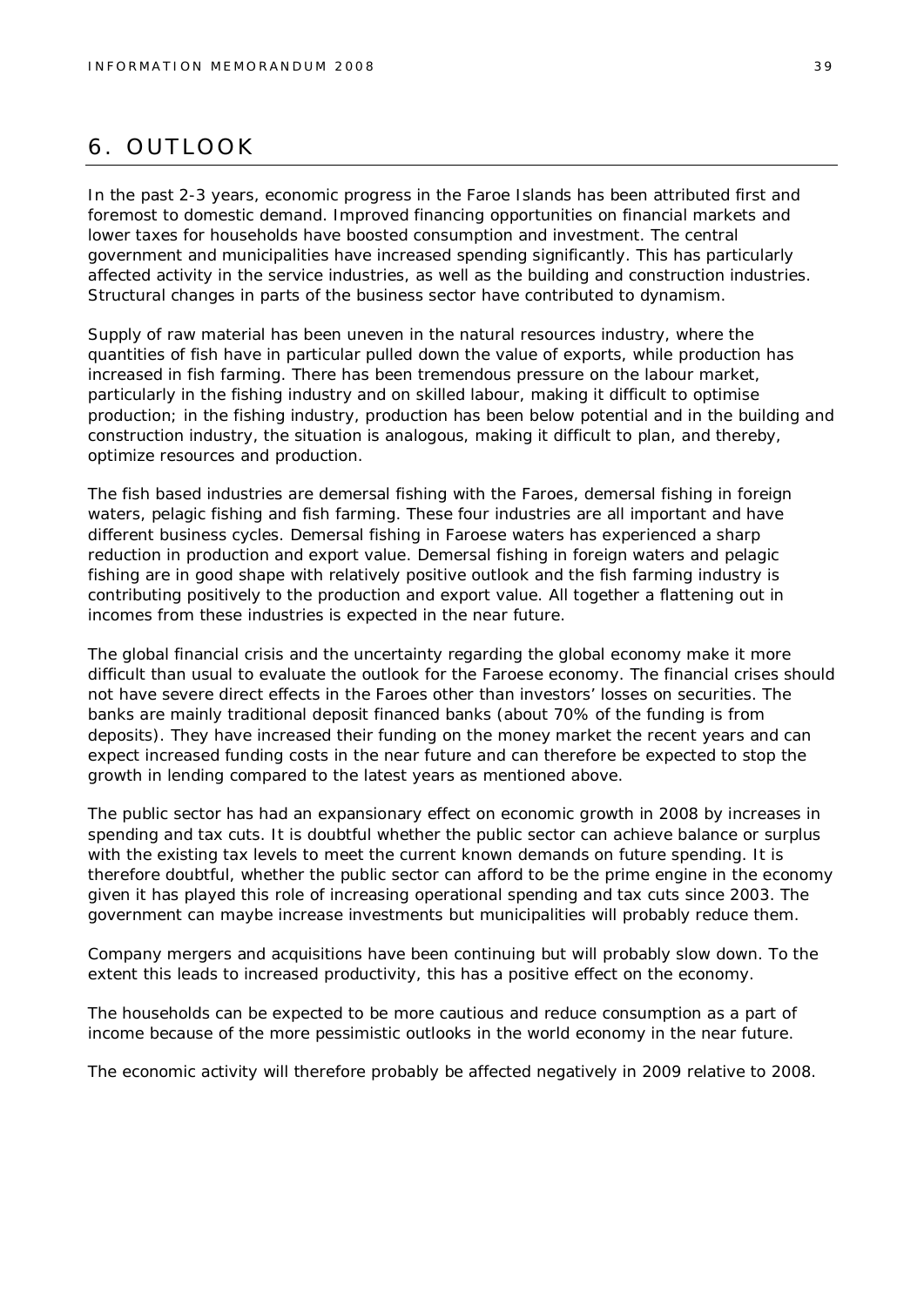## $7.$  LINKS<sup>23</sup>

#### THE PARLIAMENT

Løgtingið - The Parliament **<http://www.logting.fo/>** 

#### THE GOVERNMENT

Løgmansskrivstovan - Prime Minister's Office <http://www.tinganes.fo/> Fíggjarmálaráðið - Ministry of Finance <http://www.fmr.fo/> Vinnumálaráðið - Ministry of Trade and Industry <http://www.vmr.fo/> Fiski- og tilfeingismálaráðið Ministry of Fisheries and Natural Resources <http://www.fisk.fo/> Mentamálaráðið – Ministry of Education and Culture <http://www.mmr.fo/> Almanna- og heilsumálaráðið – Ministry of social security and health <http://www.ahr.fo/> Løgmálaráðið - Ministry of Justice <http://www.imr.fo/> Uttanríkisráðið - Ministry of Foreign Affairs <http://www.mfa.fo/>

#### GOVERNMENT INSTITUTIONS

Landsbanki Føroya - Governmental Bank <http://www.landsbankin.fo/> Hagstova Føroya - Statistics Faroe Islands <http://www.hagstova.fo/> TAKS – Custom and Tax Authorities <http://www.taks.fo/> Landsgrannskoðanin – The National Audit Office <http://www.lg.fo/> Fiskirannsóknarstovan – The Faroese Fisheries Laboratory <http://www.frs.fo/> ALS – The Unemployment Fund <http://www.als.fo/>

THE HIGH COMMISSIONER

Ríkisumboðsmaðurin The High Commissioner of The Faroe Islands <http://www.rigsombudsmanden.fo/>

#### MUNICIPAL COMPANIES

SEV - The Municipal Electrical Power Plant <http://www.sev.fo/> IRF – The Municipal Refuse Disposal Plant <http://www.irf.fo/>

#### BANKS

Eik <http://www.eik.fo/> Norðoya Sparikassi <http://www.ns.fo/>

#### INDUSTRY

Føroya Banki <http://www.foroyabanki.fo/> Suðuroyar Sparikassi <http://www.sparsu.fo/>

 $23$  Information on some of these homepages is in Faroese.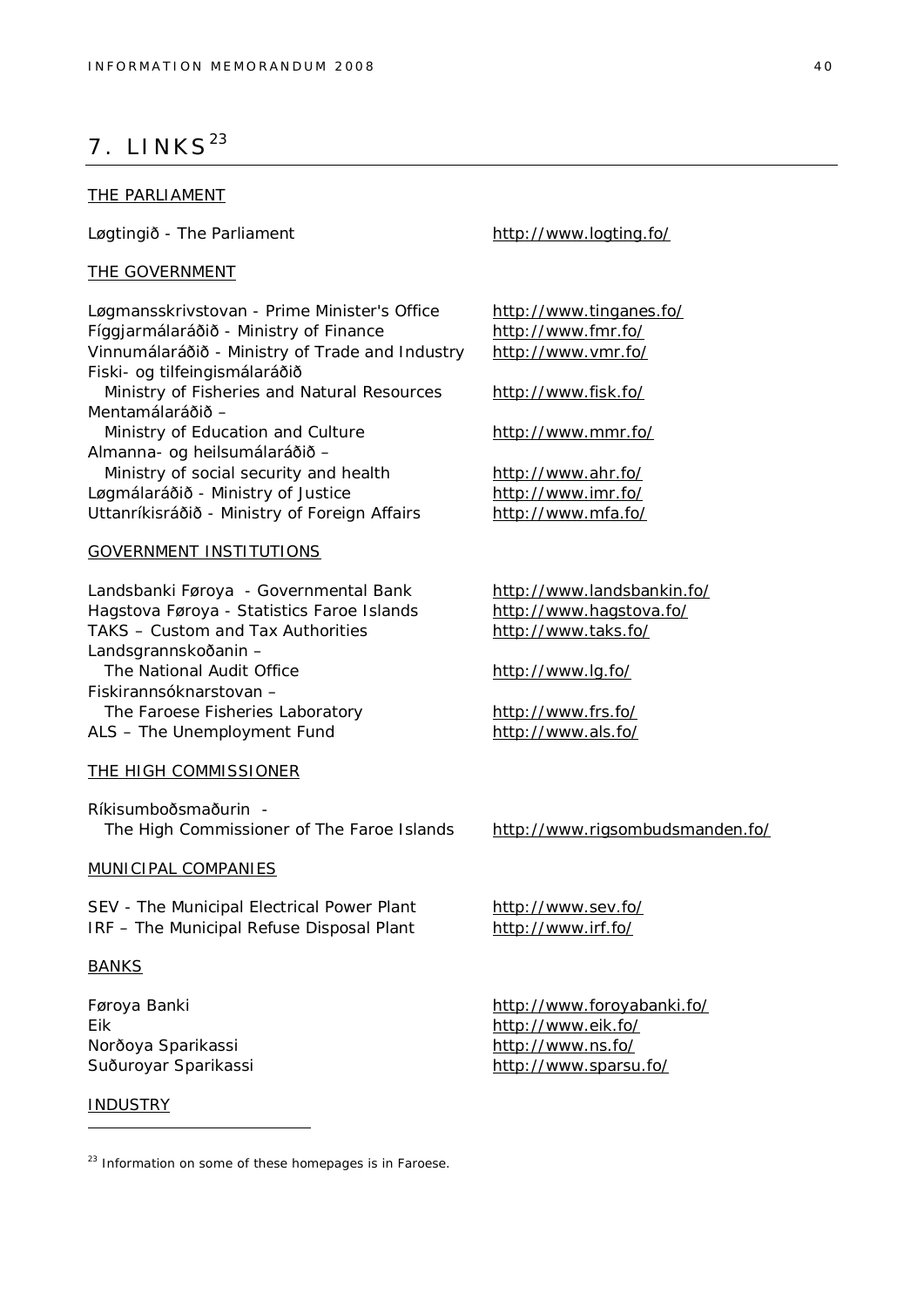Samvit – The Faroese Business Development Office <http://www.samvit.fo/> Vinnuhúsið - House of Industry <http://www.industry.fo/> Virðisbrævamarknaður Føroya (VMF) – The Faroese Securities Market <http://vmf.fo/> Jarðfeingi – Faroese Earth and Energy Directorate <http://www.jardfeingi.fo/>

#### TRANSPORT AND COMMUNICATION

Strandfaraskip Landsins – The Public Transport Company <http://www.ssl.fo/> Atlantic Airways <http://www.atlantic.fo/> Smyril Line **<http://www.smyril-line.com/>** Fjarskiftiseftirlitið – Postal and Telecom Surveillance Authority <http://www.fse.fo/> Føroya Tele Faroese Telecom <http://www.ft.fo/> Vodafone <https://www.vodafone.fo/> Postverk Føroya – The Postal Service <http://www.postverk.fo/>

#### INSURANCE COMPANIES

Tryggingarfelagið Føroyar – The Faroe Insurance Company <https://www.trygging.fo/> Trygd <http://www.trygd.fo/> Lív - The Faroese Life Assurance Company <http://www.liv.fo/> Betri Pensjón – Better Pension <https://www.betri.fo/>

#### BUSINESS INFORMATION

Faroe Business Report <http://www.faroebusinessreport.com/> fishin.fo <http://www.fishin.fo/> Faroeislands.com Tourist Guide <http://www.faroeislands.com/> Føroya Vinnuksrá – Faroe Islands Business Directory <http://www.vinnuskra.fo/> Nummar.fo - Faroese Telephone Directory <http://www.nummar.fo/> finn.fo - Faroese Telephone Directory <http://www.finn.fo/>

Faroe Islands Fisheries & Aquaculture: Responsible management for a Sustainable Future. 2008. (The report can be downloaded under 'Kunningartilfar' on Fiski- og tilfeingismálaráðið - Ministry of Fisheries and Natural Resources: [http://www.fisk.fo/\)](http://www.fisk.fo/))

Statistical information provided by Hagstova Føroya/Statistics Faroe Islands and Landsbanki Føroya/Governmental Bank unless otherwise stated.

© Landsbanki Føroya – November 2008